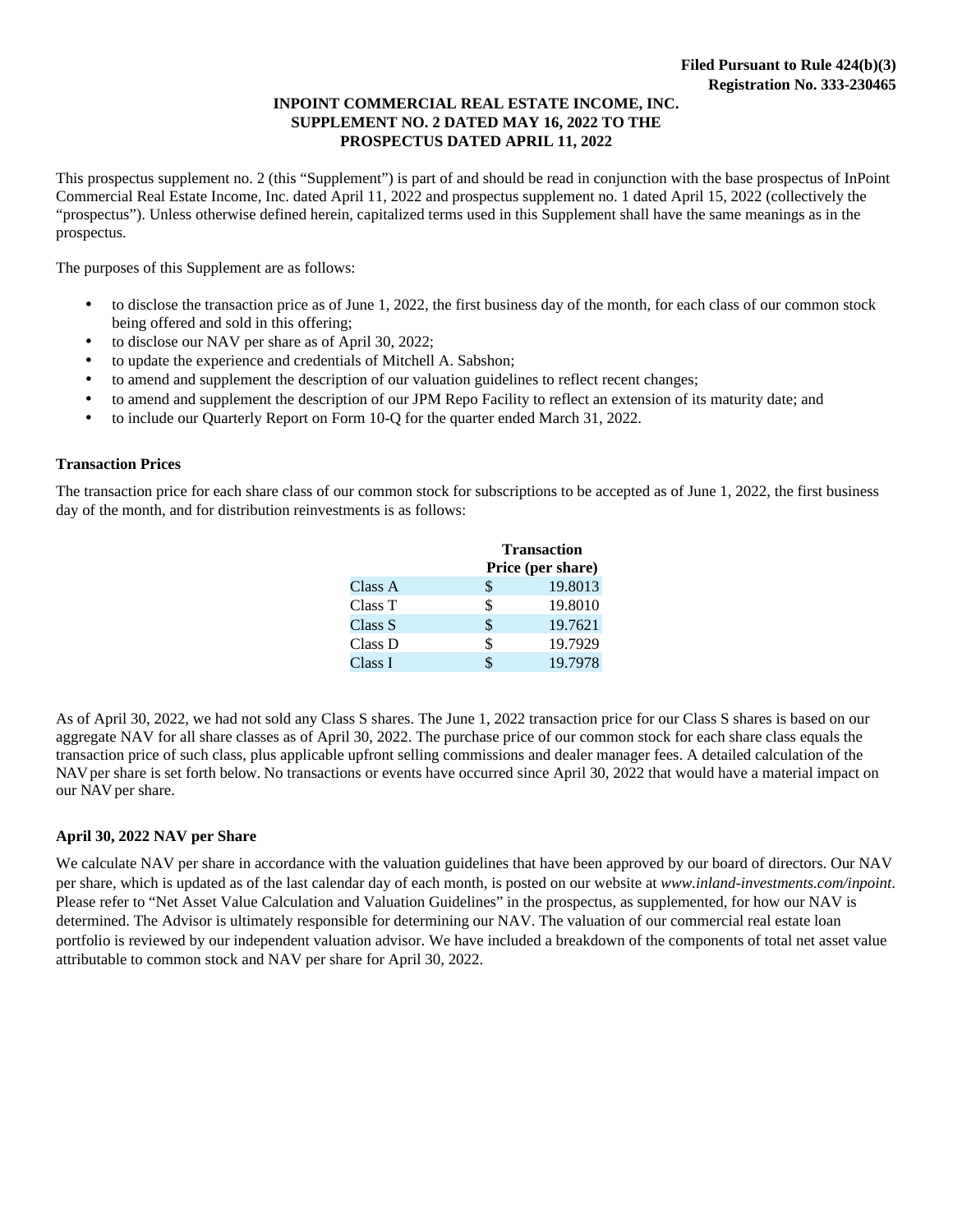Our total net asset value attributable to common stock presented in the following table includes the NAV of our Class A, Class T, Class S, Class D, and Class I common stock being sold in this offering, as well as our Class P common stock, which is not being sold in this offering. As of April 30, 2022, we had not sold any Class S shares. The following table provides a breakdown of the major components of our total net asset value attributable to common stock as of April 30, 2022 (\$ and shares in thousands, except per share data):

| <b>Components of NAV</b>                                      | April 30, 2022 |
|---------------------------------------------------------------|----------------|
| Commercial mortgage loans                                     | \$<br>762,607  |
| Real estate owned, net                                        | 17,100         |
| Cash and cash equivalents and restricted cash                 | 42,760         |
| Other assets                                                  | 6,760          |
| Repurchase agreements - commercial mortgage loans             | (410,279)      |
| Loan participations sold                                      | (110, 420)     |
| Reserve for negative impact of COVID on real estate owned (1) | (192)          |
| Due to related parties                                        | (2,489)        |
| Distributions payable                                         | (1,109)        |
| Interest payable                                              | (456)          |
| Accrued stockholder servicing fees (2)                        | (127)          |
| Other liabilities                                             | (5,274)        |
| Preferred stock                                               | (87, 347)      |
| Net asset value attributable to common stock                  | \$<br>211,534  |
| Number of outstanding shares                                  | 10,704         |
| Aggregate NAV per share                                       | \$<br>19.7621  |

(1) As of December 31, 2020, we established as a component of the NAV calculation a \$2,250 reserve for the estimated negative impact of COVID-19 during 2021 on real estate owned. We increased this reserve by an additional \$1,000 as of December 31, 2021, for expected losses during 2022 for the real estate owned related to the continuing COVID-19 pandemic. The reduction in this reserve as of April 30, 2022 from March 31, 2022 resulted from the net loss on real estate owned set forth below. Because we had already established a reserve for losses, the monthly loss on real estate owned as of April 30, 2022 has no negative effect on the NAV. Below is a reconciliation of the reserve (\$ in thousands):

| Beginning reserve balance as of March 31, 2022<br>\$. | (214)   |
|-------------------------------------------------------|---------|
| Plus: Net loss on real estate owned for April:        |         |
| Revenue from real estate owned                        | 1,175   |
| Real estate owned operating expense                   | (1,232) |
| Non-cash adjustment for ground lease                  | 35      |
| Net loss from real estate owned                       | (22)    |
| Reserve balance as of April 30, 2022                  | (192)   |

(2) Stockholder servicing fees only apply to Class T, Class S, and Class D shares. For purposes of NAV, we recognize the stockholder servicing fee as a reduction of NAV on a monthly basis as such fee is paid. Under accounting principles generally accepted in the United States of America ("GAAP"), we accrue the full cost of the stockholder servicing fee as an offering cost at the time we sell Class T, Class S, and Class D shares. As of April 30, 2022, we have accrued under GAAP \$724 of stockholder servicing fees payable to the Dealer Manager related to the Class T and Class D shares sold. As of April 30, 2022, we have not sold any Class S shares and, therefore, we have not accrued any stockholder servicing fees payable to the Dealer Manager related to Class S shares. The Dealer Manager does not retain any of these fees, all of which are retained by, or reallowed (paid) to, participating broker-dealers and servicing broker-dealers for ongoing stockholder services performed by such broker-dealers.

The following table provides a breakdown of our total net asset value attributable to common stock and NAV per share by share class as of April 30, 2022 (\$ and shares in thousands, except per share data):

| <b>NAV Per Share</b>               | Class P                  | Class A |         | Class T | Class S | Class D |         |              | Class I | Total |            |  |
|------------------------------------|--------------------------|---------|---------|---------|---------|---------|---------|--------------|---------|-------|------------|--|
| Net asset value attributable to    |                          |         |         |         |         |         |         |              |         |       |            |  |
| common stock                       | \$181,673                |         | 13.366  | 8.038   |         |         | 928     |              | 7.505   |       | \$ 211,534 |  |
| Number of outstanding shares       | 9.197                    |         | 675     | 406     |         |         | 47      |              | 379     |       | 10.704     |  |
| NAV per share as of April 30, 2022 | 19.7525<br>$\mathcal{S}$ |         | 19.8013 | 19.8010 |         |         | 19.7929 | $\mathbb{S}$ | 19.7978 |       | \$19.7621  |  |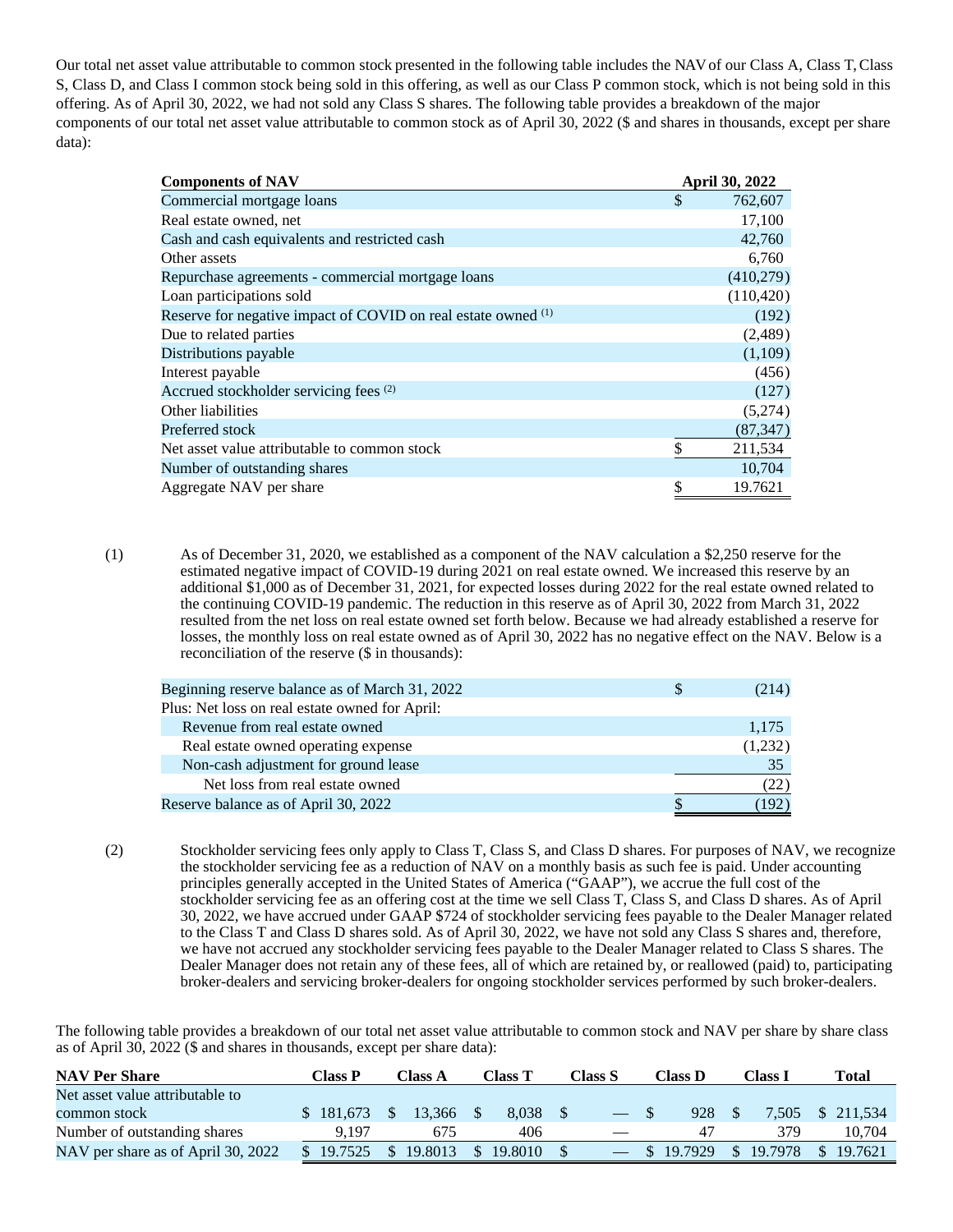#### **Directors and Executive Officers**

*The following sentence is added to the description of the experience and credentials of our Chief Executive Officer and Chairman of our Board, Mitchell A. Sabshon, that begins on p. 100 of our prospectus under "MANAGEMENT – Directors and Executive Officers."*

In April 2022, Mr. Sabshon joined the board of trustees of Seritage Growth Properties (NYSE: SRG) as a trustee.

#### **Net Asset Value Calculation and Valuation Guidelines**

*The following subsections under "NET ASSET VALUE CALCULATION AND VALUATION GUIDELINES" the first of which begins on page 109 of our prospectus are amended and restated as follows to reflect changes adopted by our board of directors to our valuation guidelines.* 

#### **Valuation Guidelines**

Our board of directors, including a majority of our independent directors, has adopted valuation guidelines that contain a comprehensive set of methodologies to be used by the Advisor, with the assistance of the Sub-Advisor, and our independent valuation advisor in connection with estimating the values of our assets and liabilities for purposes of our NAV calculation. From time to time, our board of directors, including a majority of our independent directors, may adopt changes to the valuation guidelines if it (1) determines that such changes are likely to result in a more accurate reflection of NAV or a more efficient or less costly procedure for the determination of NAV without having a material adverse effect on the accuracy of such determination or (2) otherwise reasonably believes a change is appropriate for the determination of NAV. In connection with carrying out its responsibility to determine our NAV, the Advisor may delegate certain tasks to the Sub-Advisor. The Advisor, however, is ultimately responsible for the NAV determination process.

The calculation of our NAV is intended to be a calculation of the value of our assets less our outstanding liabilities for the purpose of establishing a purchase and repurchase price for our shares and may differ from our financial statements. NAV is not a measure used under GAAP and the valuations of and certain adjustments made to our assets and liabilities used in the determination of NAV will differ from GAAP. You should not consider NAV to be equivalent to stockholders' equity or any other GAAP measure.

The Advisor calculates the fair value of our assets in accordance with our valuation guidelines with the support of the independent valuation advisor. Because these fair value calculations involve significant professional judgment in the application of both observable and unobservable attributes, the calculated fair value of our assets may differ from their actual realizable value or future fair value. Furthermore, no rule or regulation requires that we calculate NAV in a certain way. While we believe our NAV calculation methodologies are consistent with standard industry principles, there is no established practice among public REITs, whether listed or not, for calculating NAV in order to establish a purchase and repurchase price. As a result, other public REITs may use different methodologies or assumptions to determine NAV.

#### **Our Independent Valuation Advisor**

With the approval of our board of directors, including a majority of our independent directors, we have engaged BDO USA, LLP to serve as our independent valuation advisor. The Advisor, with the approval of our board of directors, including a majority of our independent directors, may engage additional independent valuation advisors in the future as our portfolio grows. At the end of each month, the independent valuation advisor calculates our monthly NAV. While the independent valuation advisor performs an important role with respect to the valuation of our assets, the independent valuation advisor is not responsible for our NAV, and performs its services based solely on information received from us, the Advisor and the Sub-Advisor. The Advisor, and not the independent valuation advisor, is ultimately responsible for the determination of our NAV.

Our independent valuation advisor may be replaced at any time, in accordance with agreed-upon notice requirements, by a majority vote of our board of directors, including a majority of our independent directors. We will promptly disclose any changes to the identity or role of the independent valuation advisor in reports we publicly file with the SEC.

Our independent valuation advisor discharges its responsibilities in accordance with our valuation guidelines. Our board of directors is not involved in the monthly valuation of our assets and liabilities, but periodically receives and reviews such information about the valuation of our assets and liabilities as it deems necessary to exercise its oversight responsibility.

We have agreed to pay fees to our independent valuation advisor upon its delivery to us of its review reports. We have also agreed to indemnify our independent valuation advisor against certain liabilities arising out of this engagement. The compensation we pay to our independent valuation advisor is not based on the estimated values of our loans or our NAV.

Our independent valuation advisor may from time to time in the future perform other commercial real estate and financial advisory services for the Advisor or Sub-Advisor and their affiliates, so long as such other services do not adversely affect the independence of the independent valuation advisor.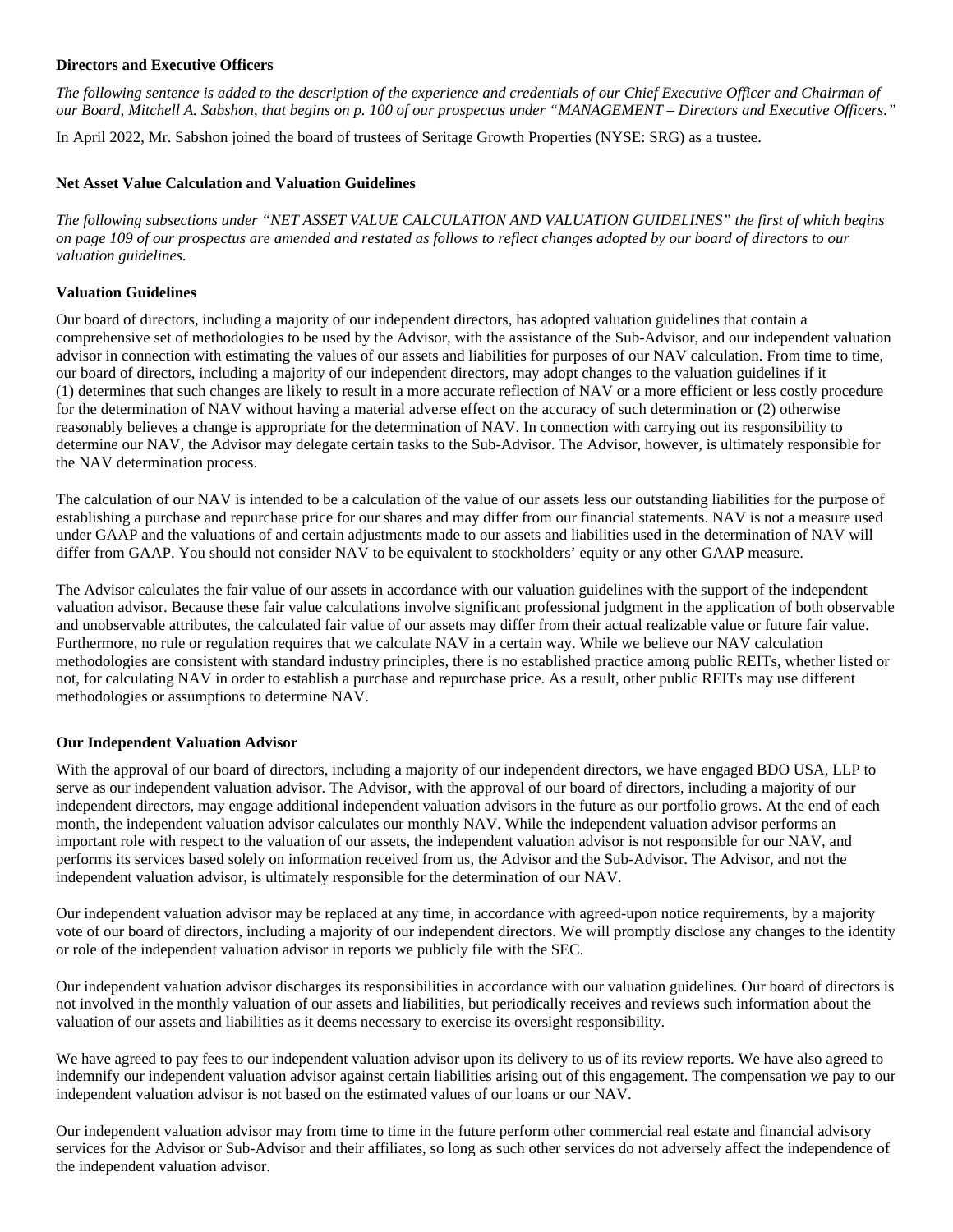#### **Valuation of Investments**

The majority of our investments consist of CRE debt intended to be held to maturity. The Company may also invest in real estate and other real estate-related assets and liquid non-real estate-related assets. Real estate-related assets include CRE securities, such as CMBS and CRE CLOs, and unsecured debt of publicly traded REITs. Our liquid non-real estate-related assets may include credit rated government and corporate debt securities, publicly traded equity securities and cash and cash equivalents.

The Advisor seeks to determine the fair value of investments as of the last day of each month. Fair value determinations are based upon all available inputs that the Advisor deems relevant, including, but not limited to, indicative dealer quotes, values of like securities, discounted cash flow analysis, and valuations prepared by third-party valuation services. However, determination of fair value involves subjective judgments and estimates. The independent valuation advisor will review these valuations at each quarter end.

#### *Mortgage Loans, Participations in Mortgage Loans and Mezzanine Loans*

The Advisor estimates the fair value of the Company's loan portfolio in accordance with the methodologies contained in these Valuation Guidelines. In general, the loan portfolio will be valued at amortized cost, subject to impairment testing. Beginning December 31, 2022, the Company will be required under GAAP to record a Current Expected Credit Loss (CECL) reserve on the CRE debt portfolio that will be adjusted at least quarterly. The CECL reserve is not considered an impairment and, therefore, the value of the loans will exclude the CECL reserve amount. The Company believes this methodology is consistent with institutional valuation practices and provides an appropriate valuation for purposes of establishing a purchase and repurchase price for the Company's shares of common stock as it relates to assets that are intended to be held to maturity.

#### **Repurchase Agreements and Credit Facilities**

*The following sentences amend and supplement the description of our JPM Repo Facility that begins on p. 146 of our prospectus under "SELECTED INFORMATION REGARDING OUR OPERATIONS—Our Indebtedness—Repurchase Agreements and Credit Facilities."*

On May 3, 2022, we, through our wholly owned subsidiary, entered into an agreement extending the maturity date of our JPM Repo Facility to May 6, 2023.

#### **Quarterly Report for the Quarter Ended March 31, 2022**

On May 10, 2022, we filed with the SEC our Quarterly Report on Form 10-Q for the quarter ended March 31, 2022, a copy of which is attached to the Supplement as Appendix A (without exhibits). This Quarterly Report on Form 10-Q updates all applicable disclosures in the prospectus.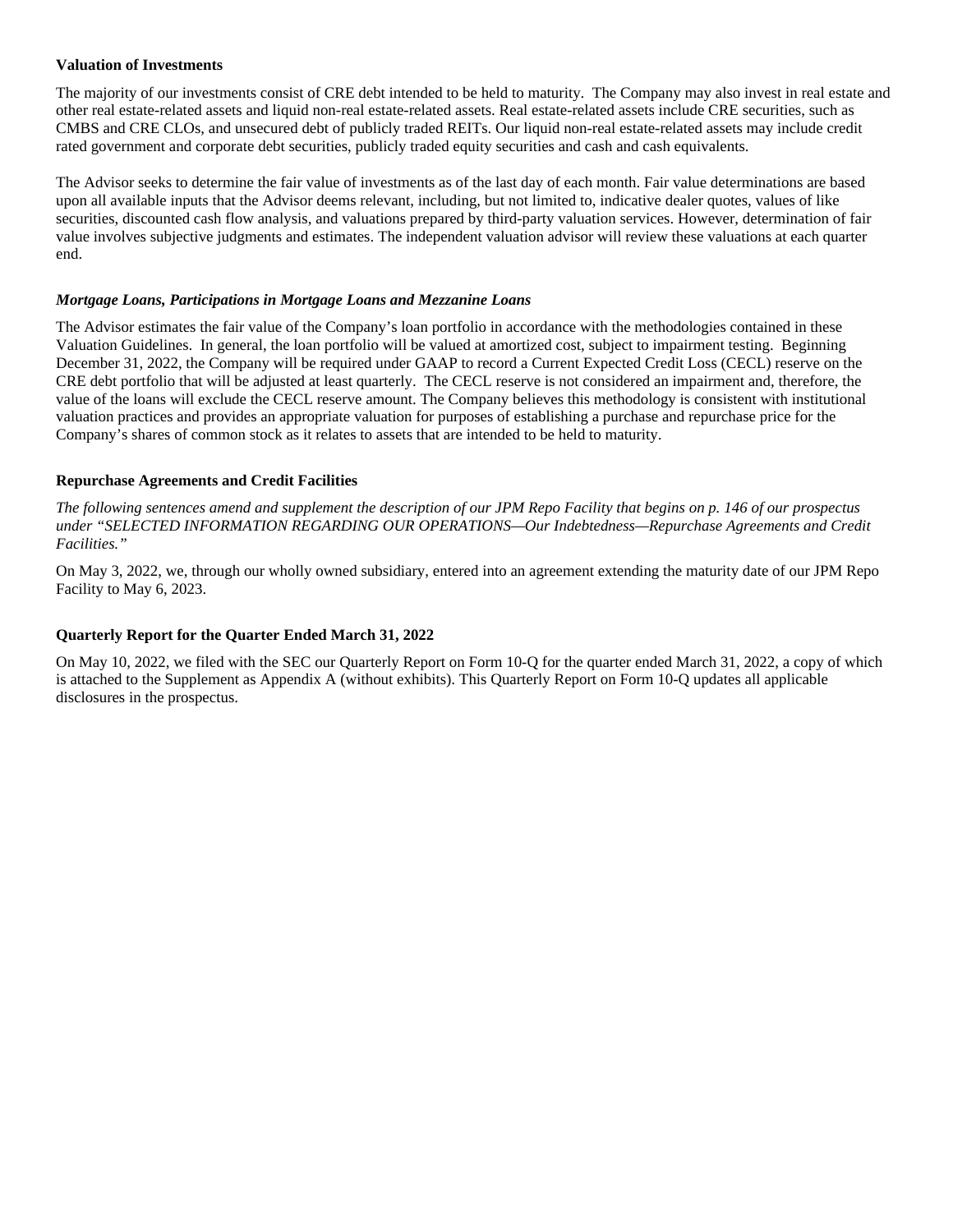*Appendix A*

## **UNITED STATES SECURITIES AND EXCHANGE COMMISSION**

**Washington, D.C. 20549** 

# **FORM 10-Q**

☒ **QUARTERLY REPORT PURSUANT TO SECTION 13 OR 15(d) OF THE SECURITIES EXCHANGE ACT OF 1934 For the quarterly period ended March 31, 2022**

**OR**

**☐ TRANSITION REPORT PURSUANT TO SECTION 13 OR 15(d) OF THE SECURITIES EXCHANGE ACT OF 1934**

**For the transition period from to** 

**Commission file number 001-40833**

# **INPOINT COMMERCIAL REAL ESTATE INCOME, INC.**

**(Exact name of registrant as specified in its charter)** 

**Maryland 32-0506267 (State or other jurisdiction of incorporation or organization)**

**(I.R.S. Employer Identification No.)**

**2901 Butterfield Road Oak Brook, Illinois 60523**

 $(Address of principal executive offices)$ 

**Registrant's telephone number, including area code: (800) 826-8228** 

Securities registered pursuant to Section 12(b) of the Act:

|                                                | Trading         |                                           |
|------------------------------------------------|-----------------|-------------------------------------------|
| Title of each class                            | Symbol(s)       | Name of each exchange on which registered |
| 6.75% Series A Cumulative Redeemable Preferred | <b>ICR PR A</b> | New York Stock Exchange                   |
| Stock, par value \$0.001                       |                 |                                           |

Indicate by check mark whether the registrant (1) has filed all reports required to be filed by Section 13 or 15(d) of the Securities Exchange Act of 1934 during the preceding 12 months (or for such shorter period that the registrant was required to file such reports), and (2) has been subject to such filing requirements for the past 90 days. Yes  $\boxtimes$  No  $\Box$ 

Indicate by check mark whether the registrant has submitted electronically every Interactive Data File required to be submitted pursuant to Rule 405 of Regulation S-T (§232.405 of this chapter) during the preceding 12 months (or for such shorter period that the registrant was required to submit such files). Yes  $\boxtimes$  No  $\Box$ 

Indicate by check mark whether the registrant is a large accelerated filer, an accelerated filer, a non-accelerated filer, a smaller reporting company, or an emerging growth company. See the definitions of "large accelerated filer," "accelerated filer," "smaller reporting company," and "emerging growth company" in Rule 12b-2 of the Exchange Act.

| Large accelerated filer             | Accelerated filer           |  |
|-------------------------------------|-----------------------------|--|
| Non-accelerated filer               | Smaller Reporting Company ⊠ |  |
| Emerging Growth Company $\boxtimes$ |                             |  |

If an emerging growth company, indicate by check mark if the registrant has elected not to use the extended transition period for complying with any new or revised financial accounting standards provided pursuant to Section 13(a) of the Exchange Act.  $\boxtimes$ 

Indicate by check mark whether the registrant is a shell company (as defined in Rule 12b-2 of the Exchange Act). Yes  $\Box$  No  $\boxtimes$ 

As of May 9, 2022, the Registrant had the following shares of common stock outstanding: 9,197,481 shares of Class P common stock, 408,139 shares of Class T common stock, 379,105 shares of Class I common stock, 674,993 shares of Class A common stock, 46,904 shares of Class D common stock and no shares of Class S common stock.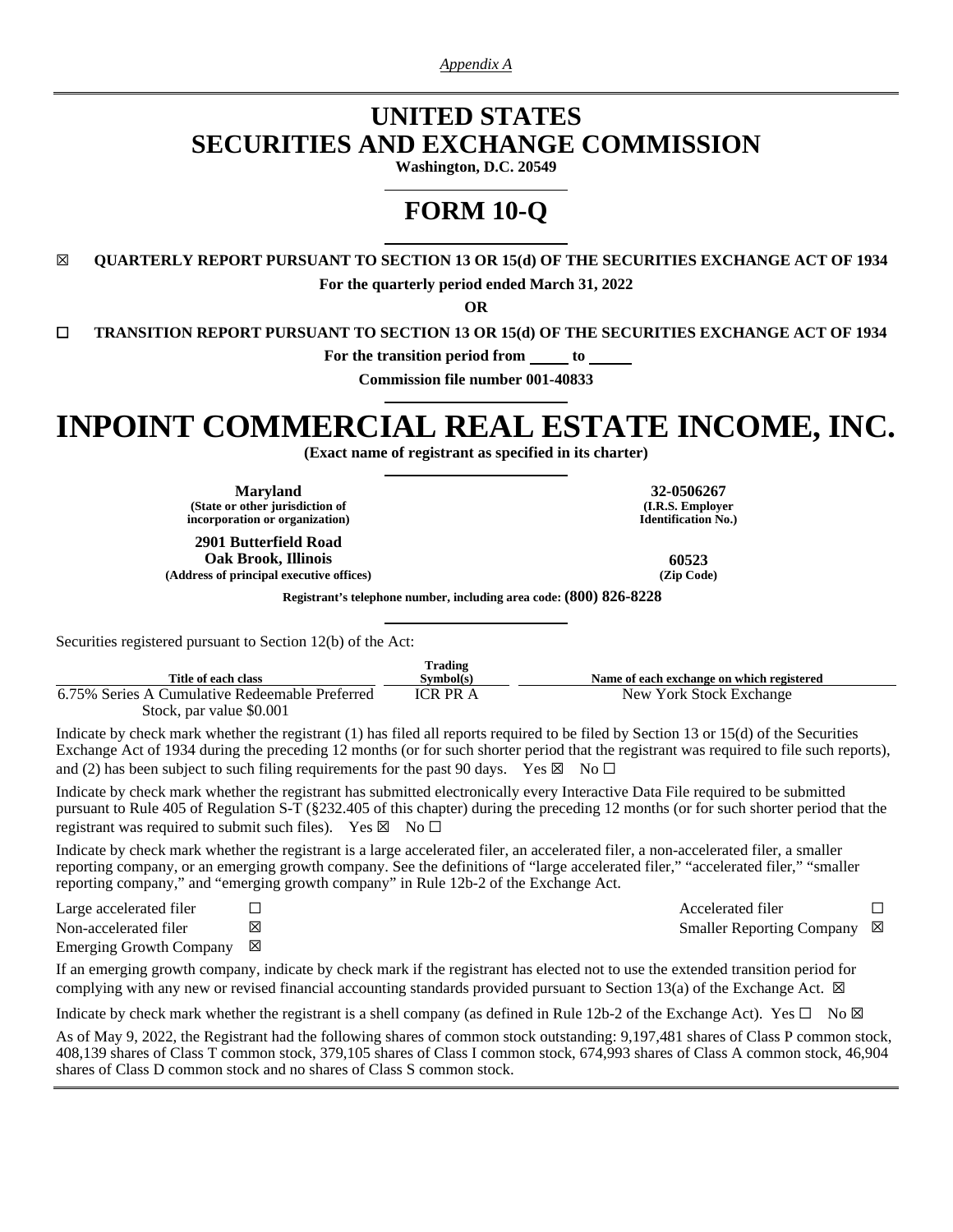#### **TABLE OF CONTENTS**

#### **PART I FINANCIAL INFORMATION**

| Item 1.    | <b>Financial Statements</b>                                                                                                |                |
|------------|----------------------------------------------------------------------------------------------------------------------------|----------------|
|            | Consolidated Balance Sheets as of March 31, 2022 (unaudited) and December 31, 2021                                         | $\overline{c}$ |
|            | Unaudited Consolidated Statements of Operations for the three months ended March 31, 2022 and 2021                         | 3              |
|            | Unaudited Consolidated Statements of Changes in Stockholders' Equity for the three months ended March 31, 2022<br>and 2021 | $\overline{4}$ |
|            | Unaudited Consolidated Statements of Cash Flows for the three months ended March 31, 2022 and 2021                         | 5              |
|            | Notes to Consolidated Financial Statements (Unaudited)                                                                     | 6              |
| Item 2.    | Management's Discussion and Analysis of Financial Condition and Results of Operations                                      | 22             |
| Item 3.    | Quantitative and Qualitative Disclosures About Market Risk                                                                 | 37             |
| Item 4.    | <b>Controls and Procedures</b>                                                                                             | 38             |
|            | PART II OTHER INFORMATION                                                                                                  |                |
| Item 1.    | <b>Legal Proceedings</b>                                                                                                   | 39             |
|            | Item 1A. Risk Factors                                                                                                      | 39             |
| Item 2.    | Unregistered Sales of Equity Securities and Use of Proceeds                                                                | 39             |
| Item 3.    | <b>Defaults Upon Senior Securities</b>                                                                                     | 41             |
| Item 4.    | Mine Safety Disclosures                                                                                                    | 41             |
| Item 5.    | Other Information                                                                                                          | 41             |
| Item 6.    | Exhibits                                                                                                                   | 42             |
| Signatures |                                                                                                                            | 43             |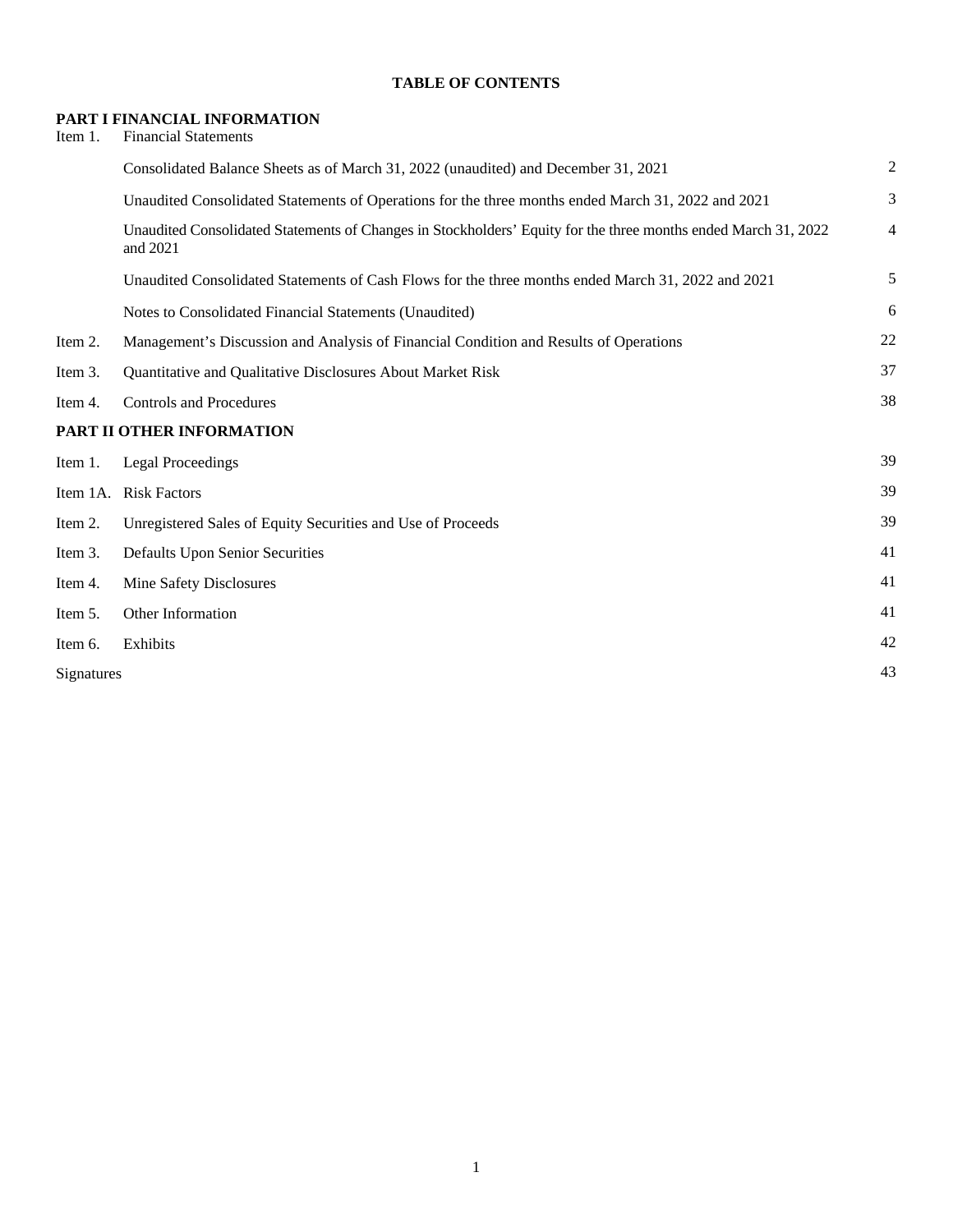#### <span id="page-6-0"></span>**CONSOLIDATED BALANCE SHEETS**

(Dollar amounts in thousands, except share data)

|                                                                                                             | March 31, 2022<br>(unaudited) | December 31, 2021 |                |  |  |
|-------------------------------------------------------------------------------------------------------------|-------------------------------|-------------------|----------------|--|--|
| <b>ASSETS</b>                                                                                               |                               |                   |                |  |  |
| Cash and cash equivalents                                                                                   | \$<br>76,320                  | \$                | 57,268         |  |  |
| Commercial mortgage loans at cost, net of allowance for loan loss of \$0                                    | 730,098                       |                   | 665,498        |  |  |
| Real estate owned, net of depreciation                                                                      | 31,321                        |                   | 31,535         |  |  |
| Finance lease right of use asset, net of amortization                                                       | 5,436                         |                   | 5,454          |  |  |
| Deferred debt finance costs                                                                                 | 857                           |                   | 1,202          |  |  |
| Accrued interest receivable                                                                                 | 1,471                         |                   | 1,416          |  |  |
| Prepaid expenses and other assets                                                                           | 1,823                         |                   | 2,055          |  |  |
| Total assets                                                                                                | \$<br>847,326                 | \$                | 764,428        |  |  |
| <b>LIABILITIES AND EQUITY</b>                                                                               |                               |                   |                |  |  |
| <b>Liabilities:</b>                                                                                         |                               |                   |                |  |  |
| Repurchase agreements                                                                                       | 410,270                       |                   | 307,083        |  |  |
| Credit facility payable                                                                                     |                               |                   | 14,350         |  |  |
| Loan participations sold, net                                                                               | 110,016                       |                   | 109,772        |  |  |
| Finance lease liability                                                                                     | 17,189                        |                   | 17,105         |  |  |
| Due to related parties                                                                                      | 2,898                         |                   | 2,894          |  |  |
| Interest payable                                                                                            | 474                           |                   | 364            |  |  |
| Distributions payable                                                                                       | 1,113                         |                   | 1,137          |  |  |
| Accrued expenses                                                                                            | 5,599                         |                   | 4,578          |  |  |
| <b>Total liabilities</b>                                                                                    | 547,559                       |                   | 457,283        |  |  |
| <b>Stockholders' Equity:</b>                                                                                |                               |                   |                |  |  |
| Preferred stock, \$0.001 par value, 50,000,000 shares authorized:                                           |                               |                   |                |  |  |
| 6.75% Series A Cumulative Redeemable Preferred Stock, \$0.001 par value, 4,025,000                          |                               |                   |                |  |  |
| shares authorized and 3,600,000 shares issued and outstanding as of March 31,<br>2022 and December 31, 2021 | $\overline{4}$                |                   | $\overline{4}$ |  |  |
| Class P common stock, \$0.001 par value, 500,000,000 shares authorized,                                     |                               |                   |                |  |  |
| 9,250,940 and 9,492,939 shares issued and outstanding at March 31,                                          |                               |                   |                |  |  |
| 2022 and December 31, 2021, respectively                                                                    | 9                             |                   | 9              |  |  |
| Class A common stock, \$0.001 par value, 500,000,000 shares authorized, 668,495                             |                               |                   |                |  |  |
| and 659,270 shares issued and outstanding as of March 31, 2022 and December 31,                             |                               |                   |                |  |  |
| 2021, respectively                                                                                          |                               |                   | 1              |  |  |
| Class T common stock, \$0.001 par value, 500,000,000 shares authorized, 396,742                             |                               |                   |                |  |  |
| and 388,099 shares issued and outstanding as of March 31, 2022 and December 31,<br>2021, respectively       |                               |                   |                |  |  |
| Class S common stock, \$0.001 par value, 500,000,000 shares authorized, 0 shares                            |                               |                   |                |  |  |
| issued and outstanding as of March 31, 2022 and December 31, 2021, respectively                             |                               |                   |                |  |  |
| Class D common stock, \$0.001 par value, 500,000,000 shares authorized, 46,786 and                          |                               |                   |                |  |  |
| 47,298 shares issued and outstanding as of March 31, 2022 and December 31, 2021,                            |                               |                   |                |  |  |
| respectively                                                                                                |                               |                   |                |  |  |
| Class I common stock, \$0.001 par value, 500,000,000 shares authorized, 378,108 and                         |                               |                   |                |  |  |
| 380,218 shares issued and outstanding as of March 31, 2022 and December 31, 2021,                           |                               |                   |                |  |  |
| respectively                                                                                                |                               |                   |                |  |  |
| Additional paid in capital (net of offering costs of \$29,877 and \$29,534 at March 31,                     |                               |                   |                |  |  |
| 2022 and December 31, 2021, respectively)                                                                   | 354,538                       |                   | 359,406        |  |  |
| Accumulated deficit                                                                                         | (54, 785)                     |                   | (52, 275)      |  |  |
| Total stockholders' equity                                                                                  | 299,767                       |                   | 307,145        |  |  |
| Total liabilities and stockholders' equity                                                                  | \$<br>847,326                 | \$                | 764,428        |  |  |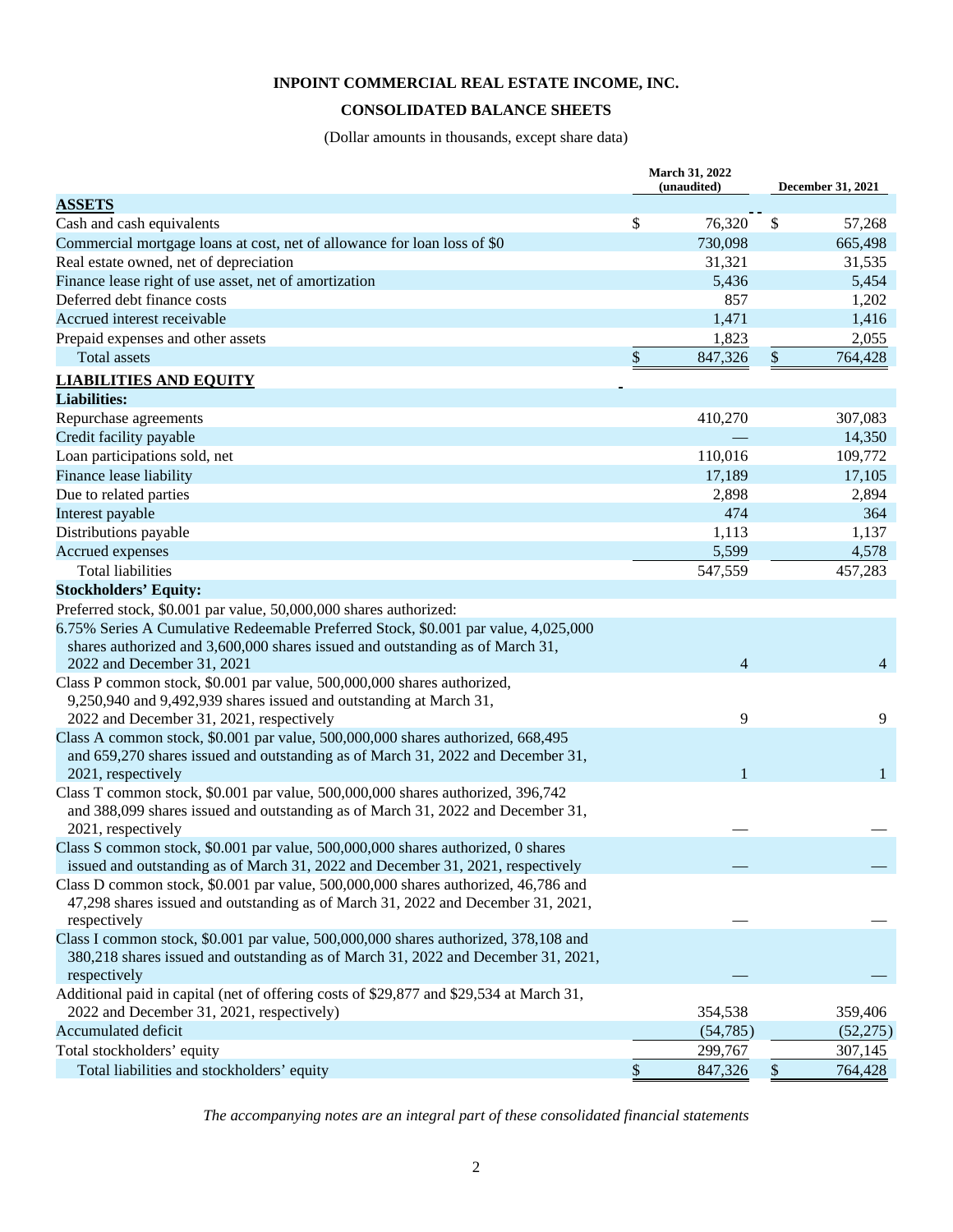#### <span id="page-7-0"></span>**CONSOLIDATED STATEMENTS OF OPERATIONS**

(Unaudited, dollar amounts in thousands, except share data)

|                                                                            | Three months ended March 31, |    |            |  |  |  |  |  |
|----------------------------------------------------------------------------|------------------------------|----|------------|--|--|--|--|--|
|                                                                            | 2022                         |    | 2021       |  |  |  |  |  |
| Income:                                                                    |                              |    |            |  |  |  |  |  |
| Interest income                                                            | \$<br>8,571                  | \$ | 6,451      |  |  |  |  |  |
| Less: Interest expense                                                     | (2,741)                      |    | (1,894)    |  |  |  |  |  |
| Net interest income                                                        | 5,830                        |    | 4,557      |  |  |  |  |  |
| Revenue from real estate owned                                             | 1,760                        |    | 868        |  |  |  |  |  |
| Total income                                                               | 7,590                        |    | 5,425      |  |  |  |  |  |
| <b>Operating expenses:</b>                                                 |                              |    |            |  |  |  |  |  |
| Advisory fee                                                               | 950                          |    | 737        |  |  |  |  |  |
| Debt finance costs                                                         | 376                          |    | 431        |  |  |  |  |  |
| Directors compensation                                                     | 21                           |    | 21         |  |  |  |  |  |
| Professional service fees                                                  | 248                          |    | 224        |  |  |  |  |  |
| Real estate owned operating expenses                                       | 3,050                        |    | 2,155      |  |  |  |  |  |
| Depreciation and amortization                                              | 282                          |    | 272        |  |  |  |  |  |
| Other expenses                                                             | 301                          |    | 220        |  |  |  |  |  |
| Net operating expenses                                                     | 5,228                        |    | 4,060      |  |  |  |  |  |
| <b>Net income</b>                                                          | 2,362                        |    | 1,365      |  |  |  |  |  |
| <b>Series A Preferred Stock dividends</b>                                  | \$<br>1,519                  | \$ |            |  |  |  |  |  |
| Net income attributable to common stockholders                             | 843                          | \$ | 1,365      |  |  |  |  |  |
| Net income attributable to common stockholders per share basic and diluted | \$<br>0.08                   | \$ | 0.12       |  |  |  |  |  |
| Weighted average number of shares of common stock                          |                              |    |            |  |  |  |  |  |
| <b>Basic</b>                                                               | 10,871,052                   |    | 11,640,959 |  |  |  |  |  |
| Diluted                                                                    | 10,871,248                   |    | 11,640,969 |  |  |  |  |  |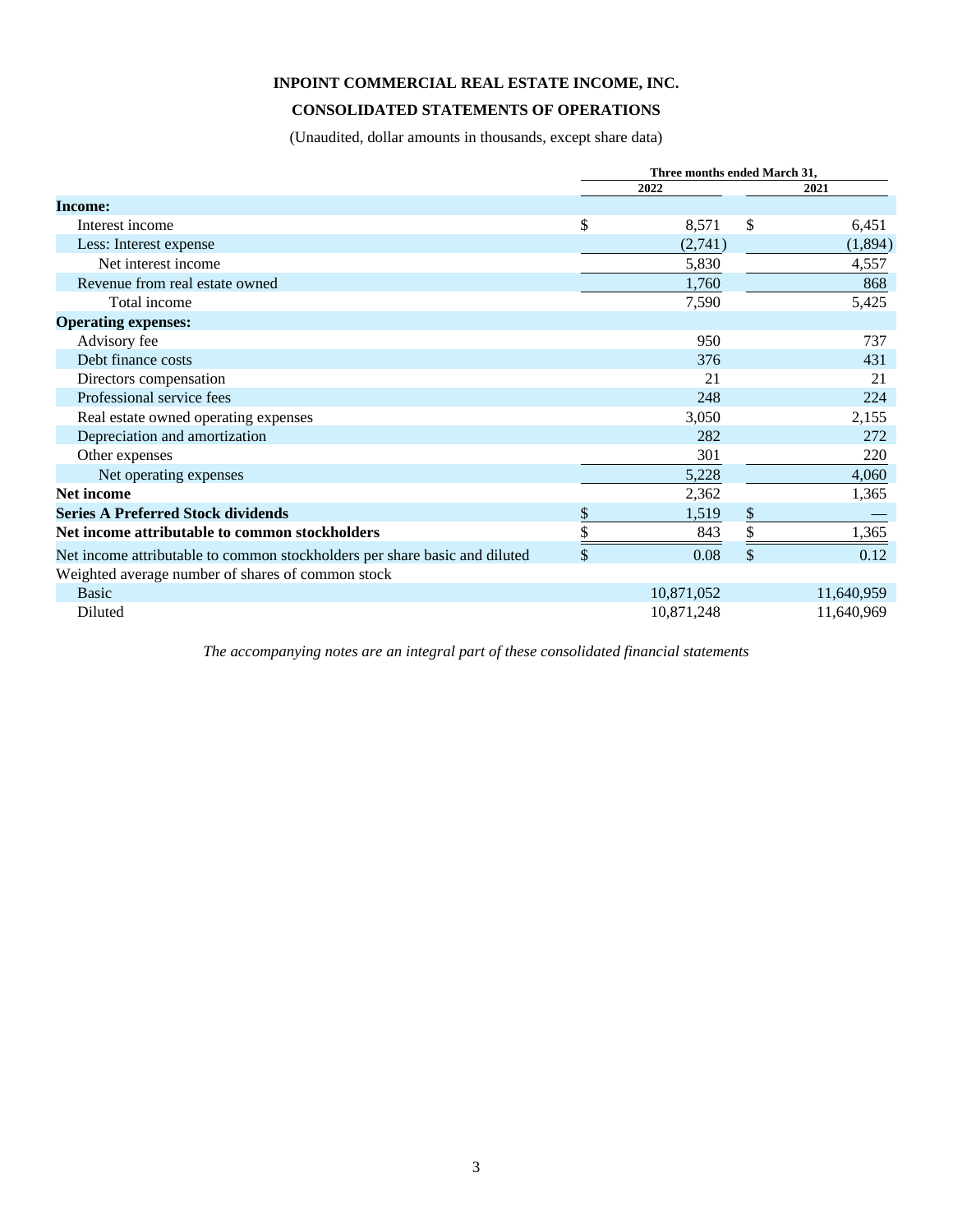#### **CONSOLIDATED STATEMENTS OF CHANGES IN STOCKHOLDERS' EQUITY**

<span id="page-8-0"></span>(Unaudited, dollar amounts in thousands)

| For the three months ended March 31, 2022 | Par<br><b>Value</b><br>Preferred<br><b>Stock</b> |                |                |                |                     |           | <b>Par Value</b><br><b>Common Stock</b> |   |                |                |                | <b>Additional</b>                       |                               |    | <b>Total</b>                                   |
|-------------------------------------------|--------------------------------------------------|----------------|----------------|----------------|---------------------|-----------|-----------------------------------------|---|----------------|----------------|----------------|-----------------------------------------|-------------------------------|----|------------------------------------------------|
|                                           | <b>Series A</b>                                  |                | <b>Class P</b> | <b>Class A</b> | <b>Class T</b>      |           | <b>Class S</b>                          |   | <b>Class D</b> |                | <b>Class I</b> | Paid in<br>Capital                      | Accumulated<br>Deficit        |    | Stockholders'<br><b>Equity</b>                 |
| Balance as of December 31, 2021           | \$                                               | $\overline{4}$ | \$<br>9        | \$             | \$                  |           |                                         |   | \$             |                |                | \$359,406                               | \$<br>$(52,275)$ \$           |    | 307,145                                        |
| Proceeds from issuance of common stock    |                                                  |                |                |                |                     |           |                                         |   |                |                |                | 580                                     |                               |    | 580                                            |
| Offering costs                            |                                                  |                |                |                |                     |           |                                         |   |                |                |                | (343)                                   |                               |    | (343)                                          |
| Net income                                |                                                  |                |                |                |                     |           |                                         |   |                |                |                |                                         | 2,362                         |    | 2,362                                          |
| Common stock distributions declared       |                                                  |                |                |                |                     |           |                                         |   |                |                |                |                                         | (3,353)                       |    | (3,353)                                        |
| Preferred stock distributions declared    |                                                  |                |                |                |                     |           |                                         | _ |                |                |                |                                         | (1,519)                       |    | (1,519)                                        |
| Distribution reinvestment                 |                                                  |                |                |                |                     |           |                                         |   |                |                |                | 159                                     |                               |    | 159                                            |
| Redemptions                               |                                                  |                |                |                |                     |           |                                         |   |                |                |                | (5,271)                                 |                               |    | (5,271)                                        |
| Equity-based compensation                 |                                                  |                |                |                |                     |           |                                         |   |                |                |                |                                         |                               |    |                                                |
| Balance as of March 31, 2022              |                                                  |                | 9              |                |                     |           |                                         |   |                |                |                | \$354,538                               | (54, 785)                     | -S | 299,767                                        |
| For the three months ended March 31, 2021 |                                                  |                |                |                | <b>Common Stock</b> | Par Value |                                         |   |                |                |                |                                         |                               |    |                                                |
|                                           |                                                  | <b>Class P</b> | <b>Class A</b> |                | <b>Class T</b>      |           | <b>Class S</b>                          |   | <b>Class D</b> | <b>Class I</b> |                | <b>Additional</b><br>Paid in<br>Capital | Accumulated<br><b>Deficit</b> |    | <b>Total</b><br>Stockholders'<br><b>Equity</b> |

|                                        | Class P |    | <b>Class A</b> | <b>Class T</b>           | <b>Class S</b> | <b>Class D</b> | Class I | Capital   |   | <b>Deficit</b> | <b>Equity</b> |
|----------------------------------------|---------|----|----------------|--------------------------|----------------|----------------|---------|-----------|---|----------------|---------------|
| Balance as of December 31, 2020        |         | 10 |                | $\overline{\phantom{a}}$ |                | _              |         | \$287,498 | S | $(47,253)$ \$  | 240,256       |
| Proceeds from issuance of common stock |         |    |                |                          |                |                |         |           |   |                |               |
| Offering costs                         |         |    |                |                          |                |                |         | (276)     |   |                | (276)         |
| Net income                             |         |    |                |                          |                |                |         |           |   | 1.365          | 1,365         |
| Common stock distributions declared    |         |    |                |                          |                |                |         |           |   | (2,892)        | (2,892)       |
| Distribution reinvestment              |         |    |                |                          |                |                |         | 120       |   |                | 120           |
| Redemptions                            |         |    |                |                          |                |                |         | (125)     |   |                | (125)         |
| Equity-based compensation              |         |    |                |                          |                |                |         | 10        |   |                | 10            |
| Balance as of March 31, 2021           |         | 10 |                |                          |                |                |         | \$287.228 |   | (48.780)       | 238,459       |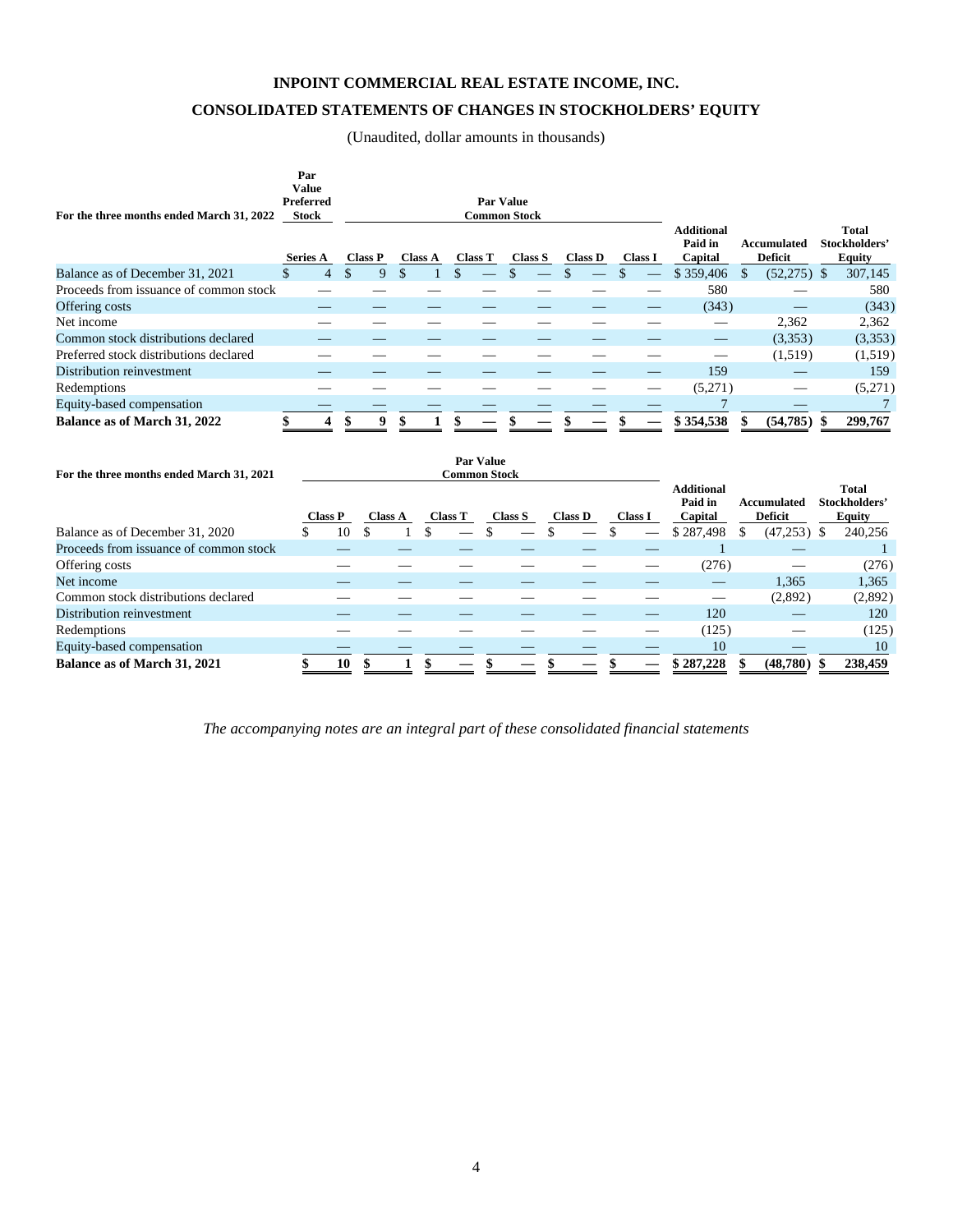#### **CONSOLIDATED STATEMENTS OF CASH FLOWS**

<span id="page-9-0"></span>(Unaudited, dollar amounts in thousands)

|                                                                     |                           |                | For the three months ended March 31, |              |  |  |  |
|---------------------------------------------------------------------|---------------------------|----------------|--------------------------------------|--------------|--|--|--|
|                                                                     |                           | 2022           |                                      | 2021         |  |  |  |
| <b>Cash flows from operating activities</b>                         |                           |                |                                      |              |  |  |  |
| Net income                                                          | \$                        | 2,362          | \$                                   | 1,365        |  |  |  |
| Adjustments to reconcile net income to cash provided by operations: |                           |                |                                      |              |  |  |  |
| Depreciation and amortization expense                               |                           | 282            |                                      | 272          |  |  |  |
| Reduction in the carrying amount of the right-of-use asset          |                           | 18             |                                      | 18           |  |  |  |
| Amortization of equity-based compensation                           |                           | 7              |                                      | 10           |  |  |  |
| Amortization of debt finance costs to operating expense             |                           | 376            |                                      | 431          |  |  |  |
| Amortization of debt finance costs to interest expense              |                           | 25             |                                      | 13           |  |  |  |
| Amortization of origination fees                                    |                           | (125)          |                                      | (203)        |  |  |  |
| Amortization of loan extension fees                                 |                           | (34)           |                                      | (97)         |  |  |  |
| <b>Changes in assets and liabilities:</b>                           |                           |                |                                      |              |  |  |  |
| Accrued interest receivable                                         |                           | (55)           |                                      | (73)         |  |  |  |
| Accrued expenses                                                    |                           | 1,021          |                                      | 416          |  |  |  |
| Loan fees payable                                                   |                           |                |                                      | (40)         |  |  |  |
| Accrued interest payable                                            |                           | 194            |                                      | 79           |  |  |  |
| Due to related parties                                              |                           | 154            |                                      | 76           |  |  |  |
| Prepaid expenses and other assets                                   |                           | 232            |                                      | (112)        |  |  |  |
| Net cash provided by operating activities                           |                           | 4,457          |                                      | 2,155        |  |  |  |
| <b>Cash flows from investing activities:</b>                        |                           |                |                                      |              |  |  |  |
| Origination of commercial loans                                     |                           | (155, 810)     |                                      | (33, 286)    |  |  |  |
| Loan extension fees received on commercial loans                    |                           | 51             |                                      | 51           |  |  |  |
| Principal repayments of commercial loans                            |                           | 91,166         |                                      | 77           |  |  |  |
| Acquisition of real estate owned and capital expenditures           |                           | (68)           |                                      | (34)         |  |  |  |
| Net cash used in investing activities                               |                           | (64, 661)      |                                      | (33, 192)    |  |  |  |
| <b>Cash flows from financing activities:</b>                        |                           |                |                                      |              |  |  |  |
| Proceeds from issuance of common stock                              |                           | 580            |                                      | $\mathbf{1}$ |  |  |  |
| Redemptions of common stock                                         |                           | (5,271)        |                                      | (125)        |  |  |  |
| Payment of offering costs                                           |                           | (341)          |                                      | (294)        |  |  |  |
| Proceeds from repurchase agreements                                 |                           | 151,770        |                                      | 15,244       |  |  |  |
| Principal repayments of repurchase agreements                       |                           | (48, 556)      |                                      |              |  |  |  |
| Principal repayments of credit facility                             |                           | (14,350)       |                                      | (626)        |  |  |  |
| Proceeds from sale of loan participations                           |                           | 244            |                                      |              |  |  |  |
| Debt finance costs                                                  |                           | (83)           |                                      |              |  |  |  |
| Distributions paid to common stockholders                           |                           | (3,218)        |                                      | (2,626)      |  |  |  |
| Distributions paid to preferred stockholders                        |                           | (1,519)        |                                      |              |  |  |  |
| Net cash provided by financing activities                           |                           | 79,256         |                                      | 11,574       |  |  |  |
| Net change in cash, cash equivalents and restricted cash            |                           | 19,052         |                                      | (19, 463)    |  |  |  |
| Cash, cash equivalents and restricted cash at beginning of period   |                           | 57,268         |                                      | 72,107       |  |  |  |
| Cash, cash equivalents and restricted cash at end of period         | \$                        | 76,320         | \$                                   | 52,644       |  |  |  |
| Supplemental disclosure of cash flow information:                   |                           |                |                                      |              |  |  |  |
| Amortization of deferred exit fees due to related party             | $\boldsymbol{\mathsf{S}}$ | (152)          | \$                                   | 142          |  |  |  |
| Interest paid                                                       | \$                        | 2,631          | \$                                   | 1,890        |  |  |  |
| Accrued stockholder servicing fee due to related party              | \$                        | $\overline{c}$ | \$                                   | (18)         |  |  |  |
| Distribution reinvestment                                           | \$                        | 159            | \$                                   | 120          |  |  |  |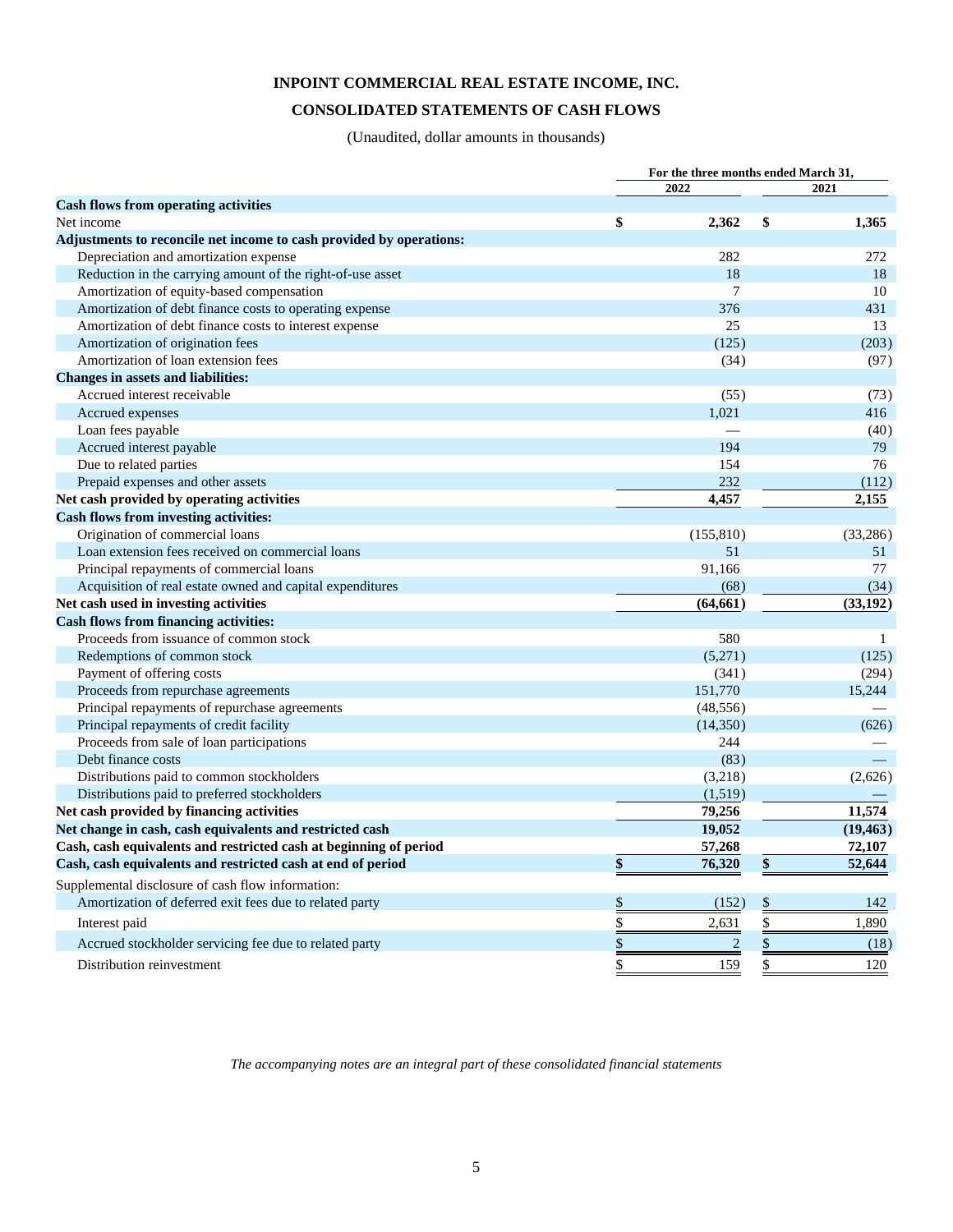#### <span id="page-10-0"></span>**Note 1 – Organization and Business Operations**

InPoint Commercial Real Estate Income, Inc. (the "Company") was incorporated in Maryland on September 13, 2016 to originate, acquire and manage a diversified portfolio of commercial real estate ("CRE") investments primarily comprised of floating-rate CRE debt, including first mortgage loans, subordinate mortgage and mezzanine loans, and participations in such loans. The Company may also invest in floating-rate CRE securities, such as commercial mortgage-backed securities ("CMBS"), and senior unsecured debt of publicly traded real estate investment trusts ("REITs"), and select equity investments in single-tenant, net leased properties. Substantially all of the Company's business is conducted through InPoint REIT Operating Partnership, LP (the "Operating Partnership"), a Delaware limited partnership. The Company is the sole general partner and directly or indirectly holds all limited partner interests in the Operating Partnership. The Company has elected to be taxed as a REIT for U.S. federal income tax purposes.

The Company is externally managed by Inland InPoint Advisor, LLC (the "Advisor"), a Delaware limited liability company formed in August 2016 that is a wholly owned indirect subsidiary of Inland Real Estate Investment Corporation, a member of The Inland Real Estate Group of Companies, Inc. The Advisor is responsible for coordinating the management of the day-to-day operations and originating, acquiring and managing the Company's CRE investment portfolio, subject to the supervision of the Company's board of directors (the "Board"). The Advisor performs its duties and responsibilities as the Company's fiduciary pursuant to a second amended and restated advisory agreement dated July 1, 2021 among the Company, the Operating Partnership and the Advisor (the "Advisory Agreement").

The Advisor has delegated certain of its duties to SPCRE InPoint Advisors, LLC (the "Sub-Advisor"), a Delaware limited liability company formed in September 2016 that is a wholly owned subsidiary of Sound Point CRE Management, LP, pursuant to a second amended and restated sub-advisory agreement between the Advisor and the Sub-Advisor dated July 1, 2021. Among other duties, the Sub-Advisor has the authority to identify, negotiate, acquire and originate the Company's investments and provide portfolio management, disposition, property management and leasing services to the Company. Notwithstanding such delegation to the Sub-Advisor, the Advisor retains ultimate responsibility for the performance of all the matters entrusted to it under the Advisory Agreement, including those duties that the Advisor has not delegated to the Sub-Advisor, such as (i) valuation of the Company's assets and calculation of the Company's net asset value ("NAV"); (ii) management of the Company's day-to-day operations; (iii) preparation of stockholder reports and communications and arrangement of the Company's annual stockholder meeting; and (iv) monitoring the Company's ongoing compliance with the REIT qualification requirements.

On October 25, 2016, the Company commenced a private offering (the "Private Offering") of up to \$500,000 of shares of Class P common stock ("Class P shares"). The Company issued 10,258,094 Class P shares in the Private Offering, resulting in gross proceeds of \$276,681 and terminated the Private Offering on June 28, 2019.

On March 22, 2019, the Company filed a Registration Statement on Form S-11 (File No. 333-230465) (the "Registration Statement") with the Securities and Exchange Commission (the "SEC") to register up to \$2,350,000 in shares of common stock (the "IPO").

On May 3, 2019, the SEC declared effective the Registration Statement and the Company commenced the IPO. The purchase price per share for each class of common stock in the IPO (Class A, Class I, Class D, Class S and Class T) varies and generally equals the prior month's NAV per share, as determined monthly, plus applicable upfront selling commissions and dealer manager fees. Inland Securities Corporation (the "Dealer Manager"), an affiliate of the Advisor, serves as the Company's exclusive dealer manager for the IPO on a best efforts basis. On April 28, 2022, the Company filed a Registration Statement on Form S-11 (File No. 333-264540) with the SEC to register up to \$2,200,000 in shares of common stock, which has not yet been declared effective.

On March 24, 2020, the Board suspended (i) the sale of shares in the IPO, (ii) the operation of the share repurchase program (the "SRP"), (iii) the payment of distributions to the Company's stockholders, and (iv) the operation of the distribution reinvestment plan (the "DRP"), effective as of April 6, 2020. In determining to take these actions, the Board considered various factors, including the impact of the COVID-19 pandemic on the economy, the inability to accurately calculate the Company's NAV per share due to uncertainty, volatility and lack of liquidity in the market, the Company's need for liquidity due to financing challenges related to additional collateral required by the banks that regularly finance the Company's assets and these uncertain and rapidly changing economic conditions.

Though the Company did not calculate the NAV for the months of March through May 2020, the Advisor resumed calculating the NAV beginning as of June 30, 2020 following its determination that volatility in the market for the Company's investments had declined and the U.S. economic outlook had improved. In August 2020, the Company resumed paying distributions monthly to stockholders of record for all classes of its common stock. On October 1, 2020, the SEC declared effective the Company's post-effective amendment to the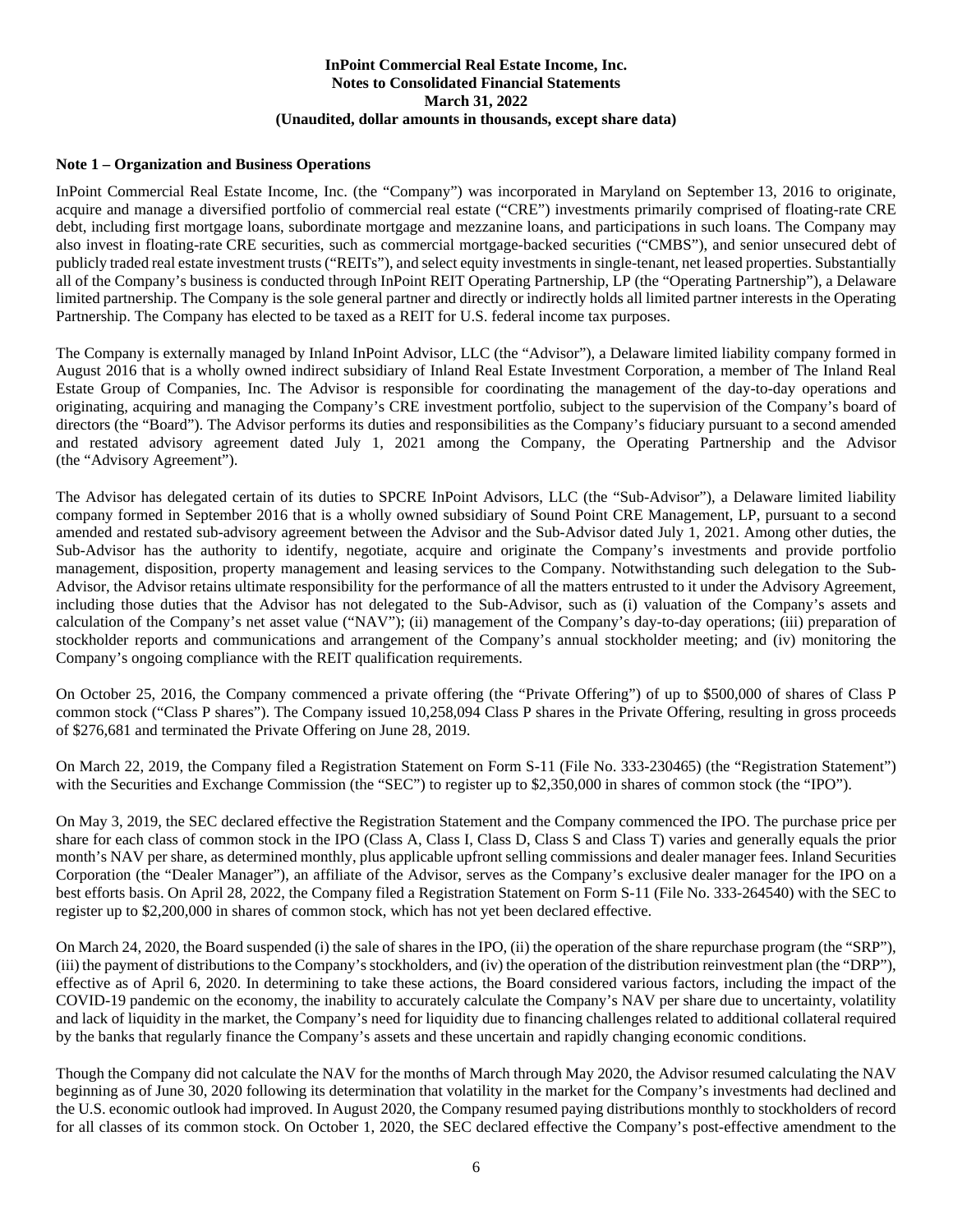Registration Statement, thereby permitting the Company to resume offers and sales of shares of common stock in the IPO, including through the DRP.

On March 1, 2021, the SRP was reinstated for the Company's stockholders requesting repurchase of shares as a result of the death or qualified disability of the holder, and on July 1, 2021, the SRP was reinstated for all stockholders. In accordance with the terms of the SRP that allow the Company to repurchase fewer shares than the maximum amount permitted under the SRP, the Company repurchased fewer shares than the maximum amount permitted for the months of July, August and September 2021 as directed by the Board. Beginning on October 1, 2021, the total amount of aggregate repurchases of shares was limited as set forth in the SRP (no more than 2% of the Company's aggregate NAV per month as of the last day of the previous calendar month and no more than 5% of the Company's aggregate NAV per calendar quarter with NAV measured as of the last day of the previous calendar quarter). Notwithstanding the foregoing, the Company may repurchase fewer shares than these limits in any month, or none. Further, the Board may modify, suspend or terminate the SRP if it deems such action to be in the Company's best interest and the best interest of its stockholders.

On September 22, 2021, the Company completed an underwritten public offering of 3,500,000 shares of its 6.75% Series A Cumulative Redeemable Preferred Stock, par value \$0.001 per share (the "Series A Preferred Stock"), with a liquidation preference of \$25.00 per share (the "Preferred Stock Offering"). In addition, on October 15, 2021, Raymond James & Associates, Inc., as a representative of the underwriters, partially exercised their over-allotment option to purchase an additional 100,000 shares of Series A Preferred Stock. The Series A Preferred Stock were issued and sold pursuant to a Registration Statement on Form S-11 (File No. 333-258802) filed with the SEC. The Company received net proceeds in the Preferred Stock Offering of \$86,310, after underwriter's discount and issuance costs, and contributed the net proceeds to the Operating Partnership in exchange for an equivalent number of Series A units in the Operating Partnership (with economic terms that mirror those of the Series A Preferred Stock). For more information on the Preferred Stock Offering, see "Note 6 – Stockholders' Equity."

Please refer to "Note 15 – Subsequent Events" for updates to the Company's business after March 31, 2022.

#### **Note 2 – Summary of Significant Accounting Policies**

Disclosures discussing all significant accounting policies are set forth in the Company's Annual Report on Form 10-K for the year ended December 31, 2021, as filed with the SEC on March 11, 2022 (the "Annual Report), under the heading "Note 2 – Summary of Significant Accounting Policies." There have been no changes to the Company's significant accounting policies for the three months ended March 31, 2022.

#### *Basis of Accounting*

The accompanying consolidated financial statements and related footnotes have been prepared in conformity with U.S. generally accepted accounting principles ("GAAP") and require management to make estimates and assumptions that affect the reported amounts of assets and liabilities as of the date of the financial statements and the reported amounts of income and expenses during the reported periods. Actual results could differ from such estimates.

In the opinion of management, the accompanying unaudited consolidated financial statements reflect all adjustments, which are normal and recurring in nature, necessary for fair financial statement presentation.

#### *Credit Facility Payable*

The Company has a credit facility to finance the acquisition or origination of commercial mortgage loans. This credit facility, when drawn upon, is accounted for as debt. The fees paid for this credit facility are recorded in deferred debt finance costs on the consolidated balance sheet and are amortized straight line over the period of the agreement to debt finance costs on the consolidated statement of operations. For further information on the credit facility, see "Note 4 – Repurchase Agreements and Credit Facilities."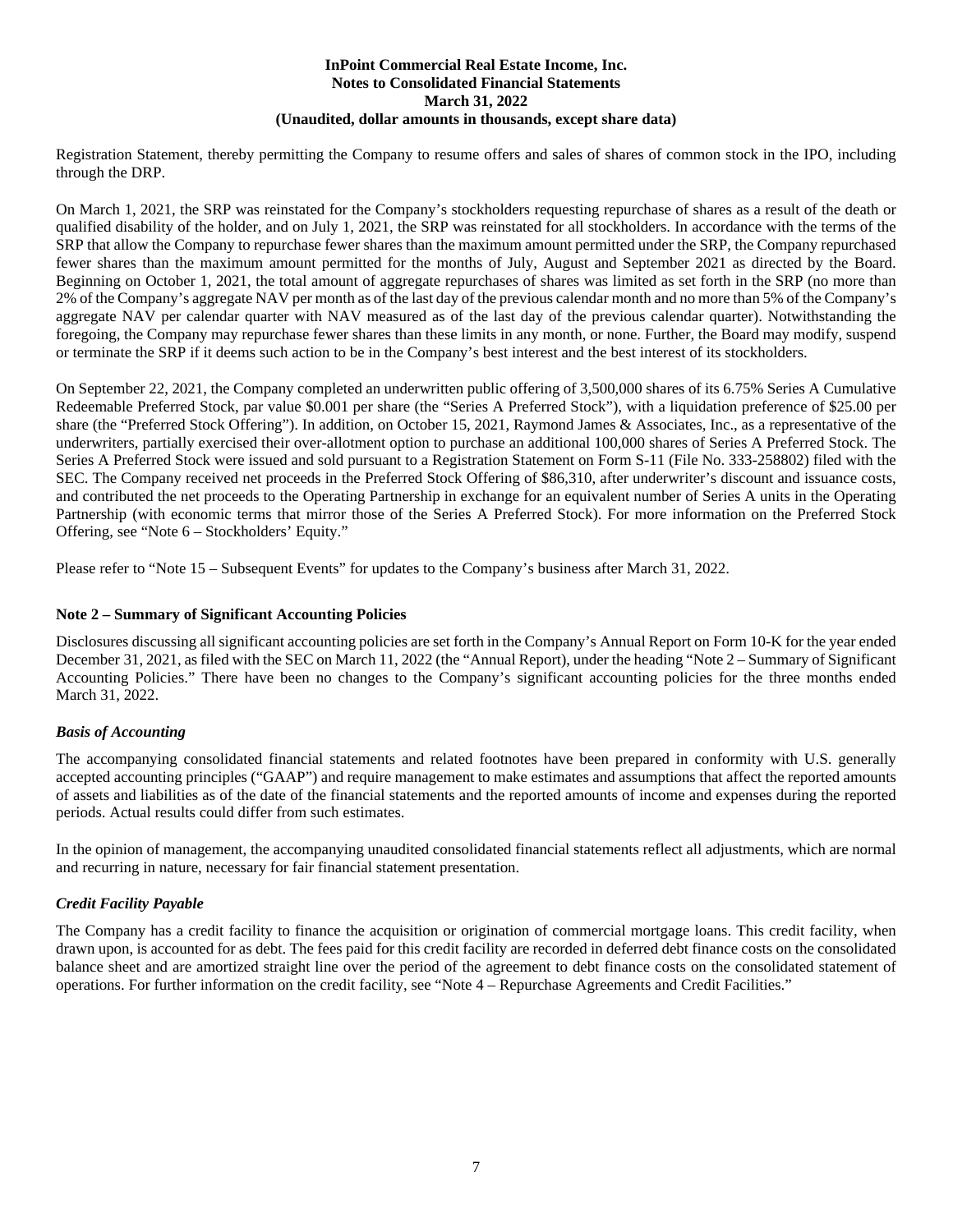#### *Cash, Cash Equivalents and Restricted Cash*

Cash and cash equivalents include funds on deposit with financial institutions, including demand deposits with financial institutions with original maturities of three months or less. The account balance may exceed the Federal Deposit Insurance Corporation ("FDIC") insurance coverage limits and, as a result, there could be a concentration of credit risk related to amounts on deposit in excess of FDIC insurance coverage limits. The Company believes that the risk will not be significant, as the Company does not anticipate the financial institutions' non-performance.

Restricted cash represents cash the Company is required to hold in a segregated account as additional collateral on real estate securities repurchase agreements. As of March 31, 2022 and December 31, 2021, the Company had repaid all outstanding repurchase agreements secured by real estate securities and, therefore, no restricted cash was held.

#### *Accounting Pronouncements Recently Issued but Not Yet Effective*

In June 2016, the Financial Accounting Standards Board ("FASB") issued ASU 2016-13, "Financial Instruments – Credit Losses (Topic 326): Measurement of Credit Losses on Financial Instruments" ("ASU 2016-13"), which changed how entities measure credit losses for financial assets carried at amortized cost. ASU 2016-13 eliminated the requirement that a credit loss must be probable before it can be recognized and instead required an entity to recognize the current estimate of all expected credit losses. ASU 2016-13 became effective for SEC filers for reporting periods beginning after December 15, 2019.

In November 2019, the FASB issued ASU 2019-10, "Financial Instruments – Credit Losses (Topic 326), Derivatives and Hedging (Topic 815), and Leases (Topic 842): Effective Dates", which grants smaller reporting companies (as defined by the SEC) until reporting periods commencing after December 15, 2022 to implement ASU 2016-13. As a smaller reporting company, the Company will continue to evaluate the future impact ASU 2016-13, once implemented, will have on its allowance for loan losses estimate.

#### **Note 3 – Commercial Mortgage Loans Held for Investment**

The tables below show the Company's commercial mortgage loans held for investment as of March 31, 2022 and December 31, 2021:

#### **March 31, 2022**

| <b>Loan Type</b> $(1)$   | Number<br>of Loans | <b>Principal</b><br><b>Balance</b> |         | U <b>namortized</b><br>(fees)/costs, net |                          | Carrving<br>Value |         | <b>Weighted Average</b><br><b>Interest Rate</b> | <b>Weighted Average</b><br><b>Years to Maturity</b> |
|--------------------------|--------------------|------------------------------------|---------|------------------------------------------|--------------------------|-------------------|---------|-------------------------------------------------|-----------------------------------------------------|
| First mortgage loans     | 39                 |                                    | 715.314 |                                          | .284                     |                   | 716.598 | 4.2%                                            | $\mathbf{1}$ .                                      |
| Credit loans             |                    |                                    | 13.500  |                                          | $\overline{\phantom{a}}$ |                   | 13.500  | 9.6%                                            |                                                     |
| <b>Total and average</b> | 41                 |                                    | 728.814 |                                          | 1.284                    |                   | 730,098 | 4.3%                                            | 1.8                                                 |

#### **December 31, 2021**

| <b>Loan Type</b> $(1)$ | Number<br>of Loans | <b>Principal</b><br><b>Balance</b> |         | Unamortized<br>(fees)/costs, net |       | Carrving<br>Value |         | <b>Weighted Average</b><br><b>Interest Rate</b> | <b>Weighted Average</b><br><b>Years to Maturity</b> |
|------------------------|--------------------|------------------------------------|---------|----------------------------------|-------|-------------------|---------|-------------------------------------------------|-----------------------------------------------------|
| First mortgage loans   | 36                 |                                    | 650.670 |                                  | .328  |                   | 651.998 | 4.5%                                            | $1.6^\circ$                                         |
| Credit loans           |                    |                                    | 13.500  |                                  |       |                   | 13.500  | 9.6%                                            | 4.4                                                 |
| Total and average      | 38                 |                                    | 664,170 |                                  | 1.328 |                   | 665,498 | 4.6%                                            |                                                     |

(1) First mortgage loans are first position mortgage loans and credit loans are mezzanine and subordinated loans.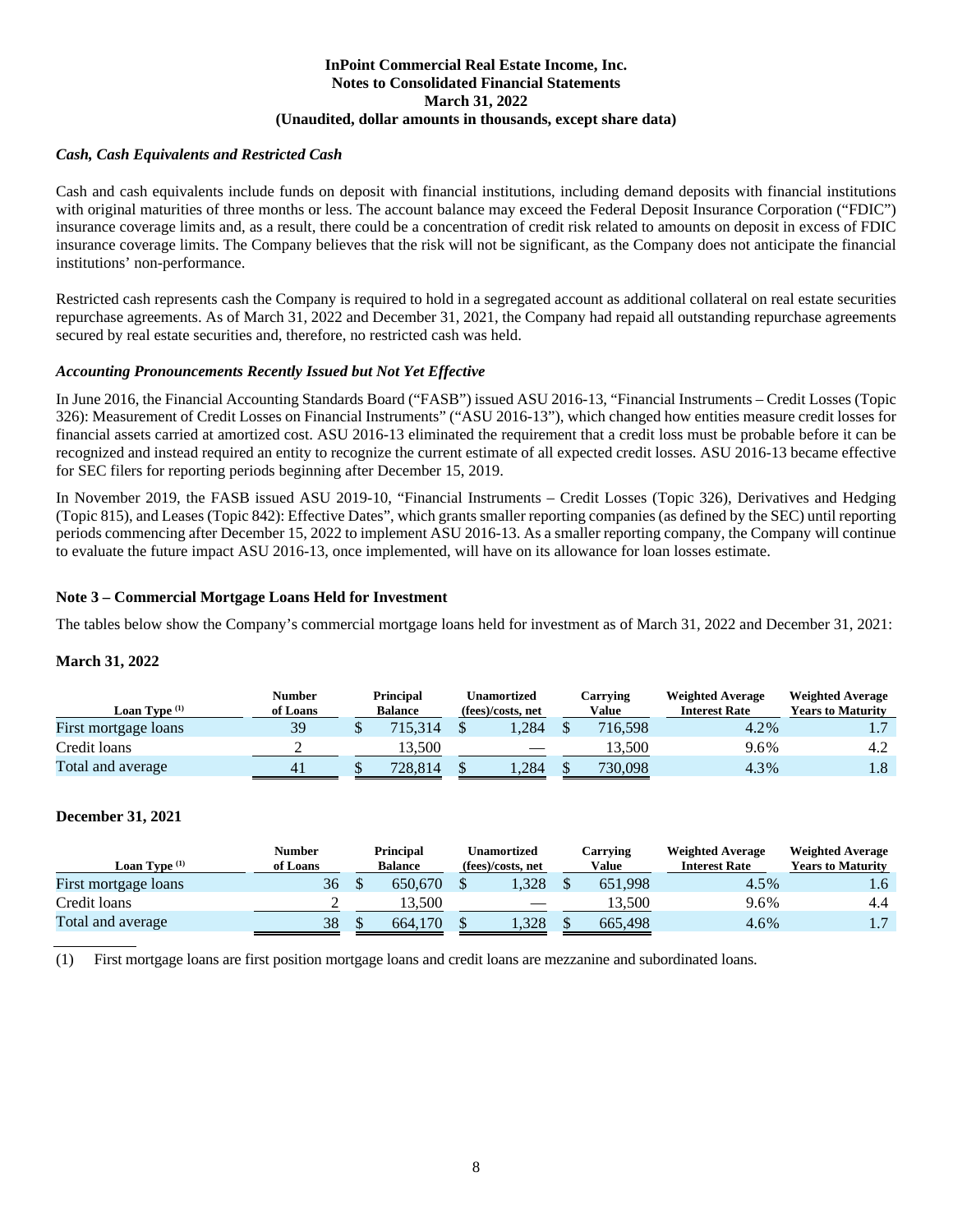For the three months ended March 31, 2022 and the year ended December 31, 2021, the activity in the Company's commercial mortgage loans, held-for-investment portfolio was as follows:

|                                                      | Three Months Ended March 31, |                              |
|------------------------------------------------------|------------------------------|------------------------------|
|                                                      | 2022                         | Year Ended December 31, 2021 |
| <b>Balance at Beginning of Year</b>                  | 665,498                      | 441,814<br>S                 |
| Loan originations                                    | 155,810                      | 337,033                      |
| Principal repayments                                 | (91,166)                     | (114, 558)                   |
| Amortization of loan origination, loan extension and |                              |                              |
| deferred exit fees                                   |                              | 1,440                        |
| Origination fees and extension fees received on      |                              |                              |
| commercial loans                                     | (51)                         | (231)                        |
| <b>Balance at End of Period</b>                      | 730,098                      | 665,498                      |

#### *Allowance for Loan Losses*

During the three-month periods ended March 31, 2022 and 2021, the Company determined that no loan losses were probable and, therefore, did not record an allowance for loan losses. For further information on the Company's allowance for loan losses policy, see "Note 2 – Summary of Significant Accounting Policies" in its Annual Report.

#### *Credit Characteristics*

As part of the Company's process for monitoring the credit quality of its investments, it performs a quarterly asset review of the investment portfolio and assigns risk ratings to each of its loans and certain securities it may own, such as CMBS. Risk factors include payment status, lien position, borrower financial resources and investment in collateral, collateral type, project economics and geographic location, as well as national and regional economic factors. To determine the likelihood of loss, the loans are rated on a 5 point scale as follows:

| Investment |                                                                                                                           |
|------------|---------------------------------------------------------------------------------------------------------------------------|
| Grade      | <b>Investment Grade Definition</b>                                                                                        |
|            | Investment exceeding fundamental performance expectations and/or capital gain expected. Trends and risk factors           |
|            | since time of investment are favorable.                                                                                   |
|            | Performing consistent with expectations and a full return of principal and interest expected. Trends and risk factors are |
|            | neutral to favorable.                                                                                                     |
|            | Performing investment requiring closer monitoring. Trends and risk factors show some deterioration. Collection of         |
|            | principal and interest is still expected.                                                                                 |
| 4          | Underperforming investment with the potential of some interest loss but still expecting a positive return on investment.  |
|            | Trends and risk factors are negative.                                                                                     |
|            | Underperforming investment with expected loss of interest and some principal.                                             |

All investments are assigned an initial risk rating of 2 at origination or acquisition.

As of March 31, 2022, 36 loans had a risk rating of 2 and five had a risk rating of 3. As of December 31, 2021, 33 loans had a risk rating of 2 and five had a risk rating of 3.

#### **Note 4 – Repurchase Agreements and Credit Facilities**

#### *Commercial Mortgage Loans*

On February 15, 2018, the Company, through a wholly owned subsidiary, entered into a master repurchase agreement (the "CF Repo Facility") with Column Financial, Inc. as administrative agent for certain of its affiliates. As the Company's business has grown, it has increased the borrowing limit and extended the maturity. The most recent extension was in November 2021 for a twelve-month term and the maximum advance amount was increased to \$350,000. Advances under the CF Repo Facility accrue interest at a per annum annual rate equal to the Secured Overnight Financing Rate ("SOFR") plus 1.75% to 2.50% with a 0.15% to 0.75% floor. The CF Repo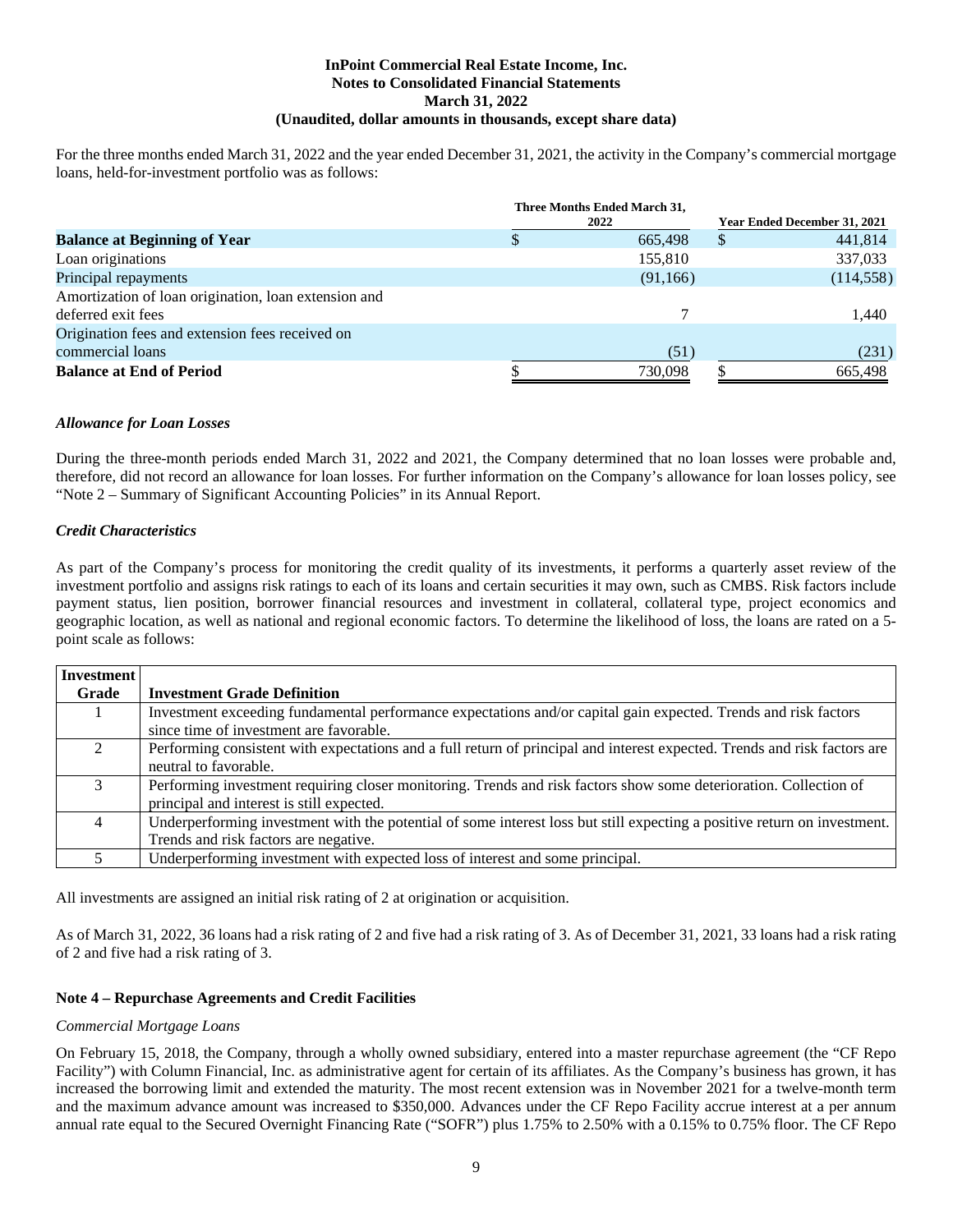Facility is subject to certain financial covenants. The Company was in compliance with all financial covenant requirements as of March 31, 2022 and December 31, 2021.

On May 6, 2019, the Company, through a wholly owned subsidiary, entered into an uncommitted master repurchase agreement (the "JPM Repo Facility") with JPMorgan Chase Bank, National Association. The JPM Repo Facility provides up to \$150,000 in advances that the Company expects to use to finance the acquisition or origination of eligible loans and participation interests therein. Advances under the JPM Repo Facility accrue interest at per annum rates equal to the sum of (i) the applicable London Interbank Offered Rate ("LIBOR") index rate plus (ii) a margin of between 1.75% to 2.50%, depending on the attributes of the purchased assets. The maturity date of the JPM Repo Facility is May 6, 2022. See Note 15 – "Subsequent Events" about the extension of the of the JPM Repo Facility. The JPM Repo Facility is subject to certain financial covenants. The Company was in compliance with all financial covenant requirements as of March 31, 2022 and December 31, 2021.

On March 10, 2021, the Company, through a wholly owned subsidiary, entered into a loan and security agreement and a promissory note (collectively, the "WA Credit Facility") with Western Alliance Bank ("Western Alliance"). The WA Credit Facility provides for loan advances up to the lesser of \$75,000 or the borrowing base. The borrowing base consists of eligible assets pledged to and accepted by Western Alliance in its discretion up to the lower of (i) 60% to 70% of loan-to-unpaid balance or (ii) 45% to 50% of the loan-toappraised value (depending on the property type underlying the asset, for both (i) and (ii)). Assets that would otherwise be eligible become ineligible after being pledged as part of the borrowing base for 36 months. Advances under the WA Credit Facility accrue interest at an annual rate equal to one-month LIBOR plus 3.25% with a floor of 4.0%. The initial maturity date of the WA Credit Facility is March 10, 2023. The Company has an option to convert the loan made pursuant to the WA Credit Facility upon its initial maturity to a term loan with the same interest rate and floor and a maturity of two years in exchange for, among other things, a conversion fee of 0.25% of the outstanding amount at the time of conversion. The WA Credit Facility requires maintenance of an average unrestricted aggregate deposit account balance with Western Alliance of not less than \$3,750. Failure to meet the minimum deposit balance will result in, among other things, the interest rate of the WA Credit Facility increasing by 0.25% per annum for each quarter in which the compensating balances are not maintained. The Company was in compliance with all financial covenant requirements as of March 31, 2022 and December 31, 2021.

The JPM Repo Facility, CF Repo Facility and WA Credit Facility (collectively, the "Facilities") are used to finance eligible loans and each act in the manner of a revolving credit facility that can be repaid as the Company's assets are paid off and re-drawn as advances against new assets.

The tables below show the Facilities as of March 31, 2022 and December 31, 2021:

| <b>March 31, 2022</b>     |                        |                                      |                                       |                       | <b>Weighted Average</b> |                            |
|---------------------------|------------------------|--------------------------------------|---------------------------------------|-----------------------|-------------------------|----------------------------|
|                           | Committed<br>Financing | Amount<br>Outstanding <sup>(1)</sup> | Accrued<br><b>Interest</b><br>Pavable | Collateral<br>Pledged | <b>Interest</b><br>Rate | Days to<br><b>Maturity</b> |
| CF Repo Facility          | 350,000                | 301,787                              | 260                                   | 412,017               | 2.27%                   | 224                        |
| <b>JPM Repo Facility</b>  | 150,000                | 108,551                              | 95                                    | 149,110               | 2.26%                   | 36                         |
| <b>Total Repurchase</b>   |                        |                                      |                                       |                       |                         |                            |
| Facilities - commercial   |                        |                                      |                                       |                       |                         |                            |
| mortgage loans            | 500,000                | 410,338                              | 355                                   | 561,127               | 2.27%                   | 174                        |
| <b>WA Credit Facility</b> | 75.000                 |                                      | 16                                    |                       | 4.00%                   | 344                        |
|                           | 575,000                | 410,338                              | 371                                   | 561,127               | 2.27%                   | 174                        |

10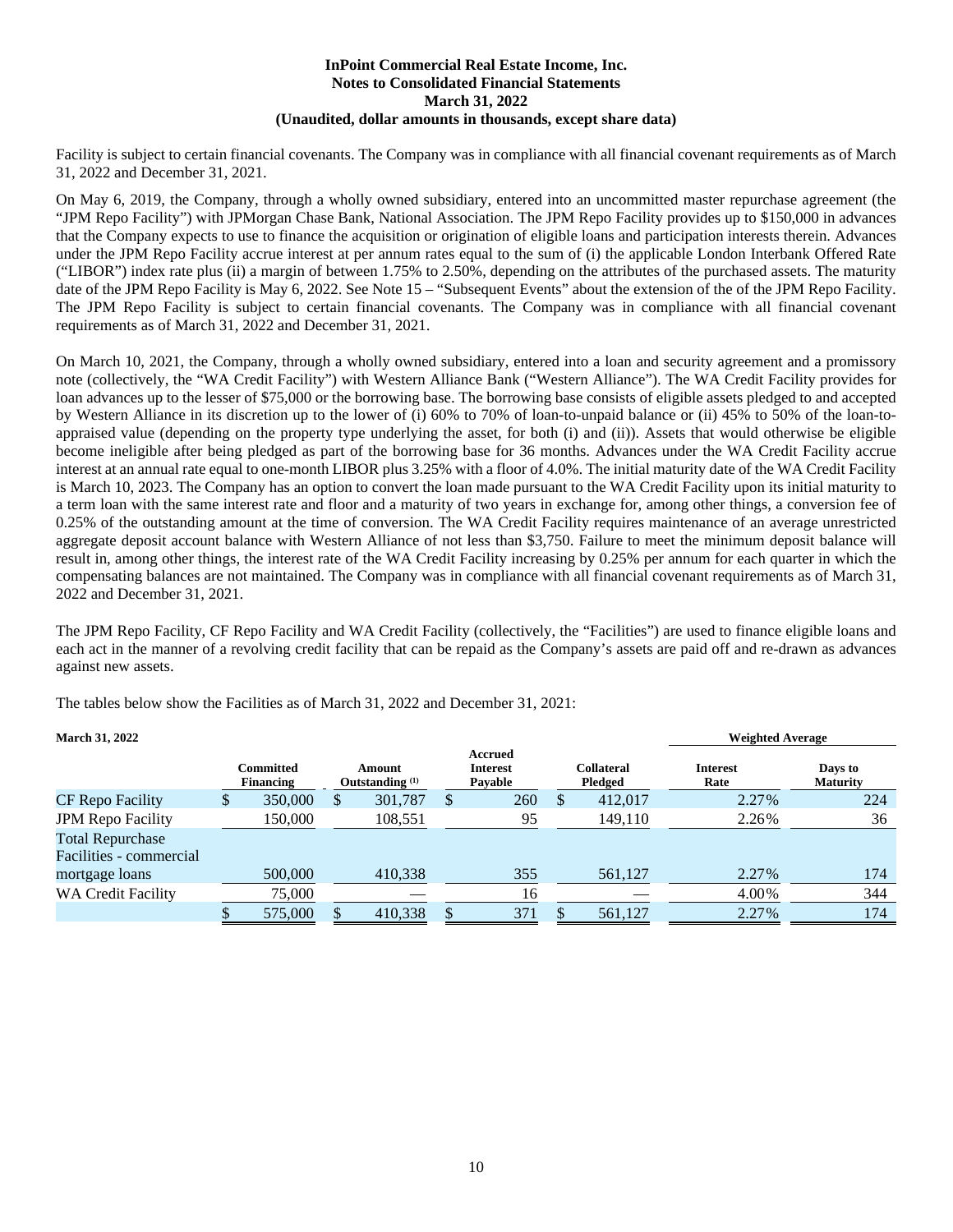| <b>December 31, 2021</b>                                          |                                      |                                      |                                              |   |                              | <b>Weighted Average</b> |                            |
|-------------------------------------------------------------------|--------------------------------------|--------------------------------------|----------------------------------------------|---|------------------------------|-------------------------|----------------------------|
|                                                                   | <b>Committed</b><br><b>Financing</b> | Amount<br>Outstanding <sup>(1)</sup> | <b>Accrued</b><br><b>Interest</b><br>Pavable |   | <b>Collateral</b><br>Pledged | <b>Interest</b><br>Rate | Days to<br><b>Maturity</b> |
| CF Repo Facility                                                  | 350,000                              | 189,654                              | 159                                          | S | 260.691                      | 2.16%                   | 314                        |
| <b>JPM Repo Facility</b>                                          | 150,000                              | 117,470                              | 92                                           |   | 167.704                      | 2.02%                   | 126                        |
| <b>Total Repurchase Facilities -</b><br>commercial mortgage loans | 500,000                              | 307.124                              | 251                                          |   | 428.395                      | 2.11%                   | 242                        |
| <b>WA Credit Facility</b>                                         | 75,000                               | 14,350                               | 22                                           |   | 20,500                       | 4.00%                   | 434                        |
|                                                                   | 575,000                              | 321,474                              | 273                                          |   | 448,895                      | 2.19%                   | 251                        |

(1) Excludes \$68 and \$41 of unamortized debt issuance costs at March 31, 2022 and December 31, 2021, respectively.

#### **Note 5 – Loan Participations Sold, Net**

On November 15, 2021, the Company sold a non-recourse senior participation interest in nine first mortgage loans to a third party. Under the loan participation agreement, in the event of default by the underlying mortgagor, any amounts paid are first allocated to the third party before any amounts are allocated to the Company's subordinate interest. The Company, as the directing participant in the loan participation agreement, is entitled to exercise, without the consent of the third party, each of the consent approval and control rights under the applicable underlying mortgage loan documents with a few exceptions. The Company requires the third party's approval for any modification or amendment to the loan, a bankruptcy plan for an underlying mortgagor where the third party would incur an out-of-pocket loss, or any transfer of the underlying mortgaged property if the Company's approval is required by the underlying mortgage documents. The Company remains the directing participant unless certain conditions are met related to losses on the property or if the mortgagor is an affiliate of the Company. In the former case, the Company may post cash or short-term U.S. government securities as collateral to retain the rights of the directing participant.

The third party, as the senior participation interest holder, will receive interest and principal payments from the borrower until they receive the amounts to which they are entitled. All expenses or losses on the underlying mortgages are allocated first to the Company and then to the third party. If the underlying mortgage is in default, the Company will have the option to purchase the third party's participation interest and remove it from the loan participation agreement.

The financing or transfer of a portion of a loan by the non-recourse sale of a senior interest in the loan through a participation agreement generally does not qualify as a sale under GAAP. Therefore, in this instance, the Company presents the whole loan as an asset and the loan participation sold as a liability on the consolidated balance sheet until the loan is repaid. The obligation to pay principal and interest on these liabilities is generally based on the performance of the related loan obligation. The gross presentation of loan participations sold does not impact stockholders' equity or net income.

The following table details the Company's loan participations sold as of March 31, 2022 and December 31, 2021:

|                                 |       |                |  |                   |  | <b>March 31, 2022</b>     |                 |                                       |
|---------------------------------|-------|----------------|--|-------------------|--|---------------------------|-----------------|---------------------------------------|
|                                 |       |                |  | Principal         |  |                           |                 | Weighted<br>Average<br><b>Maximum</b> |
| <b>Loan Participations Sold</b> | Count | <b>Balance</b> |  | <b>Book Value</b> |  | Yield/Cost <sup>(1)</sup> | <b>Maturity</b> |                                       |
| <b>Total Loans</b>              |       |                |  | 137.520           |  | 138,276                   | $L + 3.6%$      | 1.98                                  |
| Senior participations $(2)(3)$  |       |                |  | 110.016           |  | 10.016                    | $L + 2.0\%$     | 1.98                                  |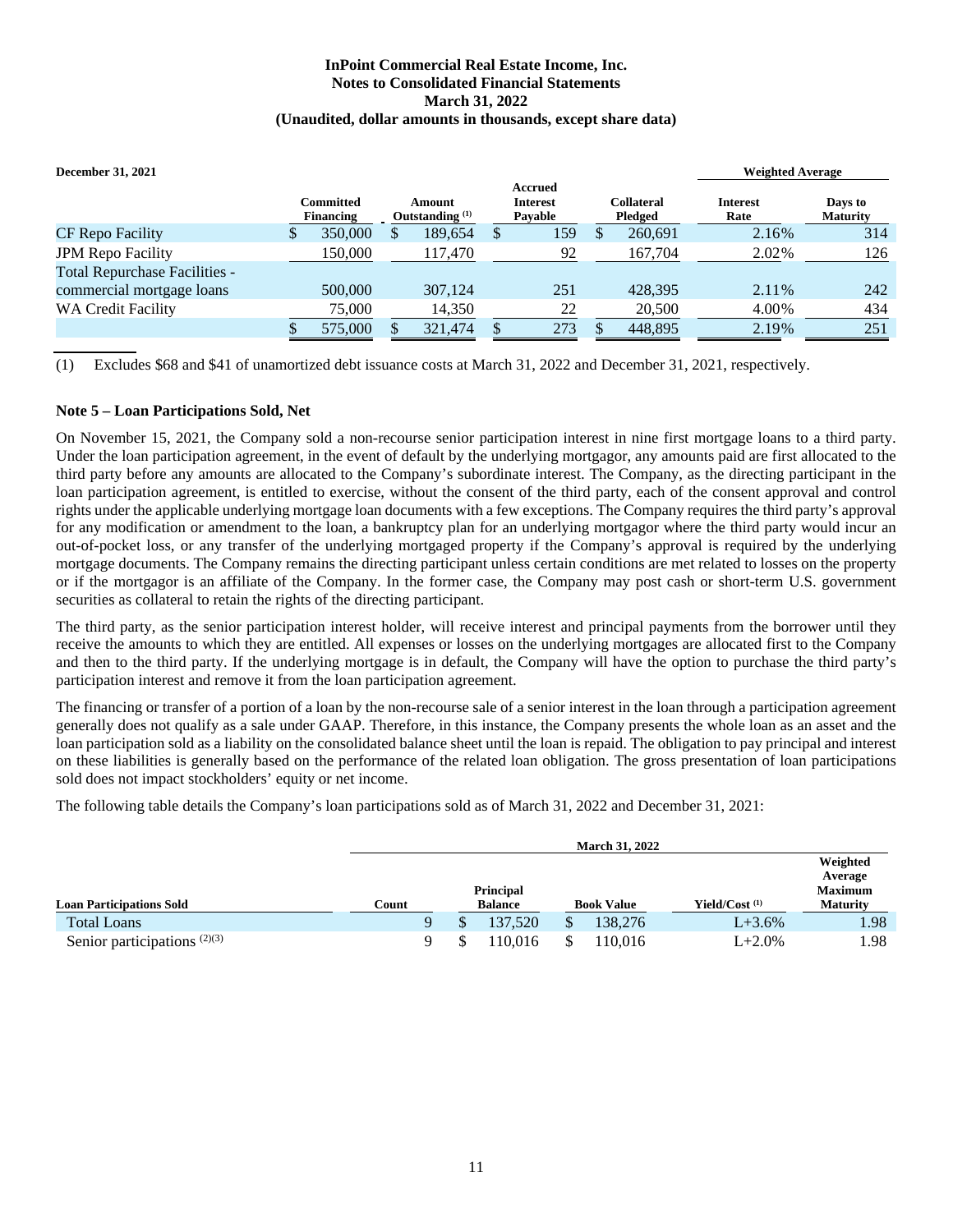|                                 |       |    |                  | <b>December 31, 2021</b> |                  |                                       |
|---------------------------------|-------|----|------------------|--------------------------|------------------|---------------------------------------|
|                                 |       |    | <b>Principal</b> |                          |                  | Weighted<br>Average<br><b>Maximum</b> |
| <b>Loan Participations Sold</b> | Count |    | <b>Balance</b>   | <b>Book Value</b>        | Yield/Cost $(1)$ | <b>Maturity</b>                       |
| <b>Total Loans</b>              |       |    | 137.215          | 137.931                  | $L + 3.6\%$      | 2.22                                  |
| Senior participations $(2)(3)$  |       | \$ | 109.772          | 109.772                  | $L + 2.0\%$      | 2.22                                  |

(1) The yield/cost is the present value of all future principal and interest payments on the loan or participation interest and does not include any origination fees or deferred commitment fees.

(2) As of March 31, 2022 and December 31, 2021, the loan participations sold were non-recourse to the Company.

(3) During the three-months ended March 31, 2022, the Company recorded \$599 of interest expense related to the loan participations sold.

#### **Note 6 – Stockholders' Equity**

#### *Preferred Stock Offering*

\_\_\_\_\_\_\_\_\_\_\_\_

On September 22, 2021, the Company issued and sold 3,500,000 shares of the Series A Preferred Stock at a public offering price of \$25.00 per share. In addition, on October 15, 2021, Raymond James & Associates, Inc., as representative of the underwriters, partially exercised their over-allotment option and purchased an additional 100,000 shares of Series A Preferred Stock. The Series A Preferred Stock were issued and sold pursuant to a Registration Statement on Form S-11 (File No. 333-258802) filed with the SEC. The Company received net proceeds of \$86,310, after underwriter's discount and issuance costs, and contributed the net proceeds to the Operating Partnership in exchange for an equivalent number of Series A units in the Operating Partnership.

Dividends on the Series A Preferred Stock are cumulative and payable quarterly in arrears at a rate per annum equal to 6.75% per annum of the \$25.00 liquidation preference (the "Initial Rate"). Subject to certain exceptions, upon a Change of Control that occurs on or prior to September 22, 2022 or upon a Downgrade Event (as such terms are defined in the Articles Supplementary designating the Series A Preferred Stock (the "Articles Supplementary")) or where any shares of the Series A Preferred Stock remain outstanding after September 22, 2026, the Series A Preferred Stock will thereafter accrue cumulative cash dividends at a rate higher than the Initial Rate.

Subject to certain exceptions, beginning on September 22, 2022, upon the occurrence of a Change of Control, each holder of shares of Series A Preferred Stock will have the right to convert some or all of the Series A Preferred Stock held by such holder into a number of the Company's shares of Class I common stock as provided for in the Articles Supplementary.

The Company may not redeem the Series A Preferred Stock prior to September 22, 2026, except in limited circumstances relating to maintaining the Company's qualification as a REIT and in connection with a Change of Control. On and after September 22, 2026, the Company may, at its option, redeem the Series A Preferred Stock, in whole or from time-to-time in part, at a price of \$25.00 per share of Series A Preferred Stock plus an amount equal to accrued and unpaid dividends (whether or not declared), if any. The Series A Preferred Stock has no maturity date and will remain outstanding indefinitely unless redeemed by the Company or converted by the holder pursuant to its terms (as set forth in the Articles Supplementary).

The Series A Preferred Stock is listed on the New York Stock Exchange under the symbol ICR PR A.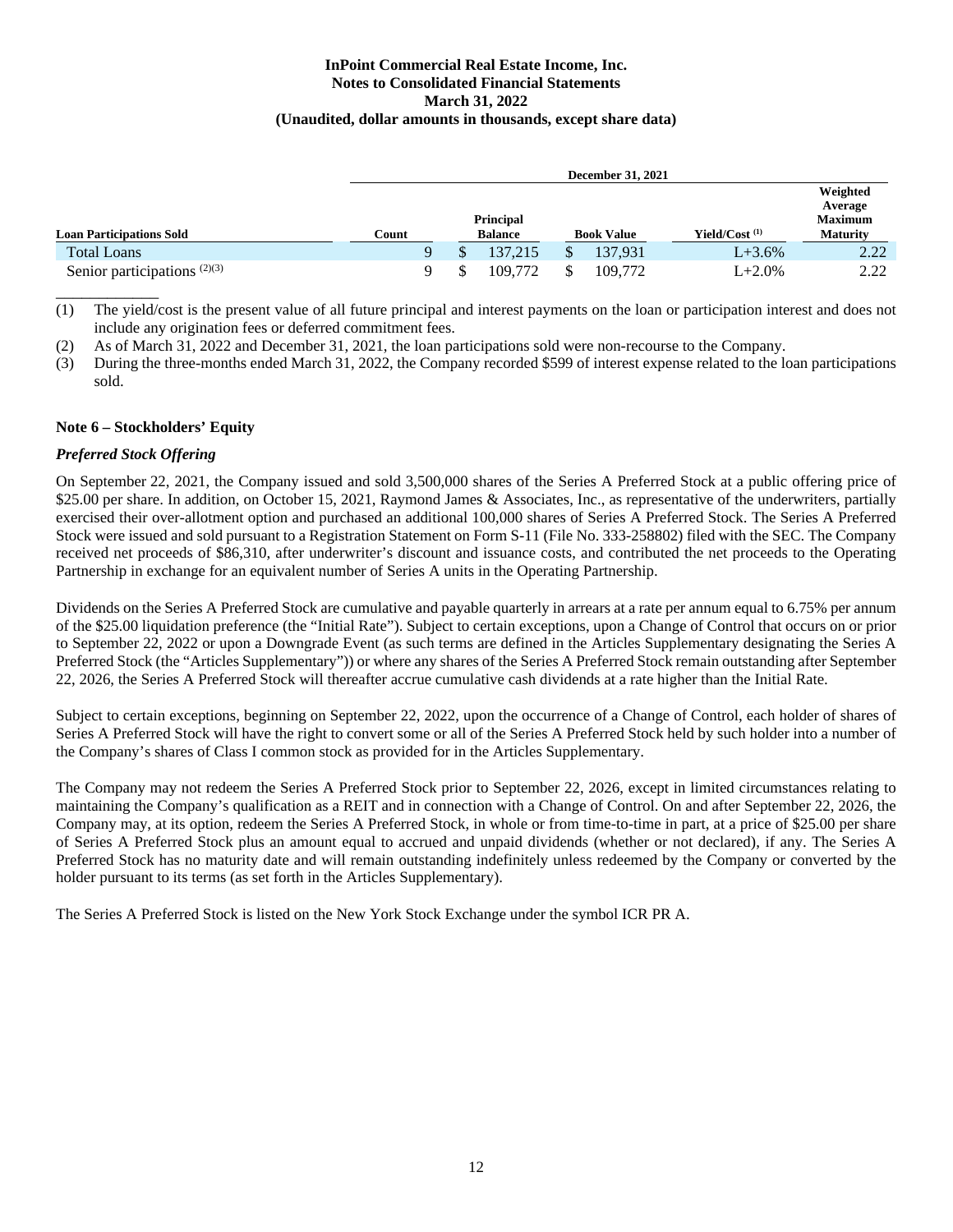#### *Share Activity for Common Stock and Preferred Stock*

The following tables detail the change in the Company's outstanding shares of all classes of common and preferred stock, including restricted common stock:

|                                   | <b>Preferred</b> |           |                |                     |         |         |                |
|-----------------------------------|------------------|-----------|----------------|---------------------|---------|---------|----------------|
|                                   | <b>Stock</b>     |           |                | <b>Common Stock</b> |         |         |                |
| Three months ended March 31, 2022 | <b>Series A</b>  | Class P   | <b>Class A</b> | <b>Class T</b>      | Class S | Class D | <b>Class I</b> |
| Beginning balance                 | 3,600,000        | 9,492,939 | 659,270        | 388,099             |         | 47.298  | 380,218        |
| Issuance of shares                |                  |           | 13.961         | 11,290              |         |         | 2,490          |
| Distribution reinvestment         |                  |           | 2.916          | 1,551               |         | 446     | 3,004          |
| Issuance of restricted shares     |                  |           |                |                     |         |         |                |
| Redemptions                       |                  | (241,999) | (7,652)        | (4,198)             |         | (958)   | (7,604)        |
| Ending balance                    | 3,600,000        | 9,250,940 | 668,495        | 396,742             |         | 46,786  | 378,108        |

|                                   | Common Stock   |                |                |         |                |                |  |  |
|-----------------------------------|----------------|----------------|----------------|---------|----------------|----------------|--|--|
| Three months ended March 31, 2021 | <b>Class P</b> | <b>Class A</b> | <b>Class T</b> | Class S | <b>Class D</b> | <b>Class I</b> |  |  |
| Beginning balance                 | 10,151,787     | 655.835        | 398,233        |         | 50,393         | 381,955        |  |  |
| Issuance of shares                |                |                |                |         |                | 64             |  |  |
| Distribution reinvestment         |                | 2,431          | 1,148          |         | 358            | 2,019          |  |  |
| Issuance of restricted shares     |                |                |                |         |                |                |  |  |
| Redemptions                       | (6,208)        |                |                |         |                |                |  |  |
| Ending balance                    | 10,145,579     | 658.266        | 399,381        |         | 50,751         | 384,038        |  |  |

#### *Distributions – Common Stock*

The table below presents the aggregate annualized and monthly distributions declared on common stock by record date for all classes of shares.

| <b>Record date</b> | Aggregate annualized<br>gross distribution<br>declared per share | <b>Aggregate monthly</b><br>gross distribution<br>declared per share |        |  |
|--------------------|------------------------------------------------------------------|----------------------------------------------------------------------|--------|--|
| January 31, 2021   | \$<br>0.9500                                                     | \$                                                                   | 0.0792 |  |
| February 28, 2021  | 1.0000                                                           | \$                                                                   | 0.0833 |  |
| March 31, 2021     | \$<br>1.0500                                                     | \$                                                                   | 0.0875 |  |
| April 30, 2021     | \$<br>1.1000                                                     | \$                                                                   | 0.0917 |  |
| May 31, 2021       | \$<br>1.1500                                                     | \$                                                                   | 0.0958 |  |
| June 30, 2021      | \$<br>1.2500                                                     | \$                                                                   | 0.1042 |  |
| July 31, 2021      | \$<br>1.2500                                                     | \$                                                                   | 0.1042 |  |
| August 31, 2021    | \$<br>1.2500                                                     | \$                                                                   | 0.1042 |  |
| September 30, 2021 | \$<br>1.2500                                                     | \$                                                                   | 0.1042 |  |
| October 31, 2021   | \$<br>1.2500                                                     | \$                                                                   | 0.1042 |  |
| November 30, 2021  | \$<br>1.2500                                                     | \$                                                                   | 0.1042 |  |
| December 31, 2021  | \$<br>1.2500                                                     | \$                                                                   | 0.1042 |  |
| January 31, 2022   | \$<br>1.2500                                                     | \$                                                                   | 0.1042 |  |
| February 28, 2022  | 1.2500                                                           | \$                                                                   | 0.1042 |  |
| March 31, 2022     | \$<br>1.2500                                                     | \$                                                                   | 0.1042 |  |

The gross distribution was reduced each month for Class D and Class T of the Company's common stock for applicable class-specific stockholder servicing fees to arrive at a lower net distribution amount paid to those classes. For a description of the stockholder servicing fees applicable to Class D, Class S and Class T shares of the Company's common stock, please see "Note 10 – Transactions with Related Parties" below. Since the IPO and through March 31, 2022, the Company has not issued any shares of Class S common stock.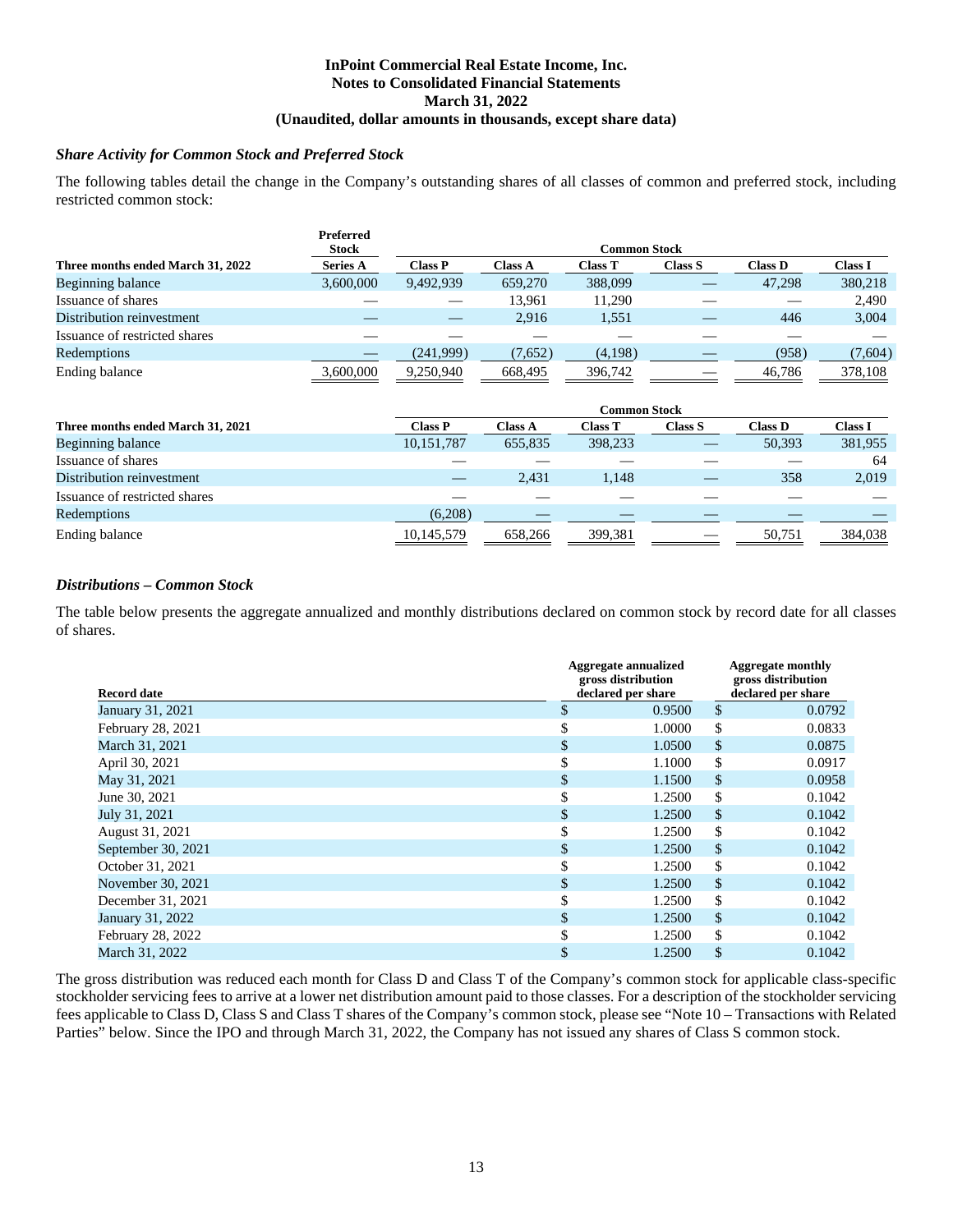The following table shows the monthly net distribution per share for shares of Class D and Class T common stock.

| <b>Record date</b> |    | Monthly net distribution declared per share<br>of Class D common stock |               | Monthly net distribution declared per share<br>of Class T common stock |  |  |
|--------------------|----|------------------------------------------------------------------------|---------------|------------------------------------------------------------------------|--|--|
| January 31, 2021   | \$ | 0.0749                                                                 | \$            | 0.0646                                                                 |  |  |
| February 28, 2021  |    | 0.0794                                                                 | \$            | 0.0701                                                                 |  |  |
| March 31, 2021     |    | 0.0832                                                                 | \$            | 0.0729                                                                 |  |  |
| April 30, 2021     |    | 0.0876                                                                 | \$            | 0.0776                                                                 |  |  |
| May 31, 2021       | S  | 0.0915                                                                 | <sup>\$</sup> | 0.0813                                                                 |  |  |
| June 30, 2021      |    | 0.1000                                                                 | \$            | 0.0900                                                                 |  |  |
| July 31, 2021      |    | 0.0999                                                                 | \$            | 0.0896                                                                 |  |  |
| August 31, 2021    |    | 0.0999                                                                 | \$            | 0.0895                                                                 |  |  |
| September 30, 2021 |    | 0.1000                                                                 | \$            | 0.0900                                                                 |  |  |
| October 31, 2021   |    | 0.0999                                                                 | \$            | 0.0895                                                                 |  |  |
| November 30, 2021  |    | 0.1000                                                                 | \$            | 0.0901                                                                 |  |  |
| December 31, 2021  |    | 0.0999                                                                 | \$            | 0.0897                                                                 |  |  |
| January 31, 2022   |    | 0.0999                                                                 | \$            | 0.0896                                                                 |  |  |
| February 28, 2022  |    | 0.1003                                                                 | \$            | 0.0910                                                                 |  |  |
| March 31, 2022     |    | 0.0999                                                                 | \$            | 0.0898                                                                 |  |  |

The table below presents the aggregate and net distributions declared for each applicable class of common stock during the three months ended March 31, 2022 and 2021. The table excludes distributions declared for any month for a class of shares of stock when there were no shares of that class outstanding on the applicable record date.

|                                                     |         |         | Common Stock |                   |         |         |
|-----------------------------------------------------|---------|---------|--------------|-------------------|---------|---------|
| Three months ended March 31, 2022                   | Class P | Class A | Class T      | Class S           | Class D | Class I |
| Aggregate gross distributions declared per share \$ | 0.3126  | 0.3126  | 0.3126       |                   | 0.3126  | 0.3126  |
| Stockholder servicing fee per share                 | N/A     | N/A     | 0.0422       | $\hspace{0.05cm}$ | 0.0125  | N/A     |
| Net distributions declared per share                | 0.3126  | 0.3126  | 0.2704       | __                | 0.3001  | 0.3126  |

|                                                  |                                                  |         | Common Stock |                          |         |         |
|--------------------------------------------------|--------------------------------------------------|---------|--------------|--------------------------|---------|---------|
| Three months ended March 31, 2021                | $\textcolor{red}{\boldsymbol{\mathsf{Class}}}$ P | Class A | Class T      | <b>Class S</b>           | Class D | Class I |
| Aggregate gross distributions declared per share | 0.2500                                           | 0.2500  | 0.2500       |                          | 0.2500  | 0.2500  |
| Stockholder servicing fee per share              | N/A                                              | N/A     | 0.0424       | $\overline{\phantom{a}}$ | 0.0125  | N/A     |
| Net distributions declared per share             | 0.2500                                           | 0.2500  | 0.2076       |                          | 0.2375  | 0.2500  |

#### *Dividends - Series A Preferred Stock*

Series A Preferred Stock dividends are paid quarterly in arrears based on an annualized distribution rate of 6.75% of the \$25.00 per share liquidation preference, or \$1.6875 per share per annum. During March 2022, the Board declared a quarterly dividend on the Series A Preferred Stock in the amount of \$0.421875 per share which was paid on March 30, 2022 to holders of record on March 15, 2022.

As of March 31, 2022, and December 31, 2021, distributions declared but not yet paid amounted to \$1,113 and \$1,137, respectively.

#### **Note 7 – Net Income (Loss) Per Share**

Basic earnings per share ("EPS") are computed by dividing net income attributable to common stockholders by the weighted average number of common shares outstanding for the period. Diluted EPS is computed by dividing net income attributable to common stockholders by the common shares plus common share equivalents. The Company's common share equivalents are unvested restricted shares. The Company excludes antidilutive restricted shares from the calculation of weighted-average shares for diluted earnings per share. There were zero and 165 antidilutive restricted shares for the three months ended March 31, 2022 and 2021, respectively. For further information about the Company's restricted shares, see "Note 11 – Equity-Based Compensation."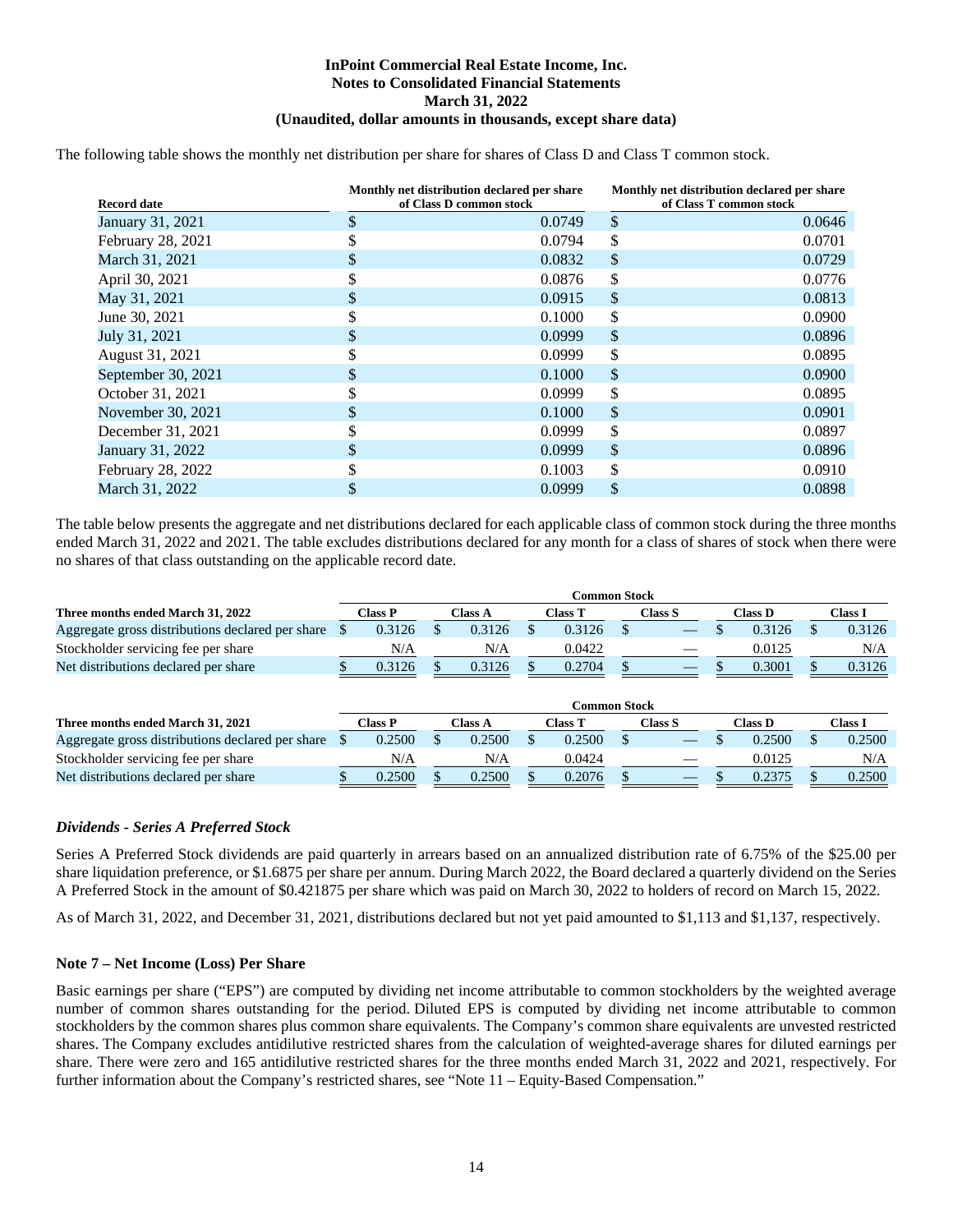The following table is a summary of the basic and diluted net income (loss) per share computation for the three months ended March 31, 2022 and 2021:

|                                                                     | Three months ended March 31. |             |
|---------------------------------------------------------------------|------------------------------|-------------|
|                                                                     | 2022                         | 2021        |
| Net income attributable to common stockholders                      | 843                          | \$<br>1,365 |
| Weighted average shares outstanding, basic                          | 10,871,052                   | 11,640,959  |
| Dilutive effect of restricted stock                                 | 196                          | 10          |
| Weighted average shares outstanding, diluted                        | 10,871,248                   | 11,640,969  |
| Net income attributable to common stockholders per share, basic and |                              |             |
| diluted                                                             | 0.08                         | 0.12        |

#### **Note 8 – Commitments and Contingencies**

In the ordinary course of business, the Company may become subject to litigation, claims and regulatory matters. The Company has no knowledge of material legal or regulatory proceedings pending or known to be contemplated against the Company at this time.

The Company has made a commitment to advance additional funds under certain of its CRE loans if the borrower meets certain conditions. As of March 31, 2022, the Company had 33 of such loans with a total remaining future funding commitment of \$74,918. As of December 31, 2021, the Company had 32 such loans with a total remaining future funding commitment of \$74,518. The Company advances future funds if the borrower meets certain requirements as specified in the individual loan agreements.

#### **Note 9 – Segment Reporting**

The Company has one reportable segment as defined by GAAP for the three months ended March 31, 2022 and 2021.

#### **Note 10 – Transactions with Related Parties**

As of March 31, 2022, the Advisor had invested \$1,000 in the Company through the purchase of 40,040 Class P shares. The purchase price per Class P share for the Advisor's investment was equal to \$25.00. The Advisor has agreed that, for so long as it or its affiliate is serving as the Company's advisor, (i) it will not sell or transfer at least 8,000 of the Class P shares that it has purchased, accounting for \$200 of its investment, to an unaffiliated third party and (ii) repurchase requests made for these Class P shares will only be accepted (a) on the last business day of a calendar quarter, (b) after all repurchase requests from all other stockholders for such quarter have been accepted and (c) to the extent that such repurchases do not cause total repurchases in the quarter in which they are being repurchased to exceed that quarter's repurchase cap.

As of March 31, 2022, Sound Point Capital Management, LP ("Sound Point"), an affiliate of the Sub-Advisor, had invested \$3,000 in the Company through the purchase of 120,000 Class P shares. The purchase price per Class P share for this investment was \$25.00. Sound Point has agreed that, for so long as the Sub-Advisor or its affiliate is serving as the Company's sub-advisor repurchase requests made for these Class P shares will only be accepted (a) on the last business day of a calendar quarter, (b) after all repurchase requests from all other stockholders for such quarter have been accepted and (c) to the extent that such repurchases do not cause total repurchases in the quarter in which they are being repurchased to exceed that quarter's repurchase cap.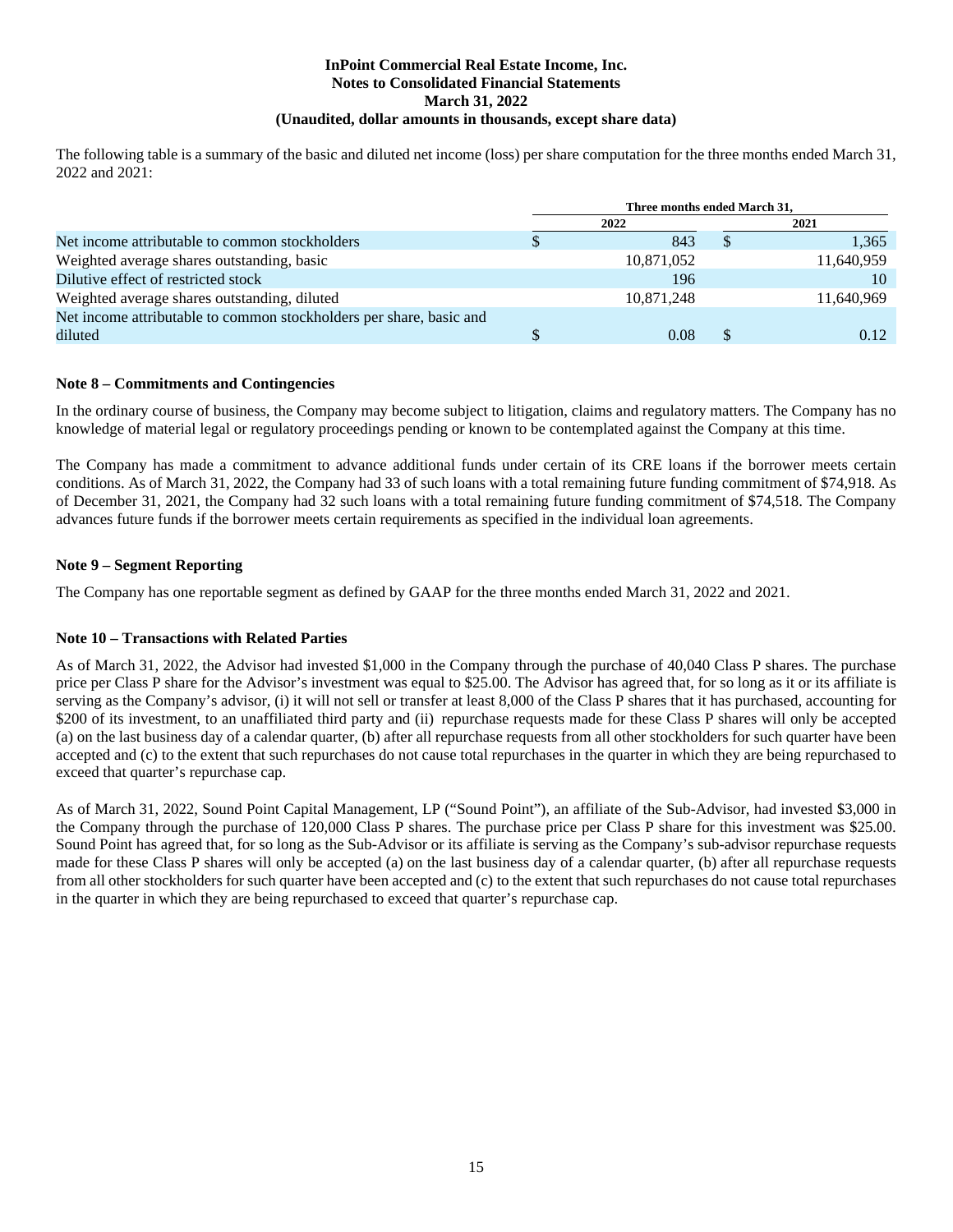The following table summarizes the Company's related party transactions for the three months ended March 31, 2022 and 2021 and the amount due to related parties at March 31, 2022 and December 31, 2021:

|                                                           | Three months ended | March 31. |       | Pavable as of<br>March 31, | Payable as of<br>December 31, |
|-----------------------------------------------------------|--------------------|-----------|-------|----------------------------|-------------------------------|
|                                                           | 2022               |           | 2021  | 2022                       | 2021                          |
| Organization and offering expense reimbursement<br>(1)    | 4                  | - \$      |       | 4                          |                               |
| Selling commissions and dealer manager fee <sup>(2)</sup> | 21                 |           |       |                            |                               |
| Advisory fee (3)                                          | 950                |           | 737   | 314                        | 321                           |
| Loan fees $(4)$                                           | 1.920              |           | 558   | 1,989                      | 1,983                         |
| Accrued stockholder servicing fee (5)                     | 14                 |           | __    | 591                        | 590                           |
| Operating expense reimbursement to advisor (6)            |                    |           | 15    |                            |                               |
| Total                                                     | 2.909              |           | 1,310 | 2.898                      | 2,894                         |

(1) The Company reimburses the Advisor, the Sub-Advisor and their respective affiliates for costs and other expenses related to the IPO, provided the Advisor has agreed to reimburse the Company to the extent that the organization and offering expenses that the Company incurs exceeds 15% of its gross proceeds from the IPO.

- (2) For the IPO, the Dealer Manager is entitled to receive (a) upfront selling commissions of up to 6.0%, and upfront dealer manager fees of up to 1.25%, of the transaction price of each Class A share sold in the primary offering, however such amounts may vary at certain participating broker-dealers provided that the sum will not exceed 7.25% of the transaction price; (b) upfront selling commissions of up to 3.0%, and upfront dealer manager fees of 0.5%, of the transaction price of each Class T share sold in the primary offering, however such amounts may vary at certain participating broker-dealers provided that the sum will not exceed 3.5% of the transaction price; and (c) upfront selling commissions of up to 3.5% of the transaction price of each Class S share sold in the primary offering. No upfront selling commissions or dealer manager fees are paid with respect to purchases of Class D shares, Class I shares or shares of any class sold pursuant to the DRP. All upfront selling commissions and dealer manager fees will be reallowed (paid) by the Dealer Manager to participating broker-dealers.
- (3) The Advisor is entitled to receive an advisory fee comprised of two separate components: (1) a fixed component payable monthly and (2) a performance component payable annually. Prior to July 1, 2021, the fixed component of the advisory fee was paid in an amount equal to 1/12th of 1.25% per annum of the gross value of the Company's assets, paid monthly in arrears, provided that any such monthly payment could not exceed 1/12th of 2.5% of the Company's NAV. Effective July 1, 2021, the fixed component of the advisory fee is paid in an amount equal to  $1/12<sup>th</sup>$  of 1.25% of the Company's average NAV for each month, paid monthly in arrears. The performance component of the advisory fee is calculated and paid annually, such that for any year in which the Company's total return per share exceeds 7% per annum, the Advisor will receive 20% of the excess total return allocable to shares of the Company's common stock; provided that in no event will the performance fee exceed 15% of the aggregate total return allocable to shares of the Company's common stock for such year. For the three months ended March 31, 2022, the Advisor did not waive any of the fixed component of the advisory fees. For the three months ended March 31, 2021, the Advisor waived \$737 of the fixed component of the advisory fees. The Advisor pays fees to the Sub-Advisor for the services it delegates to the Sub-Advisor or may direct the Company to pay a portion of the fees otherwise payable to the Advisor directly to the Sub-Advisor.
- (4) The Company pays the Advisor all new loan origination and administrative fees related to CRE loans held for investment, to the extent that such fees are paid by the borrower. Pursuant to the Sub-Advisory Agreement, the Advisor generally will reallow a portion of loan fees and all administrative fees to the Sub-Advisor.
- (5) Subject to the Financial Industry Regulatory Authority, Inc. limitations on underwriting compensation, the Company pays the Dealer Manager selling commissions over time as stockholder servicing fees for ongoing services rendered to stockholders by participating broker-dealers or broker-dealers servicing stockholders' accounts as follows: (a) for Class T shares only, 0.85% per annum of the NAV of the Class T shares; (b) for Class S shares only, 0.85% per annum of the aggregate NAV for the Class S shares; and (c) for Class D shares only, 0.25% per annum of the aggregate NAV for the Class D shares. The Company will cease paying the stockholder servicing fee with respect to any Class T share, Class S share or Class D share held in a stockholder's account upon the occurrence of certain events. The Company accrues the full cost of the stockholder servicing fee as an offering cost at the time the Company sells Class T, Class S, and Class D shares. The Dealer Manager does not retain any of these fees, all of which are retained by, or reallowed (paid) to, participating broker-dealers and servicing broker-dealers for ongoing stockholder services performed by such broker-dealers.
- (6) Prior to July 1, 2021, the Company reimbursed the Advisor for expenses that it (or the Sub-Advisor acting on the Advisor's behalf) incurs in connection with providing services to the Company, provided that the Company did not reimburse overhead costs,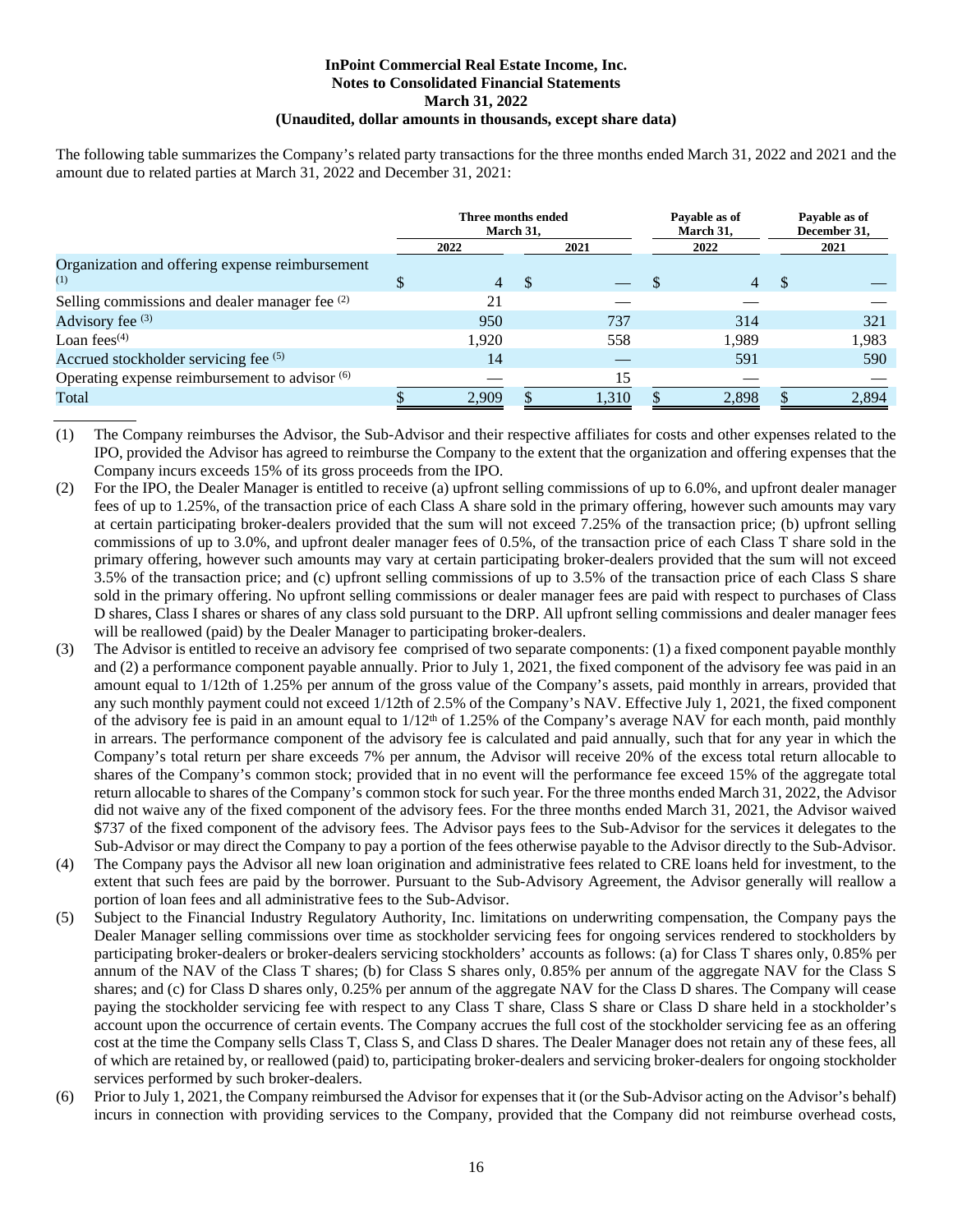including rent and utilities or personnel costs (including salaries, bonuses, benefits and severance payments) and the Company only reimbursed the Advisor for fees payable to its affiliates if they are incurred for legal or marketing services rendered on the Company's behalf. Effective July 1, 2021, the Company is obligated to reimburse for all of the expenses attributable to the Company or its subsidiaries, including the Operating Partnership, and paid or incurred and submitted to the Company for reimbursement by the Advisor, the Sub-Advisor or their respective affiliates in providing services to the Company under the Advisory Agreement, including personnel and related employment costs.

#### *Expense Limitation Agreement*

Pursuant to an expense limitation agreement (the "Expense Limitation Agreement") dated July 1, 2021, the Advisor and Sub-Advisor agree to waive reimbursement of or pay, on a quarterly basis, certain of the Company's ordinary operating expenses for each class of shares to the extent necessary to ensure that the ordinary operating expenses do not exceed 1.5% of the average monthly net assets on an annualized basis (the "1.5% Expense Limit"). Amounts waived or paid by the Advisor or Sub-Advisor pursuant to the Expense Limitation Agreement are subject to conditional repayment on a quarterly basis by the Company during the three years following the quarter in which the expenses were incurred, but only to the extent such repayment does not cause the Company to exceed its thencurrent expenses limitation, if any, for such quarter. Any waiver or reimbursement by the Advisor or Sub-Advisor not repaid by the Company within the three-year period will be deemed permanently waived and not subject to repayment under the Expense Limitation Agreement. During the three months ended March 31, 2022, the amounts of ordinary operating expenses either submitted for reimbursement by the Advisor and Sub-Advisor or incurred by the Company directly that were subject to the Expense Limitation Agreement did not exceed the 1.5% Expense Limit.

Separately from the limitation on ordinary operating expenses under the Expense Limitation Agreement, the Advisor and Sub-Advisor voluntarily chose not to seek reimbursement for certain expenses that they incurred or paid on behalf of the Company during the three months ended March 31, 2022, and for which they may have been entitled to be reimbursed. The Advisory Agreement and Sub-Advisory Agreement provide that expenses will be submitted monthly to the Company for reimbursement, and the amount of expenses submitted for reimbursement in any particular month is not necessarily indicative of the total amount of expenses actually incurred by the Advisor and the Sub-Advisor in providing services to the Company and for which reimbursement could have been received by the Advisor or Sub-Advisor.

#### *Revolving Credit Liquidity Letter Agreements*

Inland Real Estate Investment Corporation ("IREIC"), the Company's sponsor, and Sound Point have agreed under separate letter agreements dated July 20, 2021, and July 15, 2021, respectively, to make revolving credit loans to the Company in an aggregate principal amount outstanding at any one time not to exceed \$5,000 and \$15,000, respectively (the "IREIC-Sound Point Commitments") from time to time until the Termination Date (defined below) of the letter agreements. These letter agreements are identical to each other in all material respects other than the commitment amounts. Use of the IREIC-Sound Point Commitments is limited to satisfying requirements to maintain cash or cash equivalents under the Company's repurchase and other borrowing arrangements. The "Termination Date" is the earliest of (i) the Maturity Date (defined below) (ii) the first date on which the Company's balance sheet equity is equal to or greater than \$500,000, (iii) the date IREIC or one of its affiliates is no longer the Company's Advisor or Sound Point or one of its affiliates is no longer the Company's Sub-Advisor and (iv) such earlier date on which the commitment will terminate as provided in the letter agreements, for example, because of an event of default. The "Maturity Date" is one year from the date of the agreement, and the Maturity Date will be automatically extended every year for an additional year, unless (a) the lender delivers notice of termination 60 days prior to an anniversary of the letter agreements or (b) an Event of Default (defined below) has occurred and is continuing. Each revolving loan will bear interest at 6.00% per annum. Interest is payable in arrears when principal is paid or repaid and on the Termination Date. Each of the following constitutes an "Event of Default" under the letter agreements: (y) the Company fails to perform or observe any covenant or condition to be performed or observed under the letter agreement (including the obligation to repay a loan in full on the Termination Date) and such failure is not remedied within three business days of its receipt of notice thereof; or (z) the Company becomes insolvent or the subject of any bankruptcy proceeding.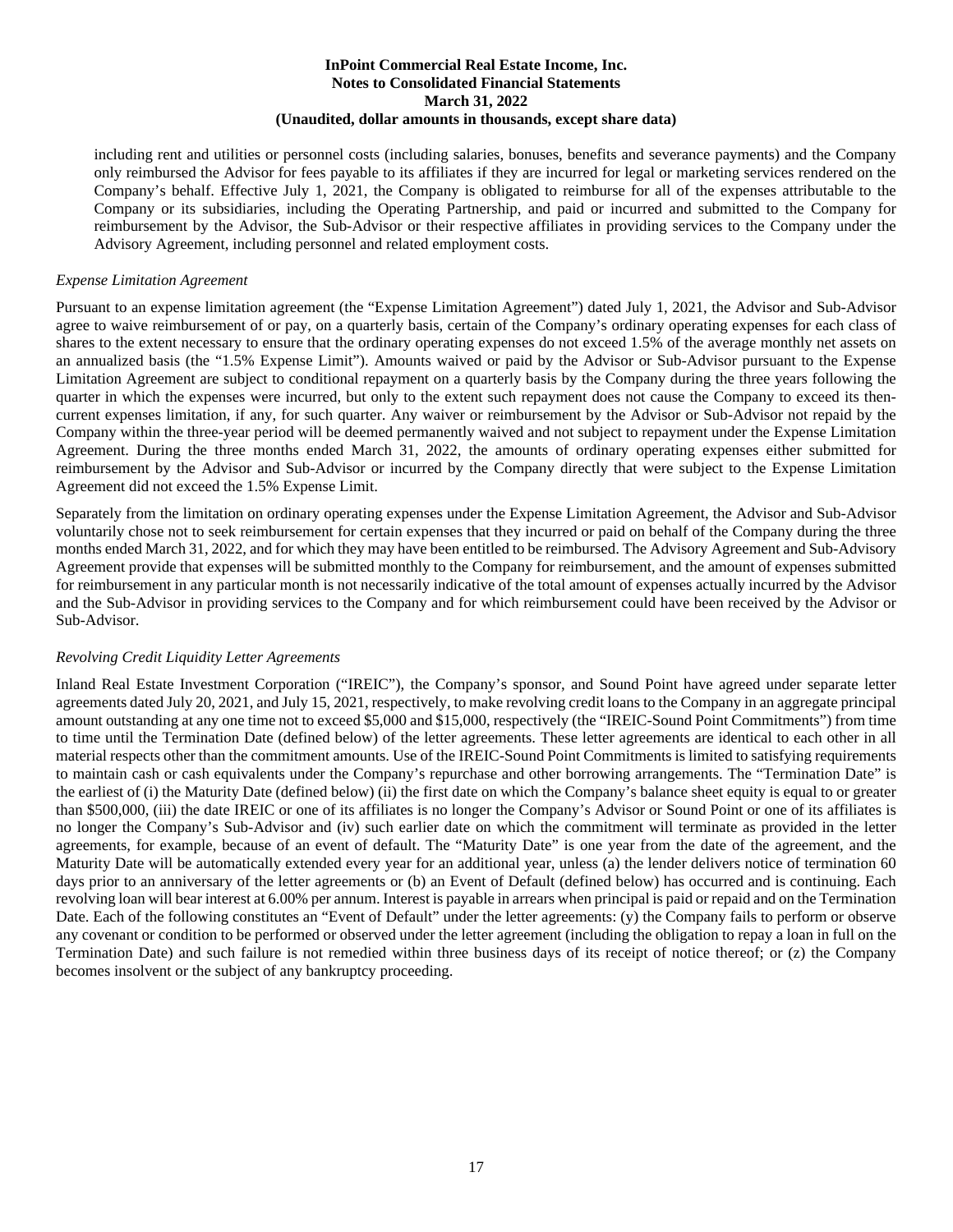#### **Note 11 – Equity-Based Compensation**

With each stock grant, the Company awards each of its three independent directors an equal number of shares. The table below summarizes total stock grants made at each grant date as of March 31, 2022.

| <b>Grant Date</b>  | <b>Class of</b><br>common<br>stock<br>granted | Total<br>number of<br>shares<br>granted |     | <b>Grant Date</b><br><b>Fair Value</b><br><b>Per Share</b> | <b>Total Fair</b><br>Value of<br>Grant | <b>Proportion of</b><br>total shares that<br>vest annually | <b>Vesting Date</b><br>Year 1 | <b>Vesting Date</b><br>Year 2 | <b>Vesting Date</b><br>Year 3 |
|--------------------|-----------------------------------------------|-----------------------------------------|-----|------------------------------------------------------------|----------------------------------------|------------------------------------------------------------|-------------------------------|-------------------------------|-------------------------------|
| March 1, 2018      | Class P                                       | ,200                                    | \$. | 25.00                                                      | 30                                     | 1/3                                                        | 3/1/2019                      | 3/1/2020                      | 3/1/2021                      |
| January 7, 2019    | Class P                                       | ,200                                    |     | 25.00                                                      | \$<br>30                               | 1/3                                                        | 1/7/2020                      | 1/7/2021                      | 1/7/2022                      |
| December 2, $2019$ | Class I                                       | 1,197                                   | \$. | 25.07                                                      | \$<br>30                               | 1/3                                                        | 12/2/2020                     | 12/2/2021                     | 12/2/2022                     |
| December $1, 2020$ | Class I                                       | .393                                    |     | 21.54                                                      | \$<br>30                               | 1/3                                                        | 12/1/2021                     | 12/1/2022                     | 12/1/2023                     |
| October 14, 2021   | Class I                                       | .477                                    |     | 20.31                                                      | \$<br>30                               | 1/3                                                        | 10/14/2022                    | 10/14/2023                    | 10/14/2024                    |

Under the Company's Independent Director Restricted Share Plan, restricted shares generally vest over a three-year vesting period from the date of the grant, subject to the specific terms of the grant. Restricted shares are included in common stock outstanding on the grant date. The grant-date value of the restricted shares is amortized over the vesting period representing the requisite service period. Compensation expense associated with the restricted shares issued to the independent directors was \$7 and \$10, in the aggregate, for the three months ended March 31, 2022 and 2021, respectively. As of March 31, 2022, the Company had \$48 of unrecognized compensation expense related to the unvested restricted shares, in the aggregate. The weighted average remaining period that compensation expense related to unvested restricted shares will be recognized is 1.30 years. The total fair value at the vesting date for restricted shares that vested during the three months ended March 31, 2022 and 2021 was \$8 and \$16, respectively.

A summary table of the status of the restricted shares is presented below:

|                                  | <b>Restricted Shares</b> | Weighted<br>Average<br><b>Grant Date</b><br><b>Fair Value Per Share</b> |
|----------------------------------|--------------------------|-------------------------------------------------------------------------|
| Outstanding at December 31, 2021 | 3,205                    | 21.85<br>S                                                              |
| Granted                          | _                        |                                                                         |
| Vested                           | (400)                    | 25.00                                                                   |
| Converted                        |                          |                                                                         |
| Forfeited                        |                          |                                                                         |
| Outstanding at March 31, 2022    | 2,805                    | 21.40                                                                   |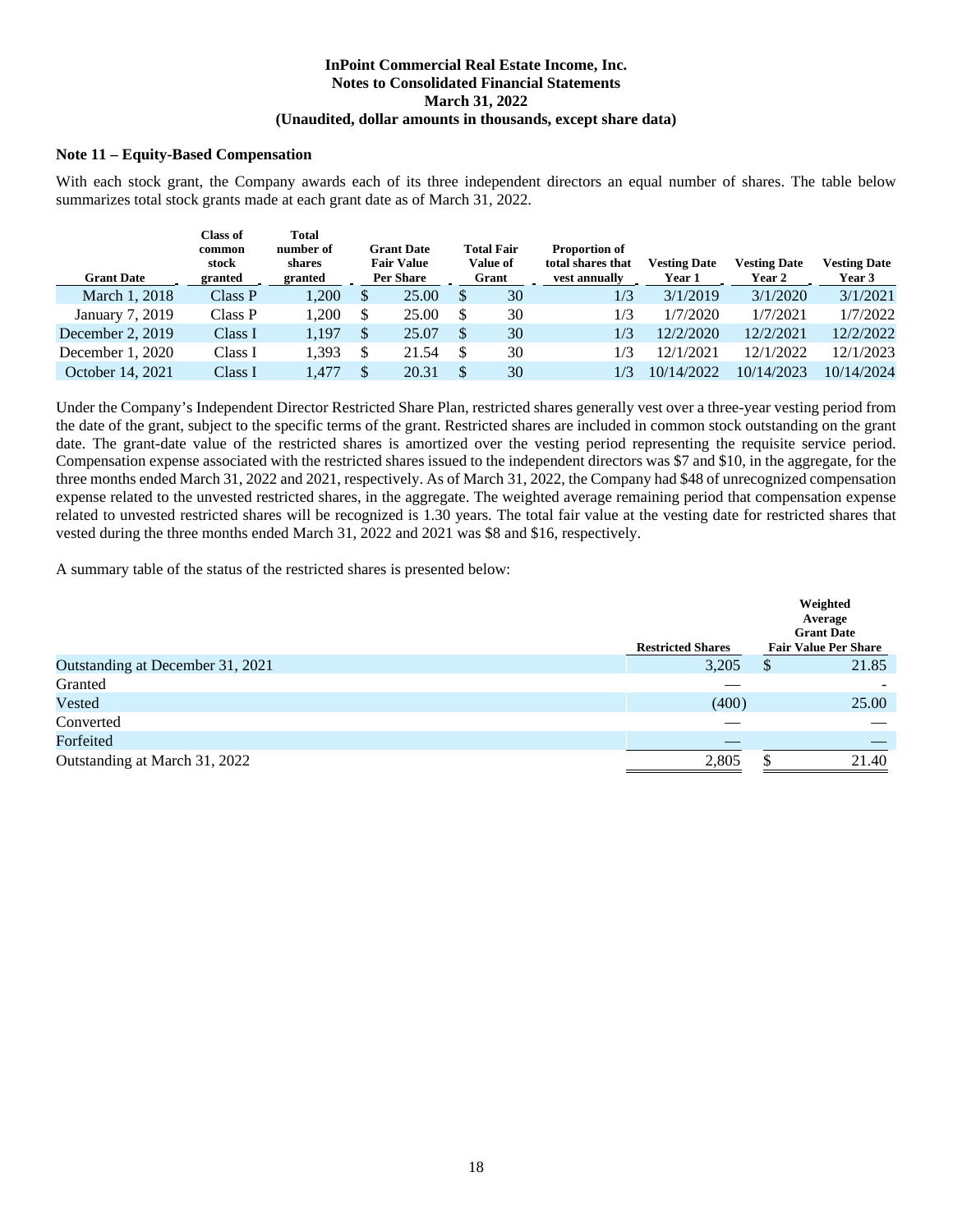#### **Note 12 – Fair Value of Financial Instruments**

GAAP requires the disclosure of fair value information about financial instruments, whether or not they are recognized at fair value in the consolidated balance sheets, for which it is practicable to estimate that value. The following table details the carrying amount and estimated fair value of the Company's financial instruments at the dates below:

|                                             | <b>March 31, 2022</b> |    |                                       | <b>December 31, 2021</b> |                    |    |                                       |  |
|---------------------------------------------|-----------------------|----|---------------------------------------|--------------------------|--------------------|----|---------------------------------------|--|
|                                             | Carrying<br>Amount    |    | <b>Estimated Fair</b><br><b>Value</b> |                          | Carrying<br>Amount |    | <b>Estimated Fair</b><br><b>Value</b> |  |
| <b>Financial assets</b>                     |                       |    |                                       |                          |                    |    |                                       |  |
| Cash and cash equivalents                   | \$<br>76,320          | S  | 76.320                                | S                        | 57,268             | \$ | 57,268                                |  |
| Commercial mortgage loans, net              | 730,098               |    | 729,931                               |                          | 665,498            |    | 667,405                               |  |
| Total                                       | 806,418               |    | 806,251                               |                          | 722,766            |    | 724,673                               |  |
| <b>Financial liabilities</b>                |                       |    |                                       |                          |                    |    |                                       |  |
| Repurchase agreements - commercial mortgage |                       |    |                                       |                          |                    |    |                                       |  |
| loans                                       | 410,270               | \$ | 410.270                               | \$.                      | 307.083            | S  | 307,083                               |  |
| Credit facility payable                     |                       |    |                                       |                          | 14.350             |    | 14,350                                |  |
| Loan participations - sold                  | 110,016               |    | 110,016                               |                          | 109,772            |    | 109,772                               |  |
| Total                                       | 520,286               |    | 520,286                               |                          | 431,205            |    | 431,205                               |  |

The following describes the Company's methods for estimating the fair value for financial instruments:

- The estimated fair values of restricted cash, cash and cash equivalents were based on the bank balance and was a Level 1 fair value measurement.
- The estimated fair value of commercial mortgage loans, net is a Level 3 fair value measurement. The Sub-Advisor estimates the fair values of commercial loans based on a discounted cash flow methodology that analyzes various factors including capitalization rates, occupancy rates, sponsorship, geographic concentration, collateral type, market conditions and actions of other lenders.
- The estimated fair values of the repurchase agreements commercial mortgage loans, credit facility payable and loan participations sold are Level 3 fair value measurements based on expected present value techniques. This method discounts future estimated cash flows using rates the Company determined best reflect current market interest rates that would be offered for repurchase agreements, credit facilities and loan participations sold with similar characteristics and credit quality.

#### **Note 13 – Real Estate Owned**

The following table summarizes the Company's real estate owned assets as of March 31, 2022:

|                         |                      |             |                     | Furniture.          |                     |                    |
|-------------------------|----------------------|-------------|---------------------|---------------------|---------------------|--------------------|
|                         |                      | Primary     | <b>Building and</b> | <b>Fixtures and</b> | Accumulated         | <b>Real Estate</b> |
| <b>Acquisition Date</b> | <b>Property Type</b> | Location(s) | Improvements        | Equipment           | <b>Depreciation</b> | Owned. Net         |
| August 2020 (1)(2)      | Hotel                | Chicago, IL | 26.683              | 6.412               | (1.774)             | 31,321             |

(1) Refer to "Note 2 – Summary of Significant Accounting Policies" in the Annual Report for useful life of the above assets.

(2) Represents assets acquired by the Company by completing a deed-in-lieu of foreclosure transaction.

During February 2021, the Company received a loan under the Paycheck Protection Program ("PPP") related to the operations of the Company's 362-room hotel located in Chicago, Illinois known as the Renaissance Chicago O'Hare Suites Hotel (the "Renaissance O'Hare"). This five-year loan was for \$1,093 with a fixed interest rate of 1.00% that does not compound. The PPP was created as part of the Coronavirus Aid, Relief, and Economic Security Act ("CARES Act"). To be eligible to receive a loan, companies must make a number of certifications related to its operations, employees and size of the business on an application. Companies may also subsequently apply for loan forgiveness under the program provided that it meets requirements limiting any reduction in workforce or in pay.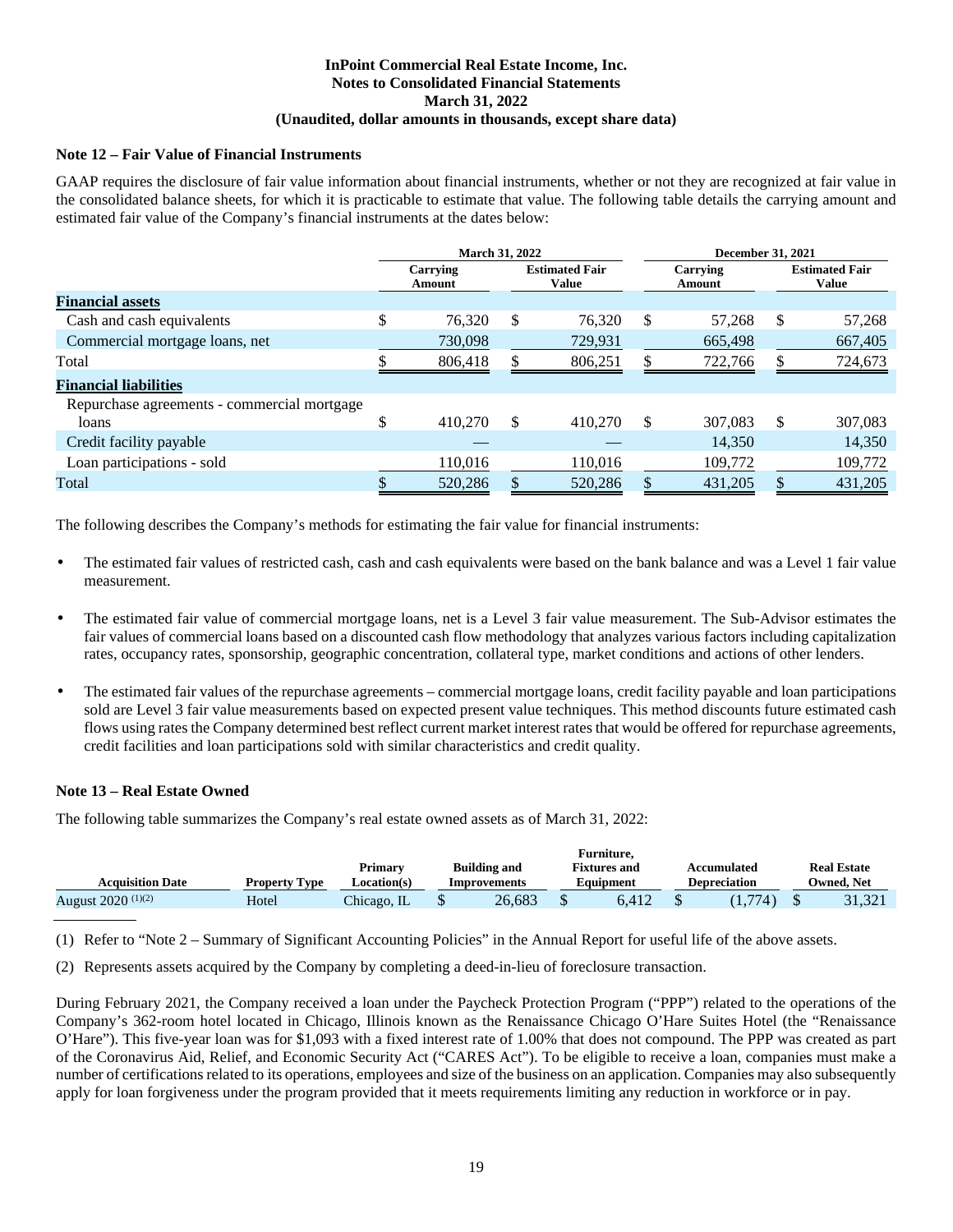The Company qualified and applied for loan forgiveness and was granted forgiveness by the U.S. Small Business Administration. The Company accounted for this PPP loan using a government grant accounting approach. The grant proceeds were initially recorded in accrued expenses on the consolidated balance sheet. Each month, those proceeds were applied as a reduction to payroll-related costs within real estate owned operating expenses on the consolidated statement of operations until the proceeds have been fully absorbed by the payroll-related expenses. As of March 31, 2022, no balance remains recorded in accrued expenses for the PPP loan to be absorbed by payroll-related expenses.

#### **Note 14 – Leases**

The Company is the lessee under one ground lease. The ground lease, which commenced on April 1, 1999, was assumed as part of the Renaissance O'Hare acquired through a deed-in-lieu of foreclosure transaction on August 20, 2020 and extends through March 31, 2098. The lease is classified as a finance lease. Under the ground lease, the Company is prohibited from mortgaging the land but is not prohibited from making a leasehold mortgage for property constructed on the land. The Company may terminate the lease as of March 31, 2049, March 31, 2065 and March 31, 2081 provided that twelve months' notice is provided to the lessor prior to those respective dates.

Upon assumption of the lease, the Company recorded a lease liability of \$16,827 and a right-of-use asset of \$5,549 on its consolidated balance sheet. The lease liability was based on the present value of the ground lease's future payments using an interest rate of 11.37%, which the Company considers reasonable and within the range of the Company's incremental borrowing rate. For the three months ended March 31, 2022 and 2021, total finance lease cost recorded to real estate owned operating expenses on the Company's consolidated statements of operations was comprised as follows:

|                                     |   | Three months ended<br>March 31, |      |
|-------------------------------------|---|---------------------------------|------|
|                                     |   | 2022                            | 2021 |
| Amortization of right-of-use assets | D |                                 | 18   |
| Interest on lease liabilities       |   | 487                             | 478  |
| Total finance lease cost            |   | 505                             | 496  |

The table below shows the Company's finance lease right of use asset, net of amortization as of March 31, 2022 and December 31, 2021:

|                                                       | March 31, | December 31, |
|-------------------------------------------------------|-----------|--------------|
|                                                       | 2022      | 2021         |
| Finance lease right of use asset, gross               | 5.549     | 5,549        |
| Accumulated amortization                              | (113      | (95)         |
| Finance lease right of use asset, net of amortization | 5.436     | 5.454        |

Remaining lease payments for the ground lease as of March 31, 2022 for each of the five succeeding years and thereafter is as follows:

|                                    |   | <b>Lease Payments</b> |
|------------------------------------|---|-----------------------|
| 2022 (remaining)                   | D | 1,208                 |
| 2023                               |   | 1,611                 |
| 2024                               |   | 1,745                 |
| 2025                               |   | 1,772                 |
| 2026                               |   | 1,772                 |
| Thereafter                         |   | 269,686               |
| Total undiscounted lease payments  |   | 277,794               |
| Less: Amount representing interest |   | (260, 605)            |
| Present value of lease liability   |   | 17,189                |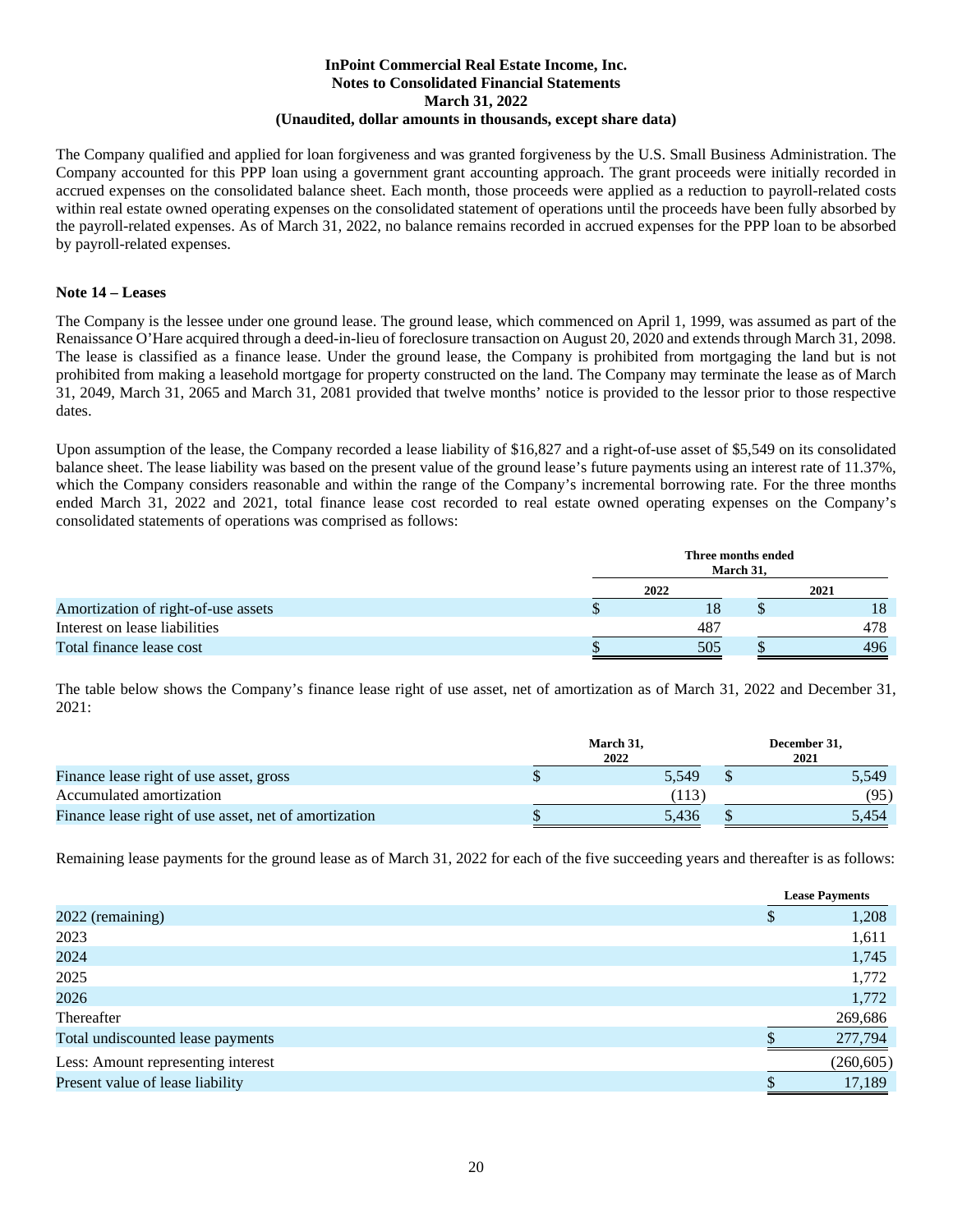#### **Note 15 – Subsequent Events**

The Company has evaluated subsequent events through May 10, 2022, the date the financial statements were issued. The following are updates on the Company's operations since March 31, 2022.

#### *Common Stock Distributions*

On April 29, 2022, the Company announced that the Board authorized distributions to stockholders of record as of April 30, 2022, payable on or about May 18, 2022 for each class of its common stock in the amount per share set forth below:

|                                                     |         |         | Common Stock |         |                |         |
|-----------------------------------------------------|---------|---------|--------------|---------|----------------|---------|
|                                                     | Class P | Class A | Class T      | Class S | <b>Class D</b> | Class I |
| Aggregate gross distributions declared per<br>share | 0.1042  | 0.1042  | 0.1042       |         | 0.1042         | 0.1042  |
| Stockholder servicing fee per share                 | N/A     | N/A     | 0.0139       |         | 0.0041         | N/A     |
| Net distributions declared per share                | 0.1042  | 0.1042  | 0.0903       |         | 0.1001         | 0.1042  |

#### *Loan Originations*

The following table presents each of our commercial mortgage loans originated since March 31, 2022 as of May 10, 2022 (\$ in thousands):

| Origination<br>Date | ∟oan<br>Type $(1)$ | Principal<br><b>Balance</b> | Cash Coupon (2) | All-in<br>Yield $(2)$ | Maximum<br>Maturity $(3)$ | <b>State</b> | <b>Property</b><br><b>Type</b> | $LTV$ (4) |
|---------------------|--------------------|-----------------------------|-----------------|-----------------------|---------------------------|--------------|--------------------------------|-----------|
| 4/7/22              | First mortgage     | 12,700                      | $S + 3.25%$     | 4.0%                  | 4/9/27                    | SС           | Multifamily                    | 69%       |
| 4/19/22             | First mortgage     | 18,230                      | S+3.40%         | 4.2%                  | 5/9/26                    | 1 ∆          | Multifamily                    | 76%       |

(1) First mortgage loans are first position mortgage loans and credit loans are mezzanine and subordinated loans.

- (2) Cash coupon is the stated rate on the loan. All-in yield is the present value of all future principal and interest payments on the loan and does not include any origination fees or deferred commitment fees. Our first mortgage loans are all floating rate and each contains a minimum SOFR floor. "SOFR" or "S" means CME Group One-Month Term Secured Overnight Financing Rate. The All-in yield is based on a SOFR rate as of May 5, 2022 of 0.80%
- (3) Maximum maturity assumes all extension options are exercised by the borrower, however loans may be repaid prior to such date.
- (4) Loan-to-value ("LTV") was determined at loan origination and is not updated for subsequent property valuations or loan modifications. The total is the weighted average LTV.

#### *Follow-On Registered Public Offering of Common Stock*

On April 28, 2022, the Company filed a Registration Statement on Form S-11 (File No. 333-264540) with the SEC to register up to \$2,200,000 in shares of common stock. This registration statement has not been declared effective by the SEC.

#### *Extension of JPM Repo Facility*

On May 3, 2022, the Company extended the maturity date of the JPM Repo Facility to May 6, 2023 with no other changes to any other loan terms or debt covenants.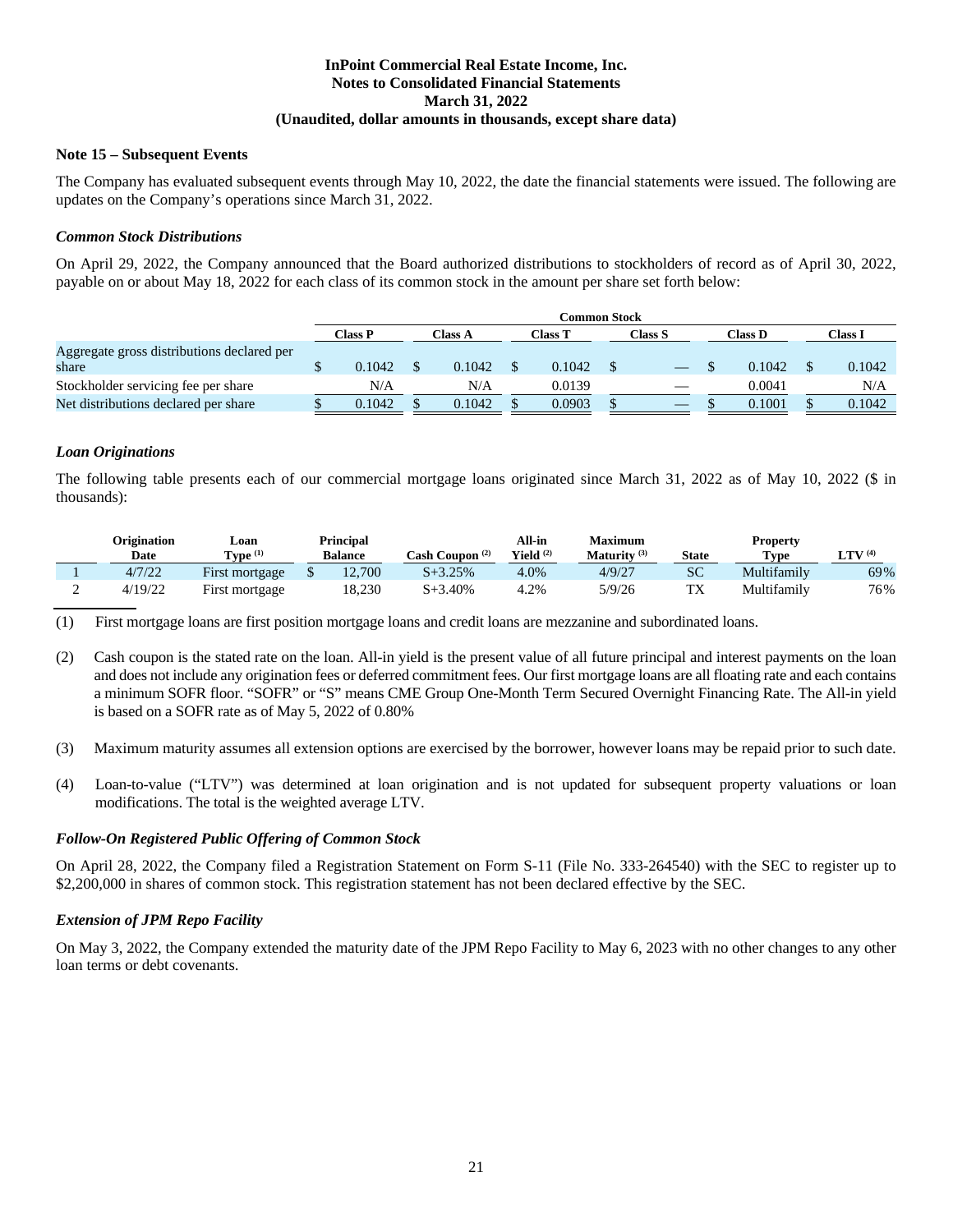#### <span id="page-26-0"></span>**Item 2. Management's Discussion and Analysis of Financial Condition and Results of Operations**

#### **Forward-Looking Statements**

Certain statements in this Quarterly Report on Form 10-Q constitute "forward-looking statements" within the meaning of Section 27A of the Securities Act of 1933, as amended (the "Securities Act"), and Section 21E of the Securities Exchange Act of 1934, as amended (the "Exchange Act"). Words such as "may," "could," "should," "expect," "intend," "plan," "goal," "seek," "anticipate," "believe," "estimate," "predict," "variables," "potential," "continue," "expand," "maintain," "create," "strategies," "likely," "will," "would" and variations of these terms and similar expressions, or the negative of these terms or similar expressions, are intended to identify forwardlooking statements.

These forward-looking statements are not historical facts but reflect the intent, belief or current expectations of the management of InPoint Commercial Real Estate Income, Inc. (which we refer to herein as the "Company," "we," "our" or "us") based on their knowledge and understanding of the business and industry, the economy and other future conditions. These statements are not guarantees of future performance, and we caution stockholders not to place undue reliance on forward-looking statements. Actual results may differ materially from those expressed or forecasted in the forward-looking statements due to a variety of risks, uncertainties and other factors, including but not limited to the factors listed and described under "Risk Factors" in this Quarterly Report on Form 10-Q and our Annual Report on Form 10-K for the year ended December 31, 2021 as filed with the SEC on March 11, 2022 (the "Annual Report"), and the factors described below:

- Market disruptions caused by the economic effects of, or uncertainties surrounding the future effects of, the COVID-19 pandemic have adversely impacted aspects of our operating results and operating condition, particularly the operating results of the Renaissance O'Hare, and may continue to do so, and these effects may become more severe, e.g., if COVID-19 cases increase nationally or in markets that affect the value of our investments;
- We have paid past distributions from sources other than cash flows from operating activities, including from offering proceeds, which reduces the amount of cash we ultimately have to invest in assets, and some of our distributions have not been covered by net income; if we cannot generate sufficient cash flow from operations to fully fund distributions, some or all of our distributions may again be paid from these other sources, and if our net income does not cover our distributions, those distributions will dilute our stockholders' equity;
- There is no current public trading market for our common stock, and we do not expect that such a market will ever develop. Therefore, repurchase of shares by us will likely be the only way for stockholders to dispose of their shares, and our SRP was suspended and may be suspended again in the future;
- Even if our stockholders are able to sell their shares pursuant to our SRP, or otherwise, they may not be able to recover the amount of their investment in our shares;
- Under our charter, we may borrow to 300% of our net assets, equivalent to 75% of the costs of our assets and may exceed this limitation with the approval of a majority of our independent directors;
- Our Advisor and our Sub-Advisor may face conflicts of interest in allocating personnel and resources between their affiliates;
- None of our agreements with our Advisor, our Sub-Advisor or any affiliates of our Advisor or Sub-Advisor were negotiated at arm's-length; and
- If we fail to continue to qualify as a REIT, our operations and distributions to stockholders will be adversely affected.

Forward-looking statements in this Quarterly Report on Form 10-Q reflect our management's view only as of the date of this Quarterly Report on Form 10-Q and may ultimately prove to be incorrect or false. We undertake no obligation to update or revise forward-looking statements to reflect changed assumptions, the occurrence of unanticipated events or changes to future operating results except as required by applicable law. We intend for these forward-looking statements to be covered by the applicable safe harbor provisions created by Section 27A of the Securities Act and Section 21E of the Exchange Act.

The following discussion and analysis relate to the three months ended March 31, 2022 and 2021 and as of March 31, 2022 and December 31, 2021. You should read the following discussion and analysis along with our unaudited consolidated financial statements and the related notes included in this Quarterly Report on Form 10-Q.

Unless otherwise stated, all dollar amounts are stated in thousands, except share data.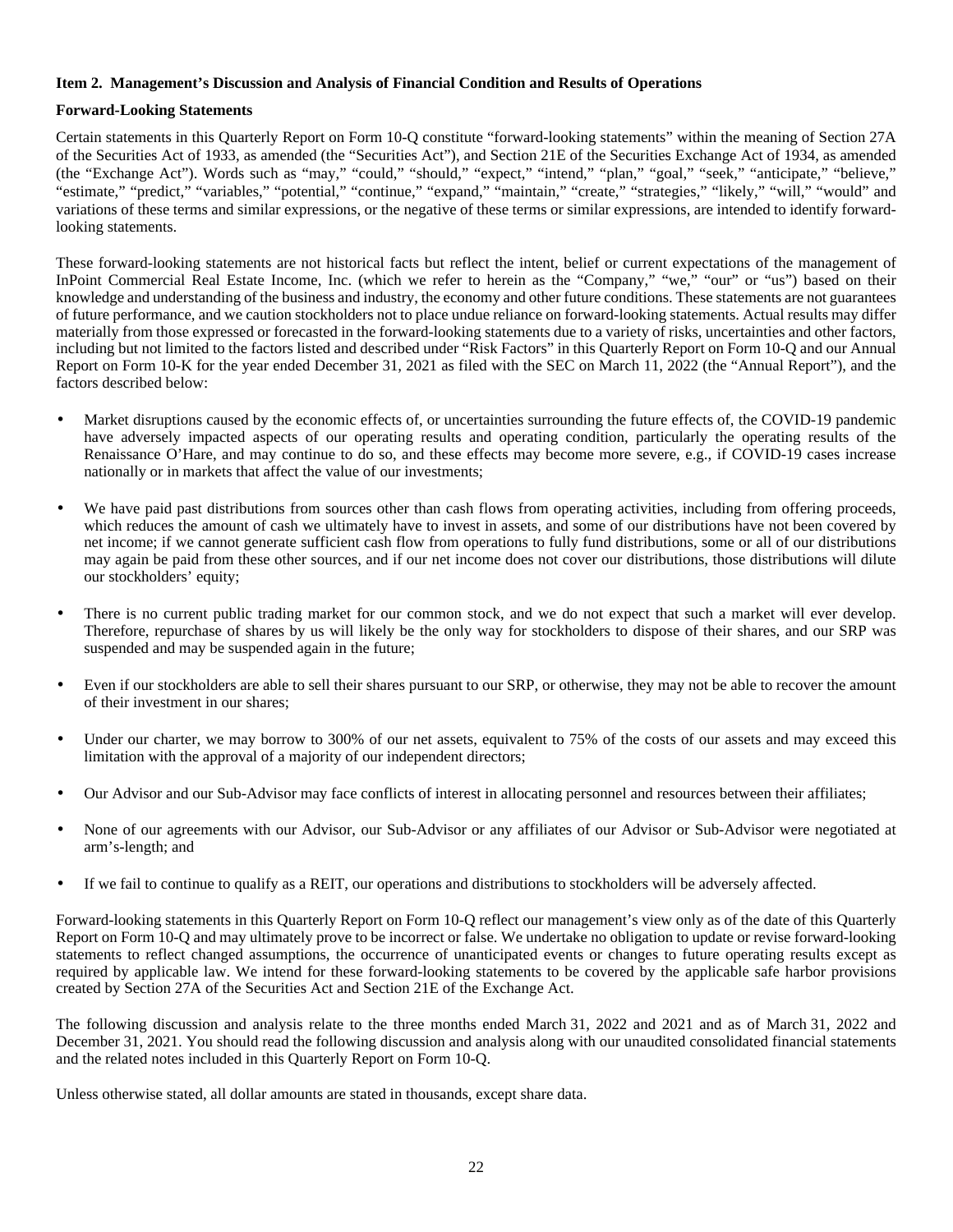#### **Overview**

We are a Maryland corporation formed on September 13, 2016 to originate, acquire and manage an investment portfolio of CRE investments primarily comprised of floating-rate CRE debt, including first mortgage loans, subordinate mortgage and mezzanine loans, and participations in such loans. We may also invest in floating-rate CRE securities such as CMBS and senior unsecured debt of publicly traded REITs, and select equity investments in single-tenant, net leased properties. Substantially all of our business is conducted through our Operating Partnership, of which we are the sole general partner. We are externally managed by our Advisor, an indirect subsidiary of Inland Real Estate Investment Corporation. Our Advisor has engaged the Sub-Advisor, a subsidiary of Sound Point CRE Management, LP, to perform certain services on behalf of the Advisor for us.

We have operated in a manner that allows us to qualify as a REIT for U.S. federal income tax purposes commencing with the taxable year ending December 31, 2017. Among other requirements, REITs are required to distribute to stockholders at least 90% of their annual REIT taxable income (computed without regard to the dividends-paid deduction and excluding net capital gain).

For a discussion of the history of the Company and its Private Offering, the IPO and the Preferred Stock Offering, please see "Note 1 – Organization and Business Operations" in the notes to our consolidated financial statements above.

#### **Q1 2022 Highlights**

Operating Results:

- Net income attributable to common stockholders was \$0.8 million, or \$0.08 per share during the three months ended March 31, 2022.
- During the first quarter of 2022, we paid an annual gross distribution rate of \$1.25 per common share, which represents an annualized rate of 6.3% on our aggregate NAV of \$19.8225 as of March 31, 2022. Holders of Class D and Class T shares of common stock received less than the gross distribution amount after the deduction of class-specific fees.

#### Loan Portfolio:

- We originated seven floating rate loans totaling \$164.7 million with initial funding of \$152.1 million during the three months ended March 31, 2022.
- We had \$155.8 million in advances on loans and loan repayments of \$91.2 million resulting in a 9.7% increase in our loan portfolio to \$730.1 million during the three months ended March 31, 2022.
- All 41 of our loans were current on their contractual interest payments with no interest deferrals during the three months ended March 31, 2022.

Capital Markets and Financing Activity:

We had net drawings of \$103.2 million on our repurchase agreements and repaid the \$14.4 million outstanding on our credit facility.

#### **Significant Accounting Policies and Use of Estimates**

Disclosures discussing all significant accounting policies are set forth in our Annual Report under the heading "Note 2 – Summary of Significant Accounting Policies" above and in our Annual Report. There have been no additions to our significant accounting policies for the three months ended March 31, 2022.

#### **Portfolio**

We began operations in October 2016 and our strategy is to originate, acquire and manage an investment portfolio of CRE debt that is primarily floating rate and diversified based on the type and location of collateral securing the underlying CRE debt.

The charts below summarize our debt investments portfolio as a percentage of par value by type of rate, our total investment portfolio by investment type, including real estate owned ("REO"), and our loan portfolio by collateral type and geographical region as of March 31, 2022 and December 31, 2021: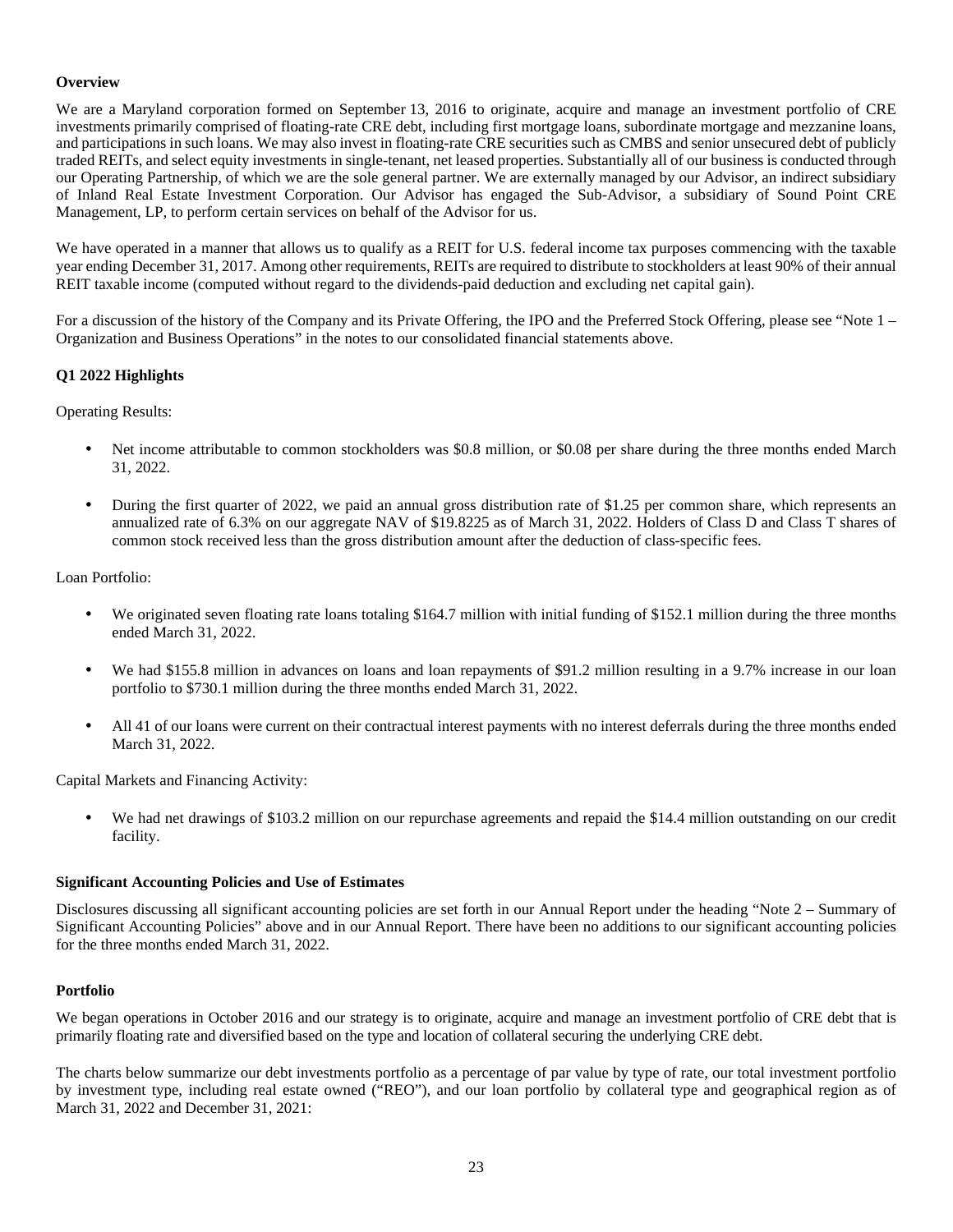#### *Floating vs. Fixed Rate Debt Investments:*





#### *All Investments by Type:*

March 31, 2022 December 31, 2021



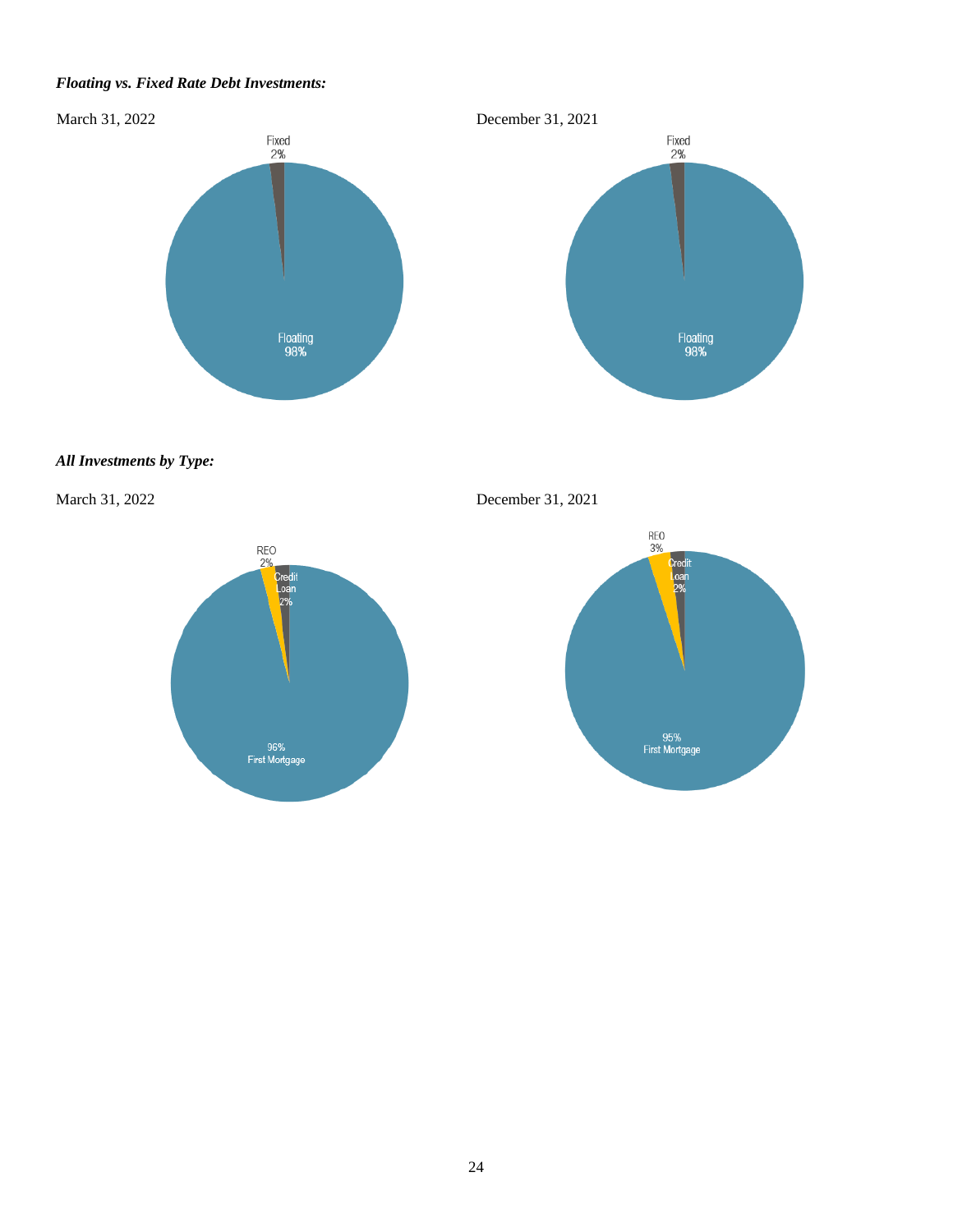#### *Loans by Property Type:*

March 31, 2022 December 31, 2021



### *Loans by Region:*

March 31, 2022 December 31, 2021



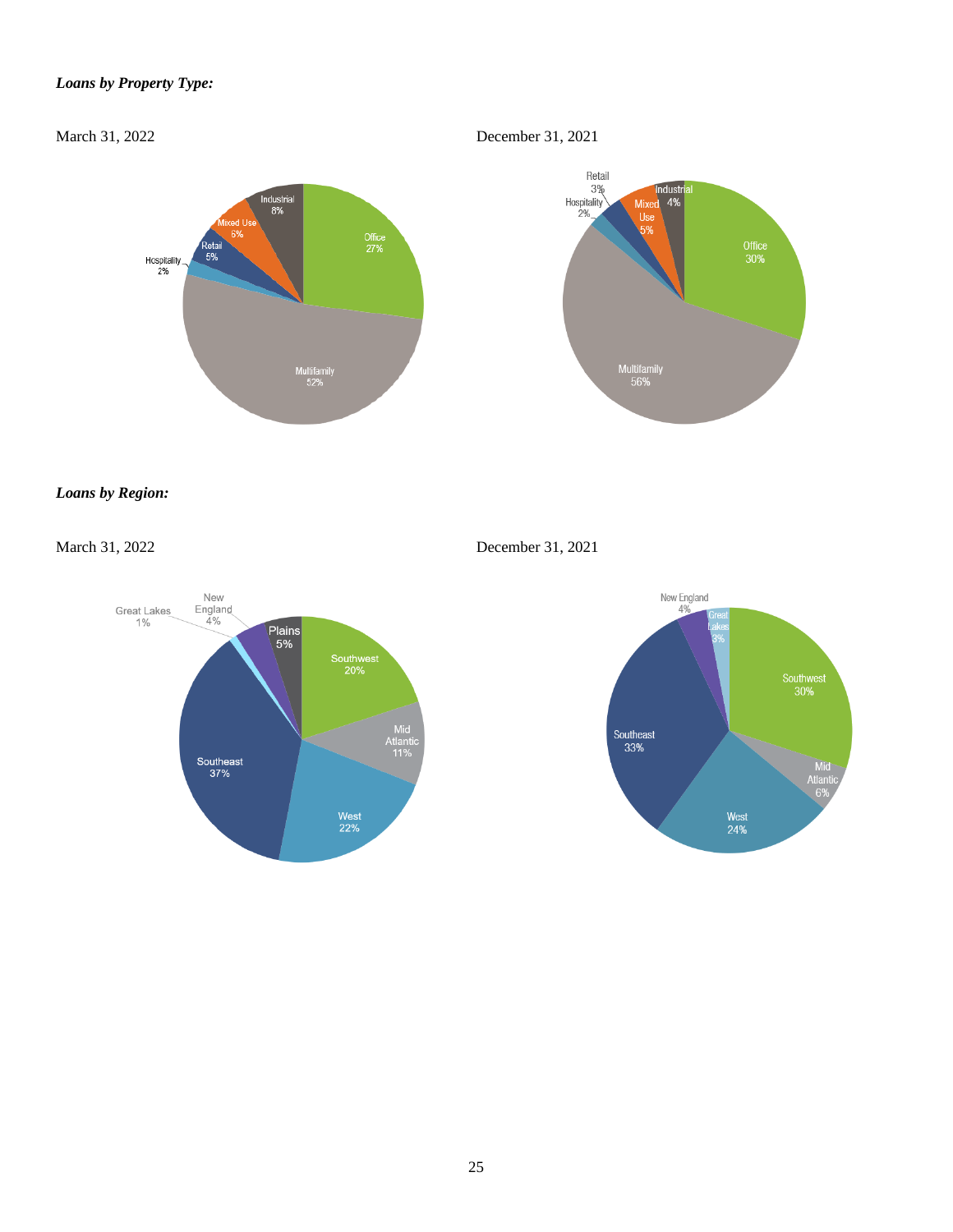An investment's region is defined according to the below map based on the location of property underlying loans in our portfolio.



The changes in our loan portfolio by property type and by region as of March 31, 2022 compared to December 31, 2021 were primarily due to loans being repaid and new loans originated during the three months ended March 31,2022, as we invested the proceeds from the offering of our Series A Preferred Stock. Due to the small number of investments in our portfolio, the changes in the portfolio composition may be significant from one period to another. We anticipate that these changes will become less significant as our portfolio increases in size.

#### *Commercial Mortgage Loans Held for Investment*

|                                            | As of<br><b>March 31, 2022</b> |   | As of<br><b>December 31, 2021</b> |
|--------------------------------------------|--------------------------------|---|-----------------------------------|
| Principal balance of first mortgage loans  | 715.314                        |   | 650,670                           |
| Number of first mortgage loans             | 39                             |   | 36                                |
| Principal balance of credit loans          | 13,500                         | S | 13,500                            |
| Number of credit loans                     |                                |   |                                   |
| Total balance of loans                     | 728,814                        | S | 664,170                           |
| Total number of loans                      | 41                             |   | 38                                |
| All-in yield $(1)$                         | 4.3%                           |   | 4.6%                              |
| Weighted average years to maximum maturity | 3.8                            |   | 3.6                               |

(1) All-in yield is the present value of all future principal and interest payments on the loan and does not include any origination fees or deferred commitment fees.

The increase in the size of our portfolio is primarily due to loan originations during the three months ended March 31, 2022, using the proceeds from the offering of our Series A Preferred Stock. The change in the all-in yield was primarily driven by our portfolio mix as the new loans have been at tighter spreads to SOFR due to market conditions.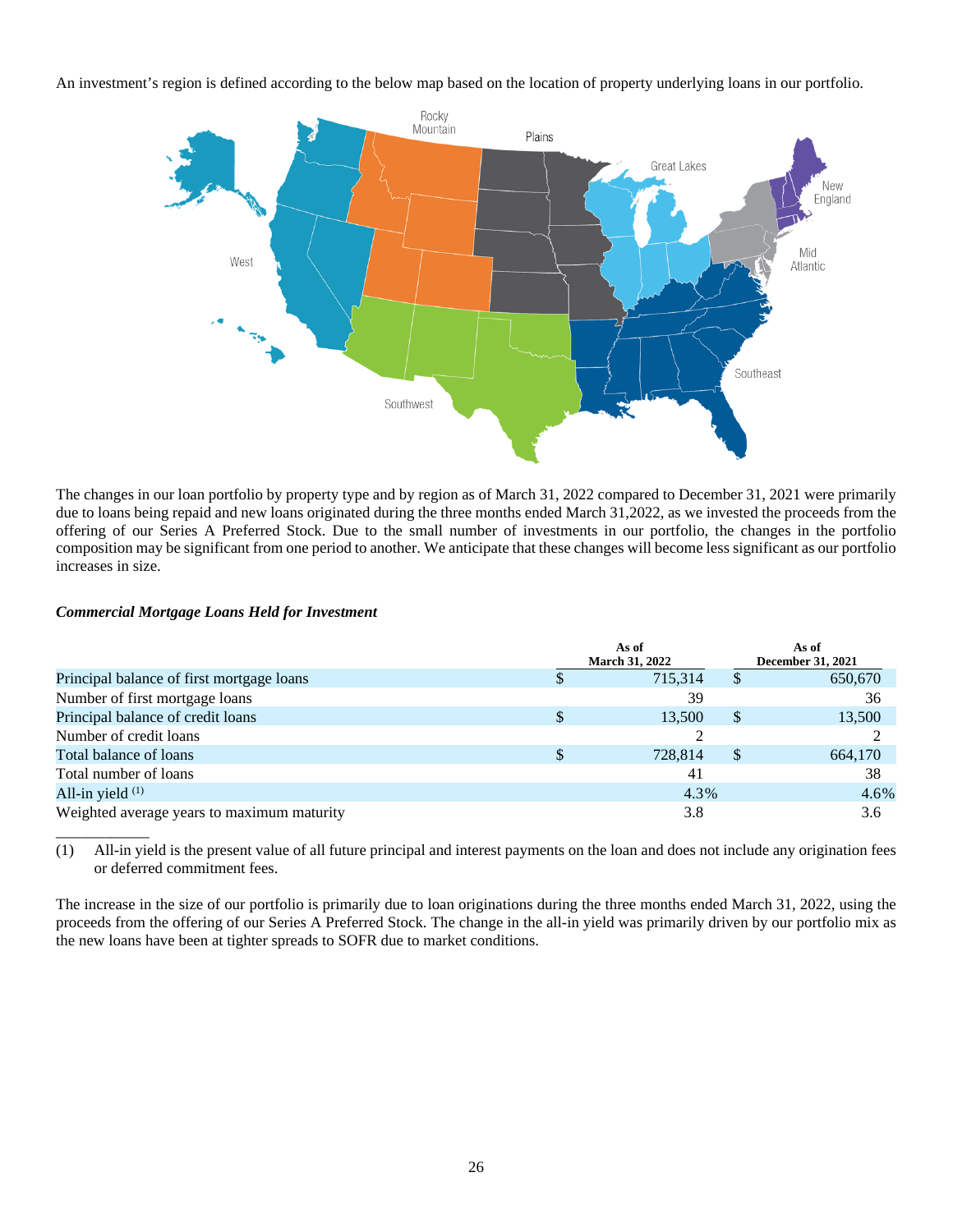The table below presents information for each of our commercial mortgage loans as of March 31, 2022:

|                | Origination | Loan           | Principal               | Cash            | All-in<br>Yield | Maximum                 |               | Property    |              | Risk<br>Rating              |
|----------------|-------------|----------------|-------------------------|-----------------|-----------------|-------------------------|---------------|-------------|--------------|-----------------------------|
|                | Date        | Type $(1)$     | Balance <sup>(2)</sup>  | Coupon $(2)(3)$ | (2)(3)          | Maturity <sup>(4)</sup> | <b>State</b>  | Type        | LTV $^{(5)}$ | (6)                         |
| $\mathbf{1}$   | 12/12/17    | First mortgage | $\mathcal{S}$<br>14,650 | $L+4.70%$       | 5.9%            | 1/9/23                  | HI            | Office      | 67%          | $\overline{2}$              |
| $\mathbf{2}$   | 12/13/17    | First mortgage | 16,860                  | $L+4.50%$       | 5.0%            | 7/9/23                  | VA            | Office      | 55%          | 3                           |
| 3              | 9/7/18      | First mortgage | 24,411                  | $L + 3.75%$     | 5.7%            | 9/9/23                  | <b>TX</b>     | Office      | 73%          | $\sqrt{2}$                  |
| $\overline{4}$ | 11/16/18    | First mortgage | 5,200                   | $L+3.90%$       | 5.9%            | 12/9/23                 | CA            | Multifamily | 64%          | $\sqrt{2}$                  |
| 5              | 12/20/18    | First mortgage | 16,150                  | $L+4.20%$       | 6.2%            | 6/9/25                  | AL            | Hospitality | 64%          | $\sqrt{3}$                  |
| 6              | 5/31/19     | First mortgage | 13,409                  | $L+3.25%$       | 5.7%            | 6/9/24                  | CA            | Multifamily | 70%          | $\ensuremath{\mathfrak{Z}}$ |
| $\overline{7}$ | 6/18/19     | First mortgage | 47,746                  | $L+2.75%$       | 4.8%            | 7/9/24                  | <b>TX</b>     | Office      | 72%          | $\sqrt{2}$                  |
| $\,$ 8 $\,$    | 6/18/19     | First mortgage | 6,631                   | $L+3.60%$       | 5.8%            | 7/9/24                  | CA            | Mixed Use   | 54%          | $\overline{c}$              |
| 9              | 8/15/19     | First mortgage | 8,258                   | $L+4.20%$       | 6.6%            | 9/9/24                  | <b>TN</b>     | Office      | 45%          | $\mathfrak{Z}$              |
| 10             | 9/27/19     | First mortgage | 15,626                  | $L+3.10%$       | 4.6%            | 10/9/24                 | CA            | Office      | 75%          | $\sqrt{2}$                  |
| 11             | 10/4/19     | First mortgage | 21,263                  | $L+2.90%$       | 4.7%            | 10/9/24                 | <b>NC</b>     | Office      | 61%          | $\mathfrak{Z}$              |
| 12             | 10/30/19    | First mortgage | 13,907                  | $L+3.00%$       | 5.0%            | 11/9/24                 | CA            | Multifamily | 80%          | $\sqrt{2}$                  |
| 13             | 2/6/20      | First mortgage | 21,189                  | $L+3.30%$       | 4.9%            | 2/9/25                  | <b>NJ</b>     | Office      | 69%          | $\sqrt{2}$                  |
| 14             | 2/20/20     | First mortgage | 10,320                  | $L+3.85%$       | 5.5%            | 3/9/25                  | CA            | Retail      | 57%          | $\sqrt{2}$                  |
| 15             | 2/28/20     | First mortgage | 9,400                   | $L+3.50%$       | 5.1%            | 3/9/25                  | FL            | Retail      | 78%          | $\sqrt{2}$                  |
| 16             | 10/13/20    | First mortgage | 7,210                   | $L+4.00%$       | 5.0%            | 10/9/25                 | CA            | Multifamily | 70%          | $\mathbf{2}$                |
| 17             | 3/5/21      | First mortgage | 13,568                  | $L+5.00%$       | 5.5%            | 3/9/26                  | <b>VA</b>     | Office      | 57%          | $\overline{2}$              |
| 18             | 3/12/21     | First mortgage | 19,903                  | $L+4.00%$       | 4.5%            | 3/9/26                  | MS            | Industrial  | 64%          | $\mathbf{2}$                |
| 19             | 4/6/21      | First mortgage | 12,315                  | $L+3.50%$       | 4.0%            | 4/9/26                  | ${\rm AL}$    | Multifamily | 69%          | $\sqrt{2}$                  |
| 20             | 4/6/21      | First mortgage | 9,944                   | $L+3.50%$       | 4.0%            | 4/9/26                  | $\mathbf{AL}$ | Multifamily | 78%          | $\overline{c}$              |
| 21             | 4/15/21     | First mortgage | 9,090                   | $L+4.00%$       | 4.5%            | 5/9/26                  | <b>NJ</b>     | Industrial  | 69%          | $\overline{2}$              |
| 22             | 5/12/21     | First mortgage | 27,892                  | $L+3.15%$       | 3.6%            | 5/9/26                  | <b>CT</b>     | Multifamily | 77%          | $\mathbf{2}$                |
| 23             | 5/25/21     | First mortgage | 11,200                  | $L+3.20%$       | 3.7%            | 6/9/26                  | <b>TN</b>     | Multifamily | 80%          | $\overline{c}$              |
| 24             | 5/26/21     | First mortgage | 15,327                  | $L+3.10%$       | 3.6%            | 6/9/26                  | <b>NV</b>     | Multifamily | 80%          | $\sqrt{2}$                  |
| 25             | 7/1/21      | First mortgage | 6,430                   | $L+4.50%$       | 5.0%            | 7/9/26                  | <b>OH</b>     | Mixed Use   | 79%          | $\boldsymbol{2}$            |
| 26             | 10/8/21     | First mortgage | 29,450                  | $L+3.20%$       | 3.7%            | 10/9/26                 | <b>OR</b>     | Multifamily | 72%          | $\overline{2}$              |
| $27\,$         | 10/15/21    | First mortgage | 22,404                  | $L+2.95%$       | 3.4%            | 11/9/26                 | <b>VA</b>     | Multifamily | 77%          | $\sqrt{2}$                  |
| 28             | 11/12/21    | First mortgage | 24,810                  | $L+2.90%$       | 3.4%            | 11/9/26                 | <b>TX</b>     | Multifamily | 73%          | 2                           |
| 29             | 11/16/21    | First mortgage | 21,150                  | $L+3.05%$       | 3.5%            | 12/9/26                 | <b>TX</b>     | Multifamily | 74%          | $\sqrt{2}$                  |
| 30             | 11/17/21    | First mortgage | 22,650                  | $L+2.85%$       | 3.3%            | 12/9/26                 | <b>SC</b>     | Multifamily | 71%          | $\boldsymbol{2}$            |
| 31             | 12/9/21     | First mortgage | 39,350                  | $L+3.05%$       | 3.5%            | 12/9/26                 | <b>GA</b>     | Multifamily | 72%          | $\sqrt{2}$                  |
| 32             | 12/15/21    | First mortgage | 25,210                  | $L+3.20%$       | 3.7%            | 1/9/27                  | <b>OR</b>     | Multifamily | 70%          | $\overline{c}$              |
| 33             | 1/14/22     | First mortgage | 36,800                  | $S+3.40%$       | 3.7%            | 1/9/27                  | <b>MO</b>     | Multifamily | 80%          | $\sqrt{2}$                  |
| 34             | 1/20/22     | First mortgage | 16,153                  | $S+3.65%$       | 4.0%            | 2/9/27                  | NC            | Retail      | 63%          | $\sqrt{2}$                  |
| 35             | 1/26/22     | First mortgage | 14,000                  | $S+3.55%$       | 3.9%            | 2/9/27                  | <b>NJ</b>     | Industrial  | 63%          | $\sqrt{2}$                  |
| 36             | 1/28/22     | First mortgage | 12,584                  | $S+3.30%$       | 3.6%            | 2/9/27                  | NC            | Multifamily | 70%          | $\sqrt{2}$                  |
| 37             | 2/25/22     | First mortgage | 30,000                  | $S+3.04%$       | 3.3%            | 3/9/27                  | <b>NY</b>     | Mixed Use   | 67%          | $\boldsymbol{2}$            |
| 38             | 3/1/22      | First mortgage | 26,185                  | $S+3.40%$       | 3.7%            | 3/9/27                  | <b>TX</b>     | Multifamily | 78%          | $\mathbf{2}$                |
| 39             | 3/25/22     | First mortgage | 16,668                  | $S+3.30%$       | 3.6%            | 4/9/27                  | FL            | Industrial  | 70%          | $\sqrt{2}$                  |
| 40             | 9/29/17     | Credit         | 7,500                   | 9.20%           | 9.2%            | 10/11/27                | NJ            | Office      | 80%          | $\sqrt{2}$                  |
| 41             | 10/4/19     | Credit         | 6,000                   | 10.00%          | 10.0%           | 10/6/24                 | <b>NV</b>     | Office      | 75%          | $\overline{2}$              |
|                |             |                | \$<br>728,814           |                 | 4.3%            |                         |               |             | 71%          |                             |

(1) First mortgage loans are first position mortgage loans and credit loans are mezzanine and subordinated loans.

(2) An 80% undivided senior interest in each of loan numbers 1, 2, 3, 4, 6, 8, 11, 12, and 13, which includes the right to receive priority interest payments at a rate of L+2.00%, was sold by our Operating Partnership pursuant to a Loan Participation Agreement dated November 15, 2021. Our Operating Partnership has retained a 20% undivided subordinate interest in each of these loans.

(3) Cash coupon is the stated rate on the loan. All-in yield is the present value of all future principal and interest payments on the loan and does not include any origination fees or deferred commitment fees. The total is the weighted average rate as of March 31, 2022. Our first mortgage loans are all floating rate and each contains a minimum LIBOR or SOFR floor. As of March 31, 2022, the weighted average LIBOR floor was 0.87% and the weighted average SOFR floor was 0.10%.

(4) Maximum maturity assumes all extension options are exercised by the borrower, however loans may be repaid prior to such date.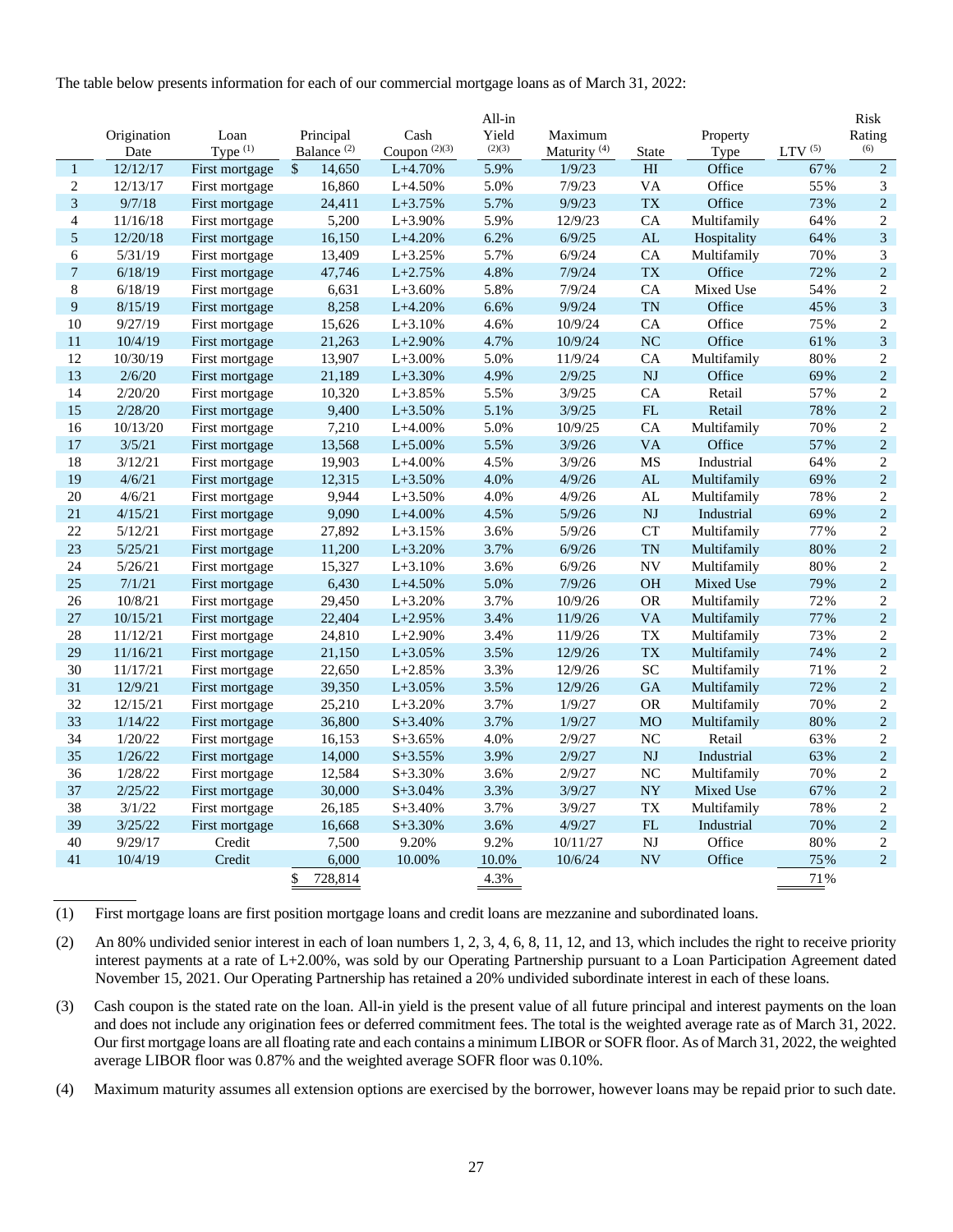- (5) Loan-to-value ("LTV") was determined at loan origination and is not updated for subsequent property valuations or loan modifications. The total is the weighted average LTV.
- (6) Risk rating is the internal risk rating assigned by the Sub-Advisor. The total is the average rating for the portfolio. See "Note 3 Commercial Mortgage Loans Held for Investment," which is included in our notes to consolidated financial statements included in this Quarterly Report on Form 10-Q.

We entered into master repurchase agreements to fund our loan portfolio. As of March 31, 2022 and December 31, 2021, we had total borrowings of \$410,270 (which is net of \$68 of unamortized debt issuance costs) and \$307,083 (which is net of \$41 of unamortized debt issuance costs), respectively. During the three months ended March 31, 2022 and the year ended December 31, 2021, we had weighted average borrowings of \$506,764 and \$348,639 and weighted average borrowing costs of 2.2% and 2.5%, respectively. The increase in borrowings was due to loans originated during the period that were financed in part under the master repurchase agreements. The decrease in the weighted average borrowing costs was primarily due to new loans on the borrowing lines having lower LIBOR or SOFR floors and the payoff of older loans higher LIBOR floors.

#### *Real Property*

We own the Renaissance O'Hare, a 362-room hotel located in Chicago, Illinois. More specifically, we own a ground lease interest in the Renaissance O'Hare and currently pay annual rent of \$1.6 million on a net basis, with us as the tenant responsible for all operating expenses, including property taxes. The lease has a 10% rental increase every five years with the next increase scheduled to occur in April 2023. This ground lease runs through March 2098.

The Renaissance O'Hare has been, and continues to be, negatively impacted by the COVID-19 pandemic. We recognized a net operating loss from the hotel of \$1.3 million in the three months ended March 31, 2022. Although travel is increasing, there are numerous risks and uncertainties still surrounding the continuing and possible future effects of the pandemic, including whether and when a resumption of pre-pandemic levels of travel and in-person meetings and events might happen. Reduced demand for corporate and government travel and in-person meetings, reduced travel from individuals, and uncertainties surrounding the duration and effects of the pandemic persist.

Ultimately, we intend to sell the Renaissance O'Hare and remain focused on our core business of investing in CRE debt. Until we determine to sell the hotel, a third-party management company we have engaged will continue to manage it. To help facilitate operations while we monitor the course of the pandemic and market conditions, the hotel received a \$1.1 million loan in the first quarter of 2021 under the federal government's PPP. Under the terms of the CARES Act, PPP loan recipients can apply for forgiveness for all or a portion of loans granted under the PPP. Such forgiveness will be determined, subject to limitations and ongoing rulemaking by the U.S. Small Business Administration, based in part on the use of loan proceeds for payroll costs and mortgage interest, rent or utility costs and the maintenance of employee and compensation levels. We have used the loan proceeds for these purposes, but there is no assurance that our PPP loan will be forgiven. The following table shows the Renaissance's O'Hare's performance trend over the past five quarters.

|                           | <b>Average Occupancy Per</b> | <b>Revenue Per Available</b> |    |                           |
|---------------------------|------------------------------|------------------------------|----|---------------------------|
| Period                    | <b>Night</b>                 | Room                         |    | <b>Average Daily Rate</b> |
| <b>First Quarter 2021</b> | 28%                          | \$                           | 23 | \$<br>80                  |
| Second Quarter 2021       | 48%                          | S                            | 43 | 89                        |
| Third Ouarter 2021        | 57%                          | S                            | 65 | 114                       |
| Fourth Ouarter 2021       | 47%                          | S                            | 54 | 113                       |
| First Quarter 2022        | 48%                          | \$                           | 48 | 100                       |

The hotel's performance declined during fourth quarter of 2021 and the first quarter of 2022 relative to the third quarter of 2021, primarily due to normal seasonal activity and the continued impact of the pandemic. During the month of March 2022, Average Occupancy Per Night (52%), Revenue Per Available Room (\$58) and Average Daily Rate (\$110) all improved relative to January and February and were closer to the performance in the third quarter of 2021. We continue to balance the potential increase in the price of a future sale against the potential for continued operating losses in the face of the uncertainty surrounding the pandemic is difficult. Whether we achieve a sale price that is worth waiting for will likely depend in large part on how the aforementioned uncertainties surrounding the pandemic and the return of leisure and business travel and in-person large group events unfolds, which could result in a favorable sale price or future operating losses even beyond what we are expecting or a loss on sale, any of which could be material to our future results of operations. We will monitor the market for hotel sales while considering, among other things, the performance of the Renaissance O'Hare, relevant market factors and our expected total return weighing current potential disposition prices and redeployment of the sales proceeds into our core investment strategy against the potential disposition prices expected later upon the stabilization of the performance of the hotel.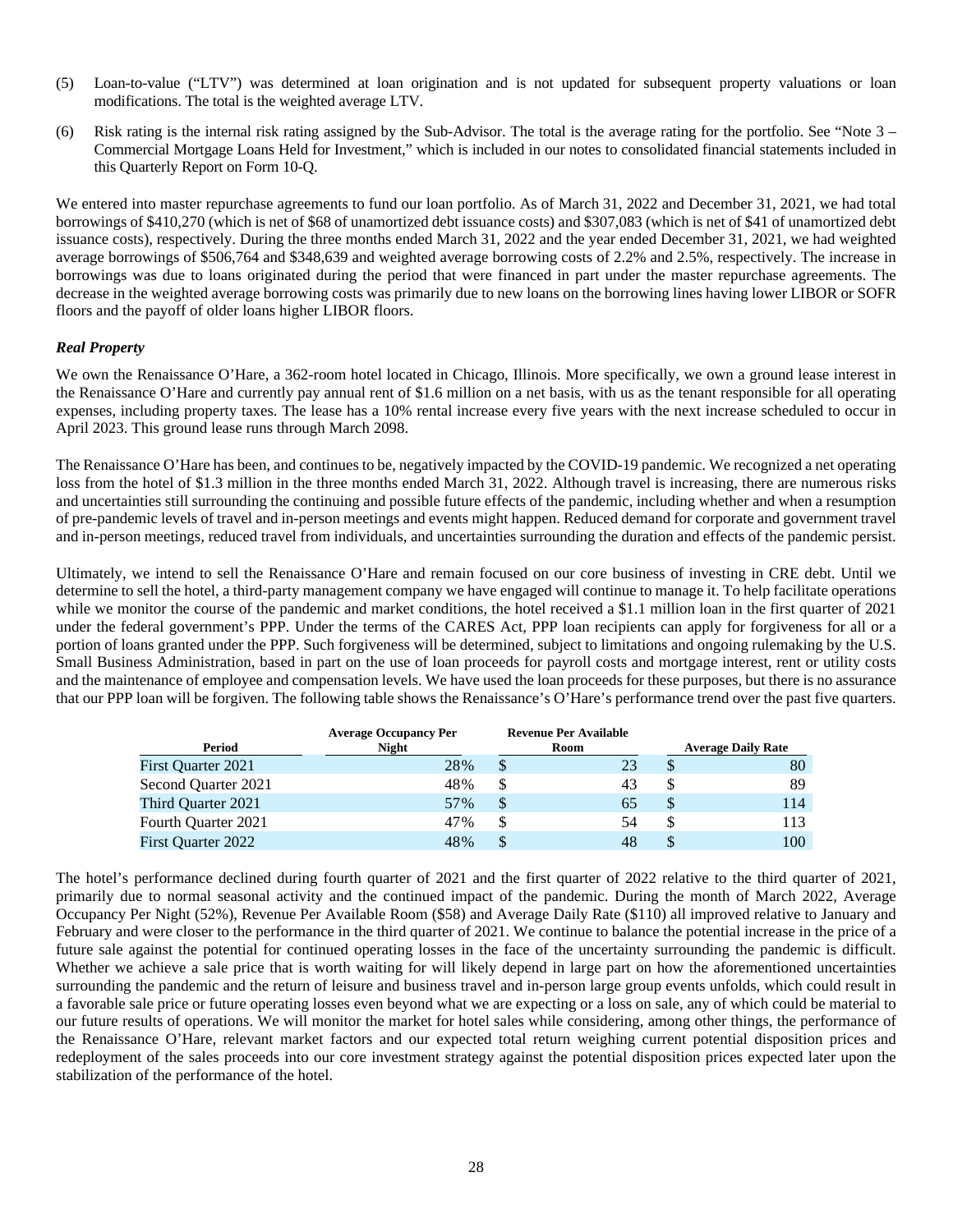#### **Results of Operations**

#### *Comparison of the Three Months Ended March 31, 2022 to the Three Months Ended March 31, 2021*

#### **Net Interest Income**

Net interest income is generated on our interest-earning assets less related interest-bearing liabilities. The following table presents the average balance of interest-earning assets less related interest-bearing liabilities, associated interest income and expense and corresponding yield earned and incurred for the periods indicated.

|                                                    | <b>Three Months Ended March 31.</b>         |     |                                                                           |       |                                             |            |                                      |       |                                                                   |  |  |
|----------------------------------------------------|---------------------------------------------|-----|---------------------------------------------------------------------------|-------|---------------------------------------------|------------|--------------------------------------|-------|-------------------------------------------------------------------|--|--|
|                                                    |                                             |     | 2022                                                                      |       |                                             | 2021       |                                      |       |                                                                   |  |  |
|                                                    | Average<br>Carrying<br>Value <sup>(1)</sup> |     | <b>Weighted Average</b><br><b>Interest</b><br>Income/<br>Expense $(2)(3)$ |       | Average<br>Carrying<br>Value <sup>(1)</sup> |            | Interest<br>Income/<br>Expense $(2)$ |       | <b>Weighted Average</b><br>Yield/Financing<br>Cost <sup>(4)</sup> |  |  |
| <b>Interest-earning assets:</b>                    |                                             |     |                                                                           |       |                                             |            |                                      |       |                                                                   |  |  |
| Commercial mortgage loans                          | 733,301<br>\$                               | \$  | 8,571                                                                     | 4.7%  | \$                                          | 450,268    | \$                                   | 6,451 | 5.7%                                                              |  |  |
| <b>Total/Weighted Average</b>                      | 733,301                                     | \$. | 8,571                                                                     | 4.7%  | \$                                          | 450,268    | \$.                                  | 6,451 | 5.7%                                                              |  |  |
| <b>Interest-bearing liabilities:</b>               |                                             |     |                                                                           |       |                                             |            |                                      |       |                                                                   |  |  |
| Repurchase agreements—commercial<br>mortgage loans | 383,072<br>S.                               | \$  | 2.005                                                                     | 2.1%  |                                             | \$ 292,999 | $\mathbb{S}$                         | 1,894 | 2.6%                                                              |  |  |
| Credit facility-loans                              | 13.712                                      |     | 137                                                                       | 4.0%  |                                             |            |                                      |       | $0.0\%$                                                           |  |  |
| Loan participations sold, net                      | 109,980                                     |     | 599                                                                       | 2.2%  |                                             |            |                                      |       | 0.0%                                                              |  |  |
| Total/Weighted Average                             | 506,764<br>S                                | \$. | 2,741                                                                     | 2.2%  | \$                                          | 292,999    | S                                    | 1,894 | 2.6%                                                              |  |  |
| Net interest income/spread                         |                                             | \$  | 5,830                                                                     | 2.5%  |                                             |            | \$                                   | 4,557 | 3.1%                                                              |  |  |
| Average leverage $\%$ <sup>(5)</sup>               | 223.7%                                      |     |                                                                           |       |                                             | 186.3%     |                                      |       |                                                                   |  |  |
| Weighted average levered yield (6)                 |                                             |     |                                                                           | 10.3% |                                             |            |                                      |       | 11.6%                                                             |  |  |

(1) Based on amortized cost for real estate securities and principal amount for repurchase agreements. Amounts are calculated based on the average daily balance.

(2) Includes the effect of amortization of premium or accretion of discount.

(3) Interest income excludes amounts related to bank deposits and Treasury bills not included in the investment portfolio. There were no amounts to exclude in the three months ended March 31, 2022 and 2021.

- (4) Calculated as annualized interest income or expense divided by average carrying value.
- (5) Calculated by dividing total average interest-bearing liabilities by total average equity (total average interest-earning assets less total average liabilities).
- (6) Calculated by taking the sum of (i) the net interest spread multiplied by the average leverage and (ii) the weighted average yield on interest-earning assets.

The change in our average interest-earning assets and interest-bearing liabilities was due to the change in the composition of our investment portfolio as we invested proceeds from the IPO, Preferred Stock Offering and the sale of our CMBS portfolio to execute our business strategy. The change in the weighted average leverage was primarily due to applying more leverage to our portfolio.

#### **Revenue from Real Estate Owned**

During the three months ended March 31, 2022 and 2021, the Renaissance O'Hare generated \$1,760 and \$868, respectively, in revenue. The increase in revenue was primarily due to increased travel as the pandemic concerns eased from the prior year. While we continue to see improvement, the hotel's performance has not returned to pre-pandemic levels.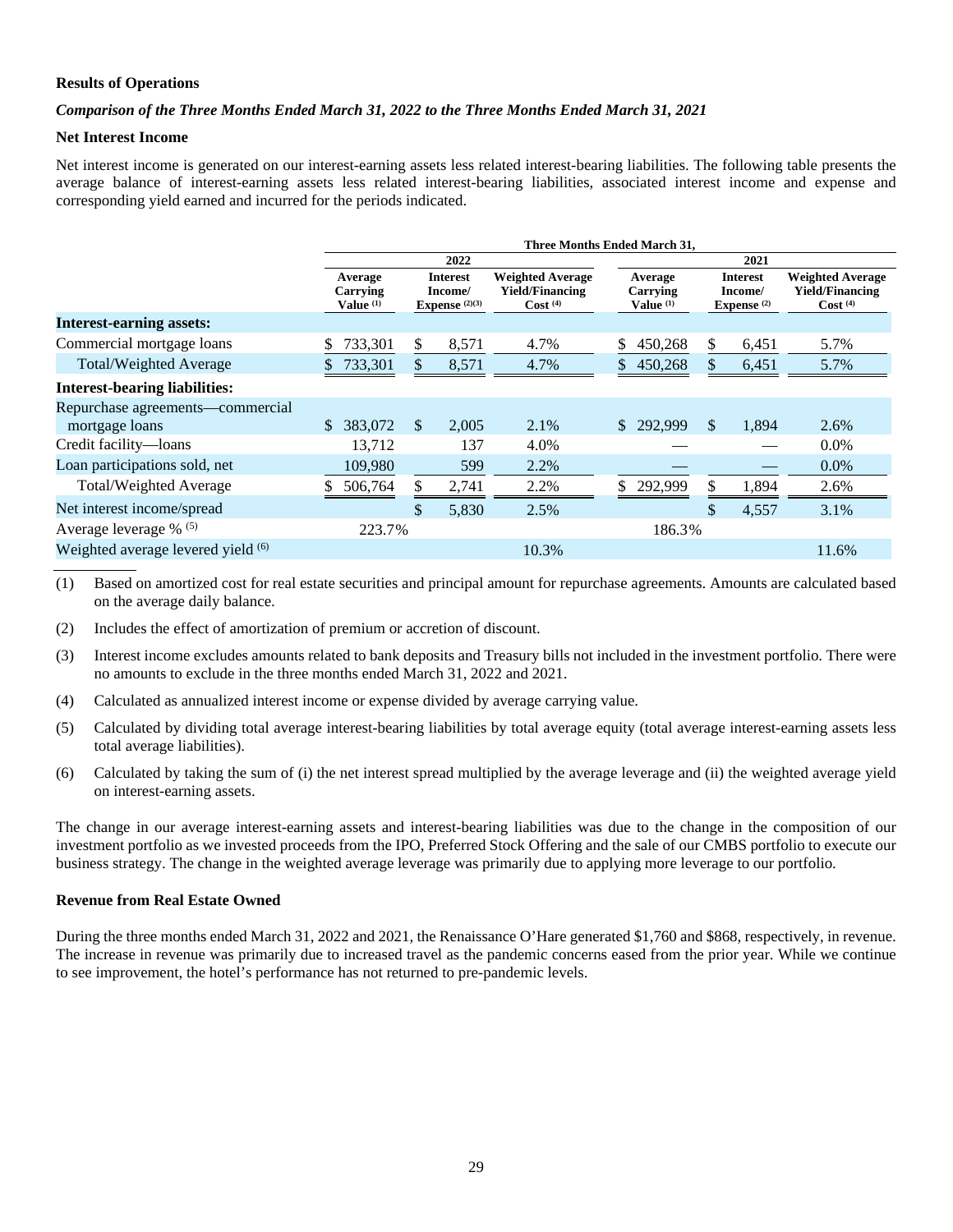#### **Net Operating Expenses**

Net operating expenses for the three months ended March 31, 2022 and 2021 consisted of the following:

|                                      | Three Months Ended March 31, |       |          |       |  |  |  |
|--------------------------------------|------------------------------|-------|----------|-------|--|--|--|
|                                      |                              | 2022  |          | 2021  |  |  |  |
| Advisory fee                         |                              | 950   | <b>S</b> | 737   |  |  |  |
| Debt finance costs                   |                              | 376   |          | 431   |  |  |  |
| Directors compensation               |                              | 21    |          | 21    |  |  |  |
| Professional service fees            |                              | 248   |          | 224   |  |  |  |
| Real estate owned operating expenses |                              | 3,050 |          | 2,155 |  |  |  |
| Depreciation and amortization        |                              | 282   |          | 272   |  |  |  |
| Other expenses                       |                              | 301   |          | 220   |  |  |  |
| Net operating expenses               |                              | 5.228 |          | 4,060 |  |  |  |

Net operating expenses for the three months ended March 31, 2022 and 2021 were \$5,228 and \$4,060, respectively. The primary driver of the increase in net operating expenses was related to our real estate operating expenses, which increased as the hotel operations improved with post-pandemic travel increasing. In addition, our advisory fee increased due to the growth in our NAV as a result of the Preferred Stock Offering in September 2021.

#### **Net Income**

For the three months ended March 31, 2022 and 2021, our net income was \$2,362 and \$1,365, or \$0.08 and \$0.12 per share (basic and diluted), respectively. The increase in net income was primarily due to a \$1,273 increase in our net interest income as we increased the size of the loan portfolio. This was offset by an increase in our advisory fees.

#### **Non-GAAP Financial Measures**

#### *Funds from Operations and Modified Funds from Operations*

We use Funds from Operations ("FFO"), a widely accepted metric, to evaluate our performance. FFO provides a supplemental measure to compare our performance and operations to other REITs. Due to certain unique operating characteristics of real estate companies, the National Association of Real Estate Investment Trusts ("NAREIT") has promulgated a standard known as FFO, which it believes more accurately reflects the operating performance of a REIT. As defined by NAREIT, FFO means net income (loss) attributable to common stockholders computed in accordance with GAAP, excluding gains (or losses) from sales of operating property, plus depreciation and amortization and after adjustments for unconsolidated entities. In addition, NAREIT has further clarified the FFO definition to add-back impairment write-downs of depreciable real estate or of investments in unconsolidated entities that are driven by measurable decreases in the fair value of depreciable real estate and to exclude the earnings impacts of cumulative effects of accounting changes. We have adopted the NAREIT definition for computing FFO.

Due to the unique features of publicly registered, non-listed REITs, the Institute for Portfolio Alternatives ("IPA"), an industry trade group, published a standardized measure known as Modified Funds from Operations ("MFFO"), which the IPA has promulgated as a supplemental measure for publicly registered non-listed REITs and which may be another appropriate supplemental measure to reflect the operating performance of a non-listed REIT.

The IPA defines MFFO as FFO adjusted for acquisition fees and expenses, amounts relating to straight line rents and amortization of premiums on debt investments, non-recurring impairments of real estate-related investments, mark-to-market adjustments included in net income, non-recurring gains or losses included in net income from the extinguishment or sale of debt, hedges, foreign exchange, derivatives or securities holdings where trading of such holdings is not a fundamental attribute of the business plan, unrealized gains or losses resulting from consolidation from, or deconsolidation to, equity accounting, and after adjustments for consolidated and unconsolidated partnerships and joint ventures.

We define MFFO in accordance with the concepts established by the IPA and adjust FFO for certain items, such as amortization of premium and discounts on real estate securities. We purchase real estate securities at a premium or discount to par value, and in accordance with GAAP, record the amortization of premium/accretion of the discount to interest income. We believe that excluding the amortization of premiums and discounts provides better insight to the expected contractual cash flows. In addition, we adjust FFO for unrealized gains or losses on real estate securities. Any mark-to-market or fair value adjustments are based on general market or overall industry conditions and may be temporary in nature.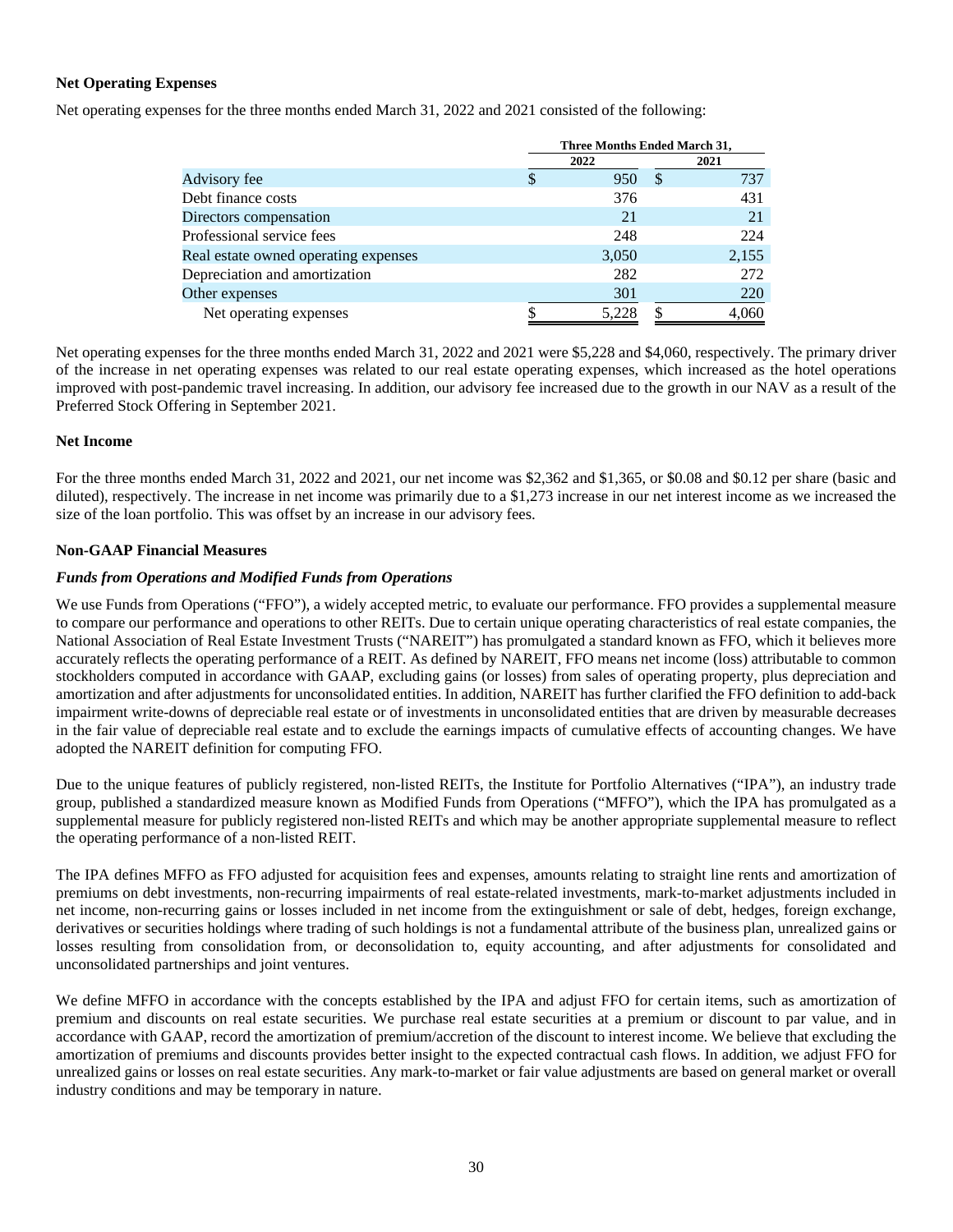Because MFFO may be a recognized measure of operating performance within the non-listed REIT industry, MFFO and the adjustments used to calculate it may be useful in order to evaluate our performance against other non-listed REITs. Like FFO, MFFO is not equivalent to our net income or loss as determined under GAAP, as detailed in the table below, and MFFO may not be a useful measure of the impact of long-term operating performance on value if we continue to acquire a significant amount of investments.

Our presentation of FFO and MFFO may not be comparable to other similarly titled measures presented by other REITs. We believe that the use of FFO and MFFO provides a more complete understanding of our operating performance to stockholders and to management, and when compared year over year, reflects the impact on our operations from trends in operating costs, general and administrative expenses, and interest costs. Neither FFO nor MFFO is intended to be an alternative to "net income" or to "cash flows from operating activities" as determined by GAAP as a measure of our capacity to pay distributions. Management uses FFO and MFFO to compare our operating performance to that of other REITs and to assess our operating performance.

Neither the SEC, any other regulatory body nor NAREIT has passed judgment on the acceptability of the adjustments that we use to calculate FFO or MFFO. In the future, the SEC, another regulatory body or NAREIT may decide to standardize the allowable adjustments across the non-listed REIT industry and we would have to adjust our calculation and characterization of FFO or MFFO.

Our FFO and MFFO are calculated as follows:

|                                                                       | Three months ended March 31, |       |  |       |  |  |
|-----------------------------------------------------------------------|------------------------------|-------|--|-------|--|--|
|                                                                       |                              | 2022  |  | 2021  |  |  |
| GAAP net income attributable to common stockholders                   |                              | 843   |  | 1,365 |  |  |
| Depreciation and amortization                                         |                              | 282   |  | 272   |  |  |
| Funds from operations attributable to common stockholders             |                              | 1.125 |  | 1.637 |  |  |
|                                                                       |                              |       |  |       |  |  |
| Amortization of debt financing costs                                  |                              | 376   |  | 431   |  |  |
| Non-cash adjustment for ground lease                                  |                              | 102   |  | 93    |  |  |
| Modified funds from operations attributable to common stockholders \$ |                              | 1.603 |  | 2.161 |  |  |

#### *Net Asset Value*

The purchase price per share for each class of our common stock in our IPO generally equals our prior month's NAV per share, as determined monthly, plus applicable selling commissions and dealer manager fees. Our NAV for each class of shares is based on the net asset values of our investments, the addition of any other assets (such as cash on hand) and the deduction of any liabilities, including the allocation/accrual of any performance participation and any stockholder servicing fees applicable to such class of shares.

On March 24, 2020, our Board suspended (i) the sale of shares in our IPO, (ii) the operation of the SRP, (iii) the payment of distributions to our stockholders, and (iv) the operation of the DRP, effective as of April 6, 2020. These changes were made to allow us to maintain fiscal responsibility and respond accordingly to the unprecedented economic disruption resulting from the COVID-19 pandemic. In determining to suspend our IPO, the SRP, the payment of distributions and the DRP, our Board considered various factors, including the impact of the COVID-19 pandemic on the economy, the inability to accurately calculate our NAV per share due to uncertainty, volatility and lack of liquidity in the market, our need for liquidity due to financing challenges related to additional collateral required by the banks that regularly finance our assets and these uncertain and rapidly changing economic conditions.

As a result of these factors, we did not calculate our NAV for the months of March through May 2020. We resumed calculation of our NAV beginning as of June 30, 2020 following the Advisor's determination that volatility in the market for our investments had declined and the U.S. economic outlook had improved. In August 2020, we resumed paying distributions monthly to stockholders of record for all classes of shares. On October 1, 2020, the SEC declared effective our post-effective amendment to our registration statement on Form S-11, thereby permitting us to resume offers and sales of shares of common stock in our IPO, including through the DRP.

On March 1, 2021, our SRP was reinstated for our stockholders requesting repurchase of shares as a result of the death or qualified disability of the holder.

On July 1, 2021, our SRP was reinstated for all stockholders. In accordance with the terms of the SRP that allow us to repurchase fewer shares than the maximum amount permitted under the SRP, we repurchased fewer shares than the maximum amount permitted for the months of July, August and September 2021. Beginning on October 1, 2021, the total amount of aggregate repurchases of shares is limited as set forth in the SRP (no more than 2% of our aggregate NAV per month as of the last day of the previous calendar month and no more than 5% of our aggregate NAV per calendar quarter with NAV measured as of the last day of the previous calendar quarter).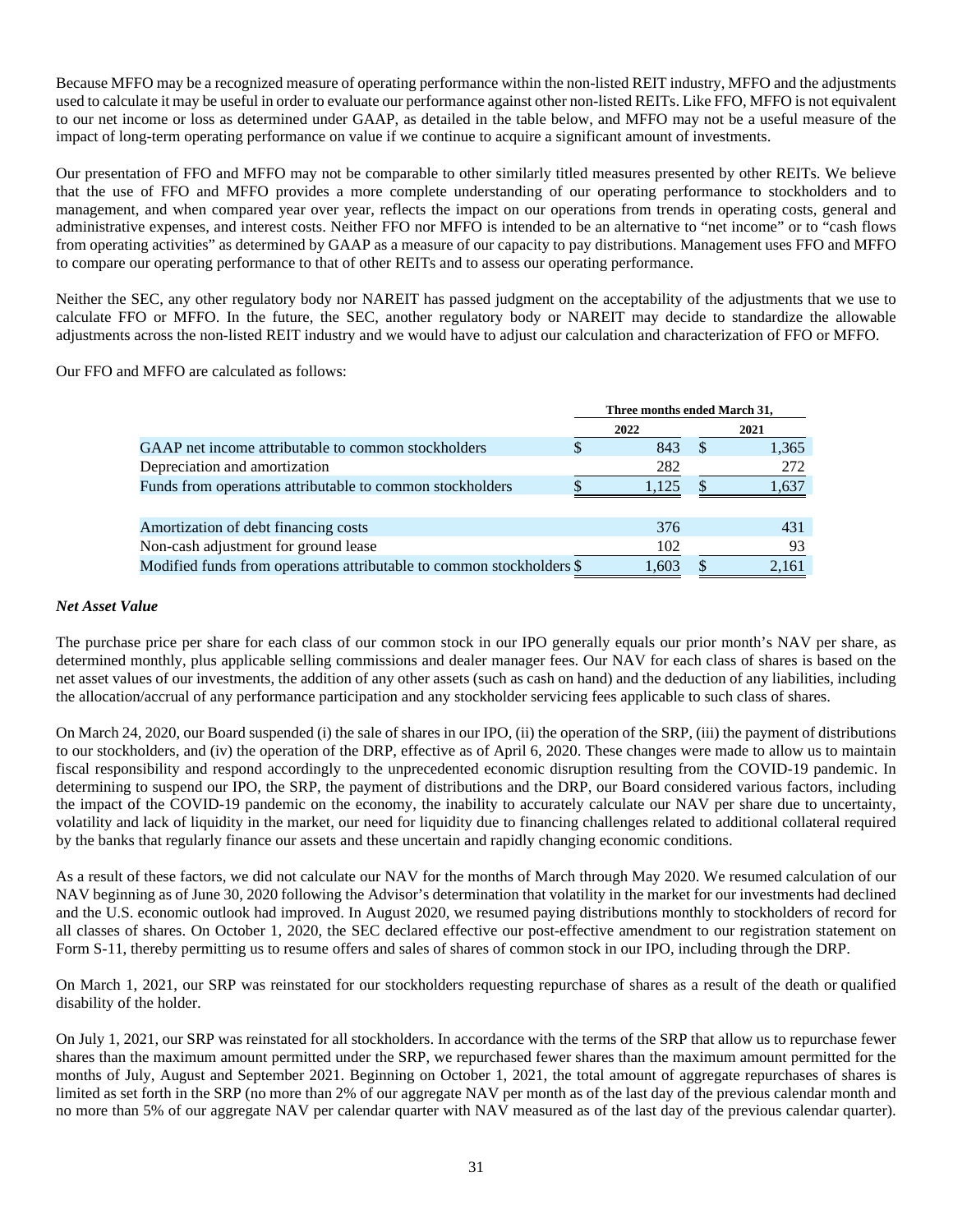Notwithstanding the foregoing, we may repurchase fewer shares than these limits in any month, or none. Further, our Board may modify, suspend or terminate our SRP if it deems such action to be in our best interest and the best interest of our stockholders.

The following table provides a breakdown of the major components of our net asset value attributable to common stock:

| <b>Components of NAV</b>                                      | As of<br>March 31, 2022 |
|---------------------------------------------------------------|-------------------------|
| Commercial mortgage loans                                     | \$<br>729,931           |
| Real estate owned, net                                        | 17,100                  |
| Cash and cash equivalents and restricted cash                 | 76,320                  |
| Other assets                                                  | 6,328                   |
| Repurchase agreements - commercial mortgage loans             | (410,270)               |
| Loan participations sold                                      | (110,016)               |
| Reserve for negative impact of COVID on real estate owned (1) | (214)                   |
| Due to related parties                                        | (2,898)                 |
| Distributions payable                                         | (1,113)                 |
| Accrued interest payable                                      | (474)                   |
| Accrued stockholder servicing fees (2)                        | (123)                   |
| Other liabilities                                             | (4,878)                 |
| Preferred stock                                               | (86,780)                |
| Net asset value attributable to common stock                  | 212,913                 |
| Number of outstanding shares                                  | 10,741                  |

(1) As of December 31, 2020, we established as a component of the NAV calculation a \$2,250 reserve for the estimated negative impact of the COVID-19 pandemic during 2021 on REO. We increased this reserve by an additional \$1,000 as of December 31, 2021, for expected losses during 2022 for the REO related to the continuing COVID-19 pandemic. Because we had already established a reserve for losses, the loss on REO for the three months ended March 31, 2022 set forth below reduces the reserve but has no negative effect on the NAV. Below is a reconciliation of the reserve (\$ in thousands):

| Beginning reserve balance as of December 31, 2021                              | <sup>2</sup> | (1,402) |
|--------------------------------------------------------------------------------|--------------|---------|
| Less: Net loss on real estate owned for the three months ended March 31, 2022: |              |         |
| Revenue from real estate owned                                                 |              | 1,760   |
| Real estate owned operating expense                                            |              | (3,050) |
| Non-cash adjustment for ground lease                                           |              | 102     |
| Net loss from real estate owned                                                |              | (1,188) |
| Reserve balance as of March 31, 2022                                           |              | (214)   |
|                                                                                |              |         |

(2) Stockholder servicing fees only apply to Class T, Class S, and Class D shares. For purposes of NAV, we recognize the stockholder servicing fee as a reduction of NAV on a monthly basis as such fee is paid. Under GAAP, we accrue the full cost of the stockholder servicing fee as an offering cost at the time we sell Class T, Class S, and Class D shares. As of March 31, 2022, we have accrued under GAAP \$714 of stockholder servicing fees payable to the Dealer Manager related to the Class T and Class D shares sold. As of March 31, 2022, we have not sold any Class S shares and, therefore, we have not accrued any stockholder servicing fees payable to the Dealer Manager related to Class S shares. The Dealer Manager does not retain any of these fees, all of which are retained by, or reallowed (paid) to, participating broker-dealers and servicing broker-dealers for ongoing stockholder services performed by such broker-dealers.

The table below outlines our total NAV and NAV per share by share class as of March 31, 2022:

| <b>Common Stock</b>                   |  |                |               |                |     |                |                          |                   |                    |              |
|---------------------------------------|--|----------------|---------------|----------------|-----|----------------|--------------------------|-------------------|--------------------|--------------|
| <b>NAV Per Share</b>                  |  | <b>Class P</b> |               | <b>Class A</b> |     | <b>Class T</b> | Class S                  | <b>Class D</b>    | <b>Class I</b>     | <b>Total</b> |
| <b>Monthly NAV</b>                    |  | 183.298        |               | 13.278         |     | 7.880          | $\overline{\phantom{0}}$ | 929               | 7.509              | \$212,913    |
| Number of outstanding shares          |  | 9.251          |               | 668            |     | 397            |                          | 47                | 378                | 10.741       |
| NAV per share as of March 31,<br>2022 |  | 19.8140        | $\mathcal{S}$ | 19.8622        | - S | 19.8615        |                          | $-$ \$ 19.8546 \$ | 19.8595 \$ 19.8225 |              |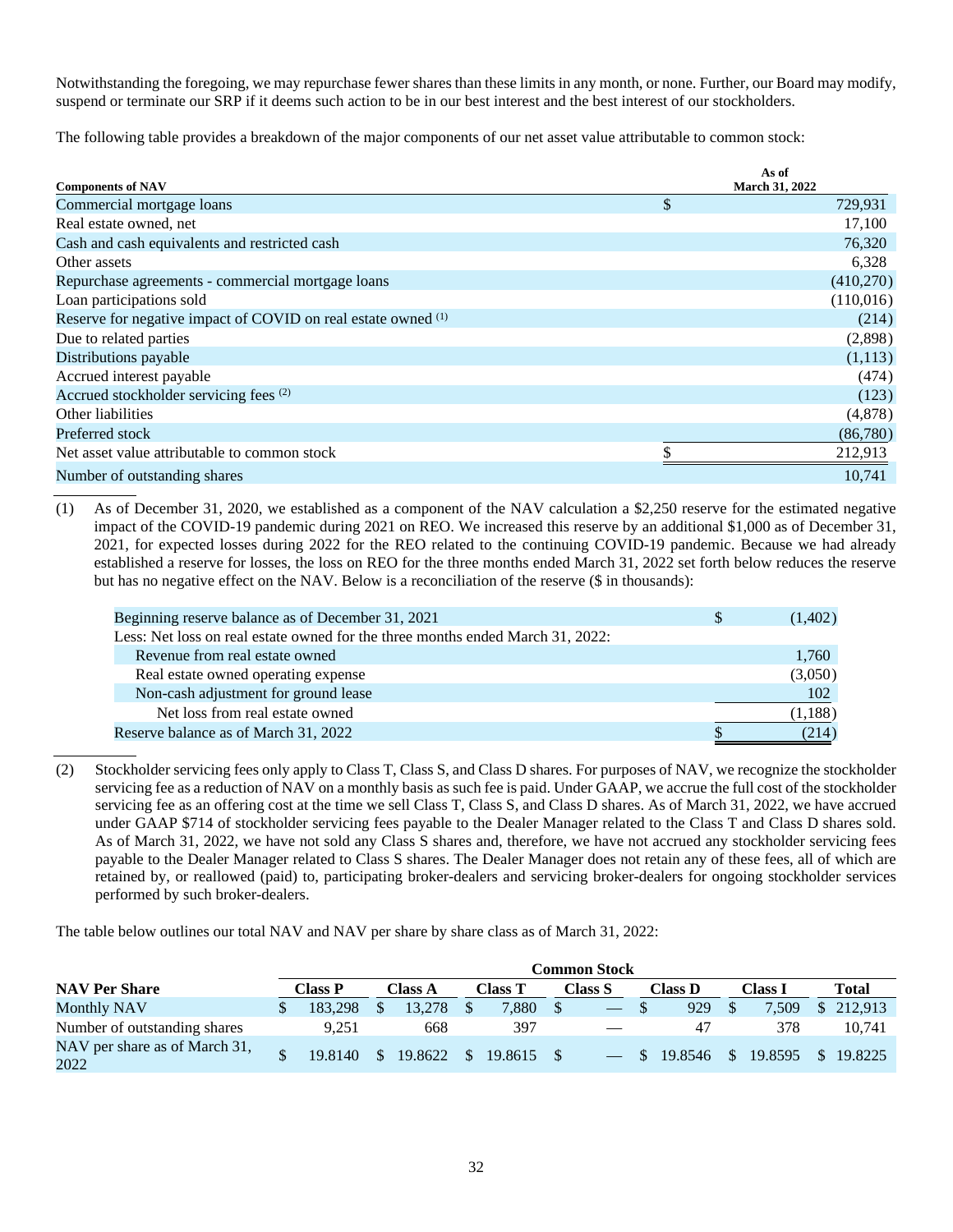The following table reconciles stockholders' equity per our consolidated balance sheet to our NAV:

|                                                      | As of<br><b>March 31, 2022</b> |
|------------------------------------------------------|--------------------------------|
| <b>Reconciliation of Stockholders' Equity to NAV</b> |                                |
| Stockholders' equity per GAAP                        | \$<br>299,767                  |
| Adjustments:                                         |                                |
| Unamortized stockholder servicing fee                | 598                            |
| Unamortized offering costs                           | 2,177                          |
| Real estate owned non-cash adjustments               | 2,249                          |
| Fair value real estate owned adjustment              | (4,931)                        |
| Fair value loan adjustment                           | (167)                          |
| Net asset value                                      | 299.693                        |
| <b>Preferred Stock Adjustments:</b>                  |                                |
| Preferred stock liquidation value                    | (90,000)                       |
| Unamortized preferred stock offering costs           | 3,237                          |
| Accrued preferred stock dividend                     | (17)                           |
| Net asset value attributable to common stock         | \$<br>212.913                  |

#### **Liquidity and Capital Resources**

Liquidity is a measurement of our ability to meet potential cash requirements, including ongoing commitments to pay distributions to our stockholders, fund investments, originate loans, repay borrowings, and other general business needs including the payment of our operating and administrative expenses. Our primary sources of funds for liquidity consist of the net proceeds from our IPO, Preferred Stock Offering and follow-on public offering of common stock, net cash provided by operating activities, proceeds from repurchase agreements and other financing arrangements and future issuances of equity and/or debt securities.

Our primary sources of liquidity include \$76.3 million in cash, \$164.7 million in available capacity on our borrowing facilities, and \$20.0 million in available borrowing capacity from our revolving credit letter agreements with IREIC and Sound Point. We may seek additional sources of liquidity from syndicated financing in the form of collateralized loan obligations, sale of loan participations, other borrowings including additional repurchase agreement facilities and borrowings not related to a specific investment and future offerings of equity and debt securities.

Our primary liquidity needs include originating new loans and acquiring assets in accordance with our investment objectives, our commitments to repay the principal and interest on our borrowings and pay other financing costs, financing our assets, making advances on our future funding obligations, making distributions to our stockholders, funding our operations which includes paying fees and expenses to our Advisor and Sub-Advisor, payment of offering costs in connection with public offerings of common stock, and other general business needs.

#### **Cash Flow Analysis**

|                                                      | Three months ended March 31. |  |           |  |  |
|------------------------------------------------------|------------------------------|--|-----------|--|--|
|                                                      | 2022                         |  | 2021      |  |  |
| Net cash provided by operating activities            | 4.457                        |  | 2,155     |  |  |
| Net cash used in investing activities                | (64, 661)                    |  | (33, 192) |  |  |
| Net cash provided by financing activities            | 79,256                       |  | 11.574    |  |  |
| Net increase (decrease) in cash and cash equivalents | 19.052                       |  | (19,463)  |  |  |

We experienced a net increase in cash and cash equivalents of \$19,052 for the three months ended March 31, 2022 compared to a net decrease of \$19,463 for the three months ended March 31, 2021. During the three months ended March 31, 2022, we funded \$155,810 in mortgage loans and we received \$91,166 in principal payments from our loans and \$88,864 in net advances on our borrowing facilities.

#### **Repurchase Agreements and Credit Facilities**

On February 15, 2018, we, through our wholly owned subsidiary, entered into a master repurchase agreement (the "CF Repo Facility") with Column Financial, Inc. as administrative agent for certain of its affiliates. As our business has grown, we have increased the borrowing limit and extended the maturity. The most recent extension was in November 2021 for a twelve month term and the maximum advance amount was increased to \$350,000. Advances under the CF Repo Facility for current loans accrue interest at a per annum rate equal to SOFR plus 1.75% to 2.50% with a 0.15% to 0.75% floor. The CF Repo Facility is generally subject to certain financial covenants. We were in compliance with all financial covenant requirements as of March 31, 2022 and December 31, 2021.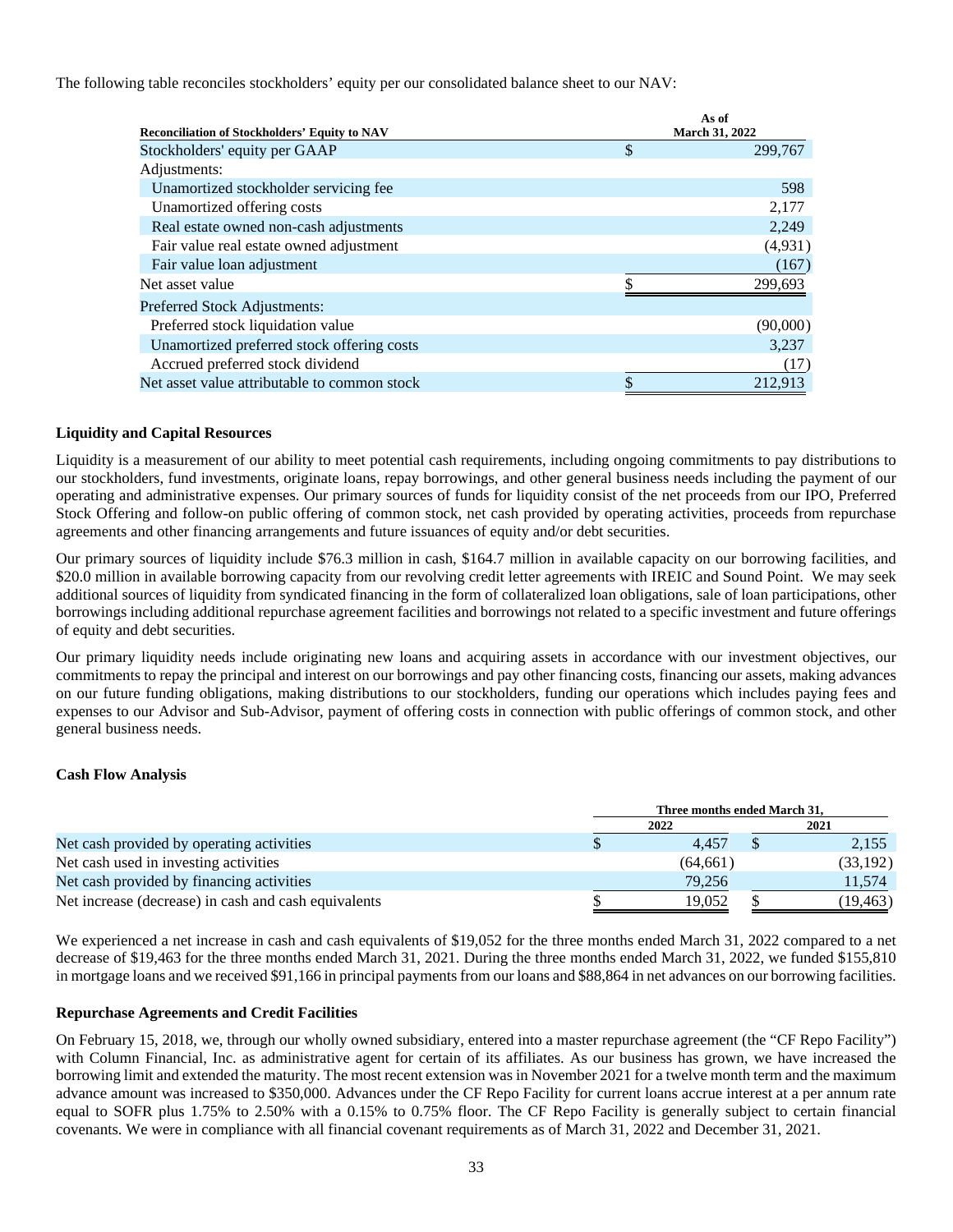On May 6, 2019, we, through our wholly owned subsidiary, entered into an uncommitted master repurchase agreement (the "JPM Repo Facility") with JPMorgan Chase Bank, National Association. The JPM Repo Facility provides up to \$150,000 in advances that we expect to use to finance the acquisition or origination of eligible loans and participation interests therein. Advances under the JPM Repo Facility accrue interest at per annum rates equal to the sum of (i) the applicable LIBOR index rate plus (ii) a margin of between 1.75% to 2.50%, depending on the attributes of the purchased assets. The maturity date of the JPM Repo Facility is May 6, 2022. The JPM Repo Facility is subject to certain financial covenants. We were in compliance with all financial covenant requirements as of March 31, 2022 and December 31, 2021.

On March 10, 2021, we, through our wholly owned subsidiary, entered into a credit facility with Western Alliance Bank (the "WA Credit Facility," together with the CF Repo Facility and the JPM Repo Facility, the "Facilities"). The WA Credit Facility provides for loan advances up to the lesser of \$75,000 or the borrowing base. The borrowing base consists of eligible assets pledged to and accepted by Western Alliance in its discretion up to the lower of (i) 60% to 70% of loan-to-unpaid balance or (ii) 45% to 50% of the loan-toappraised value (depending on the property type underlying the asset, for both (i) and (ii)). Assets that would otherwise be eligible become ineligible after being pledged as part of the borrowing base for 36 months. Advances under the WA Credit Facility accrue interest at an annual rate equal to one-month LIBOR plus 3.25% with a floor of 4.0%. The initial maturity date of the WA Credit Facility is March 10, 2023. We have an option to convert the loan made pursuant to the WA Credit Facility upon its initial maturity to a term loan with the same interest rate and floor and a maturity of two years in exchange for, among other things, a conversion fee of 0.25% of the outstanding amount at the time of conversion. The WA Credit Facility requires maintenance of an average unrestricted aggregate deposit account balance with Western Alliance of not less than \$3,750. Failure to meet the minimum deposit balance will result in, among other things, the interest rate of the WA Credit Facility increasing by 0.25% per annum for each quarter in which the compensating balances are not maintained. We were in compliance with all financial covenant requirements as of March 31, 2022.

The Facilities are used to finance eligible loans and act in the manner of a revolving credit facility that can be repaid as our assets are paid off and re-drawn as advances against new assets.

The tables below show our Facilities as of March 31, 2022 and December 31, 2021:

| <b>March 31, 2022</b>                |                               |  |                                      |  |                                       |  |                              | <b>Weighted Average</b> |                            |
|--------------------------------------|-------------------------------|--|--------------------------------------|--|---------------------------------------|--|------------------------------|-------------------------|----------------------------|
|                                      | Committed<br><b>Financing</b> |  | Amount<br>Outstanding <sup>(1)</sup> |  | Accrued<br><b>Interest</b><br>Pavable |  | <b>Collateral</b><br>Pledged | <b>Interest</b><br>Rate | Days to<br><b>Maturity</b> |
| CF Repo Facility                     | 350,000                       |  | 301,787                              |  | 260                                   |  | 412,017                      | 2.27%                   | 224                        |
| <b>JPM Repo Facility</b>             | 150,000                       |  | 108,551                              |  | 95                                    |  | 149.110                      | 2.26%                   | 36                         |
| <b>Total Repurchase Facilities -</b> |                               |  |                                      |  |                                       |  |                              |                         |                            |
| commercial mortgage loans            | 500,000                       |  | 410.338                              |  | 355                                   |  | 561,127                      | 2.27%                   | 174                        |
| <b>WA Credit Facility</b>            | 75,000                        |  |                                      |  | 16                                    |  |                              | 4.00%                   | 344                        |
|                                      | 575,000                       |  | 410,338                              |  | 371                                   |  | 561,127                      | 2.27%                   | 174                        |

| <b>December 31, 2021</b>             |  |         |                                                              |         |                                       |     |                              |         | <b>Weighted Average</b> |                            |  |
|--------------------------------------|--|---------|--------------------------------------------------------------|---------|---------------------------------------|-----|------------------------------|---------|-------------------------|----------------------------|--|
|                                      |  |         | Committed<br>Amount<br><b>Financing</b><br>Outstanding $(1)$ |         | Accrued<br><b>Interest</b><br>Pavable |     | <b>Collateral</b><br>Pledged |         | <b>Interest</b><br>Rate | Days to<br><b>Maturity</b> |  |
| CF Repo Facility                     |  | 350,000 | \$                                                           | 189.654 | \$                                    | 159 | $\mathbb{S}$                 | 260.691 | 2.16%                   | 314                        |  |
| <b>JPM Repo Facility</b>             |  | 150.000 |                                                              | 117.470 |                                       | 92  |                              | 167,704 | 2.02%                   | 126                        |  |
| <b>Total Repurchase Facilities -</b> |  |         |                                                              |         |                                       |     |                              |         |                         |                            |  |
| commercial mortgage loans            |  | 500,000 |                                                              | 307.124 |                                       | 251 |                              | 428,395 | 2.11%                   | 242                        |  |
| WA Credit Facility                   |  | 75,000  |                                                              | 14,350  |                                       | 22  |                              | 20,500  | 4.00%                   | 434                        |  |
|                                      |  | 575,000 |                                                              | 321,474 |                                       | 273 |                              | 448,895 | 2.19%                   | 251                        |  |

(1) Excludes \$68 and \$41 of unamortized debt issuance costs at March 31, 2022 and December 31, 2021, respectively.

#### **Loan Participations Sold**

On November 15, 2021, we sold a non-recourse senior participation interest in nine first mortgage loans to a third party. Under the loan participation agreement, in the event of default by the underlying mortgagor, any amounts paid are first allocated to the third party before any amounts are allocated to our subordinate interest. As the directing participant in the loan participation agreement, we are entitled to exercise, without the consent of the third party, each of the consent approval and control rights under the applicable underlying mortgage loan documents with a few exceptions. We require the third party's approval for any modification or amendment to the loan, a bankruptcy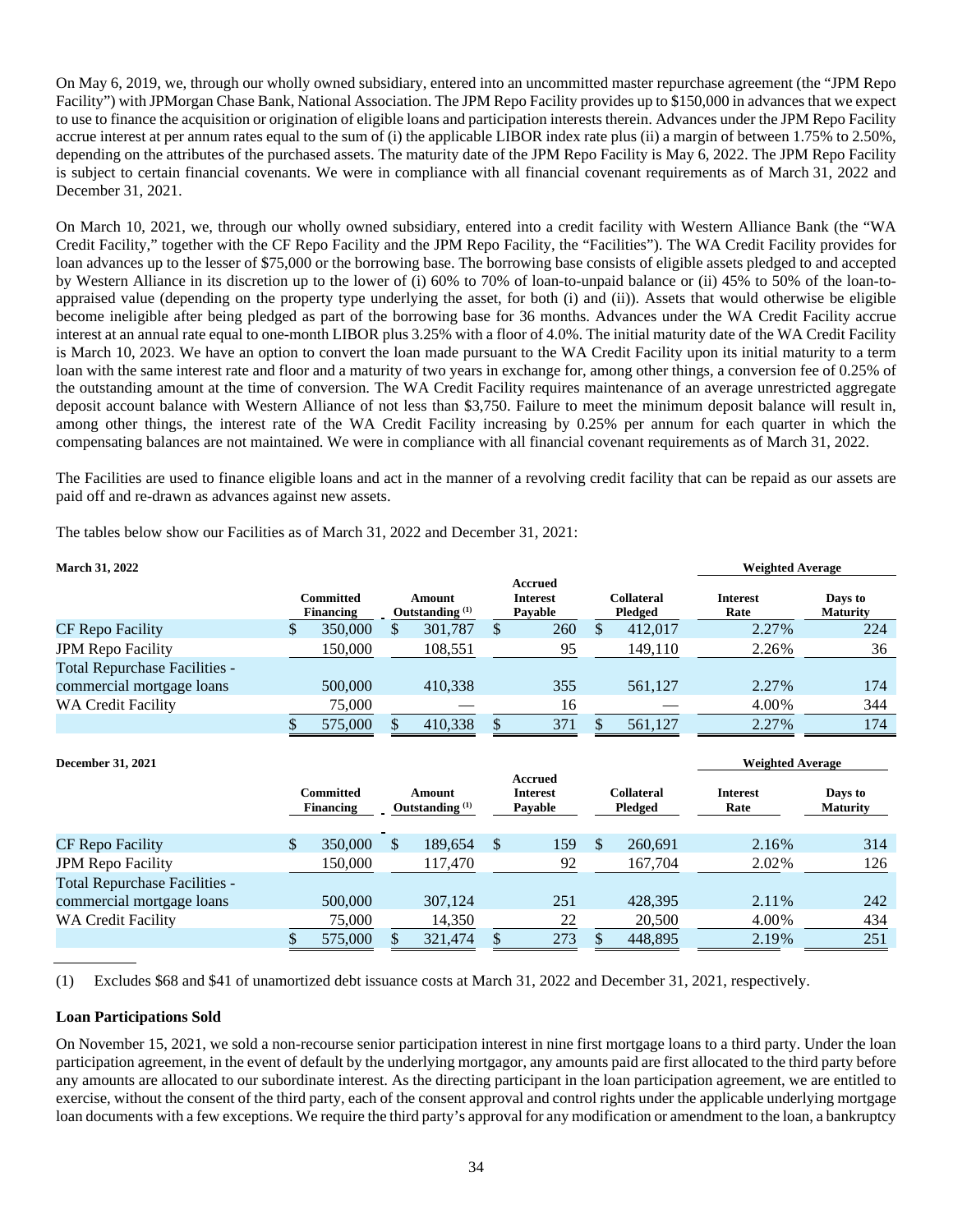plan for an underlying mortgagor where the third party would incur an out-of-pocket loss, or any transfer of the underlying mortgaged property if our approval is required by the underlying mortgage documents. We remain the directing participant unless certain conditions are met related to losses on the property or if the mortgagor is one of our affiliates. In the former case, we may post cash or short-term U.S. government securities as collateral to retain the rights of the directing participant.

The third party, as the senior participation interest holder, will receive interest and principal payments from the borrower until they receive the amounts to which they are entitled. All expenses or losses on the underlying mortgages are allocated first to us and then to the third party. If the underlying mortgage is in default, we will have the option to purchase the third party's participation interest and remove it from the loan participation agreement.

The following table details our loan participations sold as of March 31, 2022 and December 31, 2021:

|                                      |       | <b>March 31, 2022</b>              |                         |                           |                 |                                                          |  |  |  |  |
|--------------------------------------|-------|------------------------------------|-------------------------|---------------------------|-----------------|----------------------------------------------------------|--|--|--|--|
| <b>Loan Participations Sold</b>      | Count | <b>Principal</b><br><b>Balance</b> | <b>Book Value</b>       | Yield/Cost <sup>(1)</sup> | Guarantee $(2)$ | Weighted<br>Average<br><b>Maximum</b><br><b>Maturity</b> |  |  |  |  |
| <b>Total Loans</b>                   | 9     | \$137,520                          | \$138,276               | $L + 3.6%$                | n/a             | 1.98                                                     |  |  |  |  |
| Senior participations <sup>(3)</sup> | 9     | 110,016<br>\$                      | \$110,016               | $L + 2.0%$                | n/a             | 1.98                                                     |  |  |  |  |
|                                      |       |                                    |                         | <b>December 31, 2021</b>  |                 |                                                          |  |  |  |  |
|                                      |       | <b>Principal</b>                   |                         |                           |                 | Weighted<br>Average<br><b>Maximum</b>                    |  |  |  |  |
| <b>Loan Participations Sold</b>      | Count | <b>Balance</b>                     | <b>Book Value</b>       | Yield/Cost <sup>(1)</sup> | Guarantee $(2)$ | <b>Maturity</b>                                          |  |  |  |  |
| <b>Total Loans</b>                   | 9     | 137,215<br>$\mathbb{S}$            | \$137,931               | $L + 3.6%$                | n/a             | 2.22                                                     |  |  |  |  |
| Senior participations $(3)$          | 9     | \$<br>109,772                      | $\mathbb{S}$<br>109.772 | $L + 2.0%$                | n/a             | 2.22                                                     |  |  |  |  |

(1) The yield/cost is the present value of all future principal and interest payments on the loan or participation interest and does not include any origination fees or deferred commitment fees.

(2) As of March 31, 2022 and December 31, 2021, the loan participations sold were non-recourse to us.

(3) During the year ended March 31, 2022, we recorded \$599 million of interest expense related to loan participations sold.

#### **Revolving Credit Liquidity Letter Agreements**

\_\_\_\_\_\_\_\_\_\_\_\_

IREIC, our sponsor, and Sound Point have agreed under separate letter agreements dated July 20, 2021, and July 15, 2021, respectively, to make revolving credit loans to us in an aggregate principal amount outstanding at any one time not to exceed \$5,000 and \$15,000, respectively (the "IREIC-Sound Point Commitments") from time to time. Use of the IREIC-Sound Point Commitments is limited to satisfying requirements to maintain cash or cash equivalents under our repurchase and other borrowing arrangements.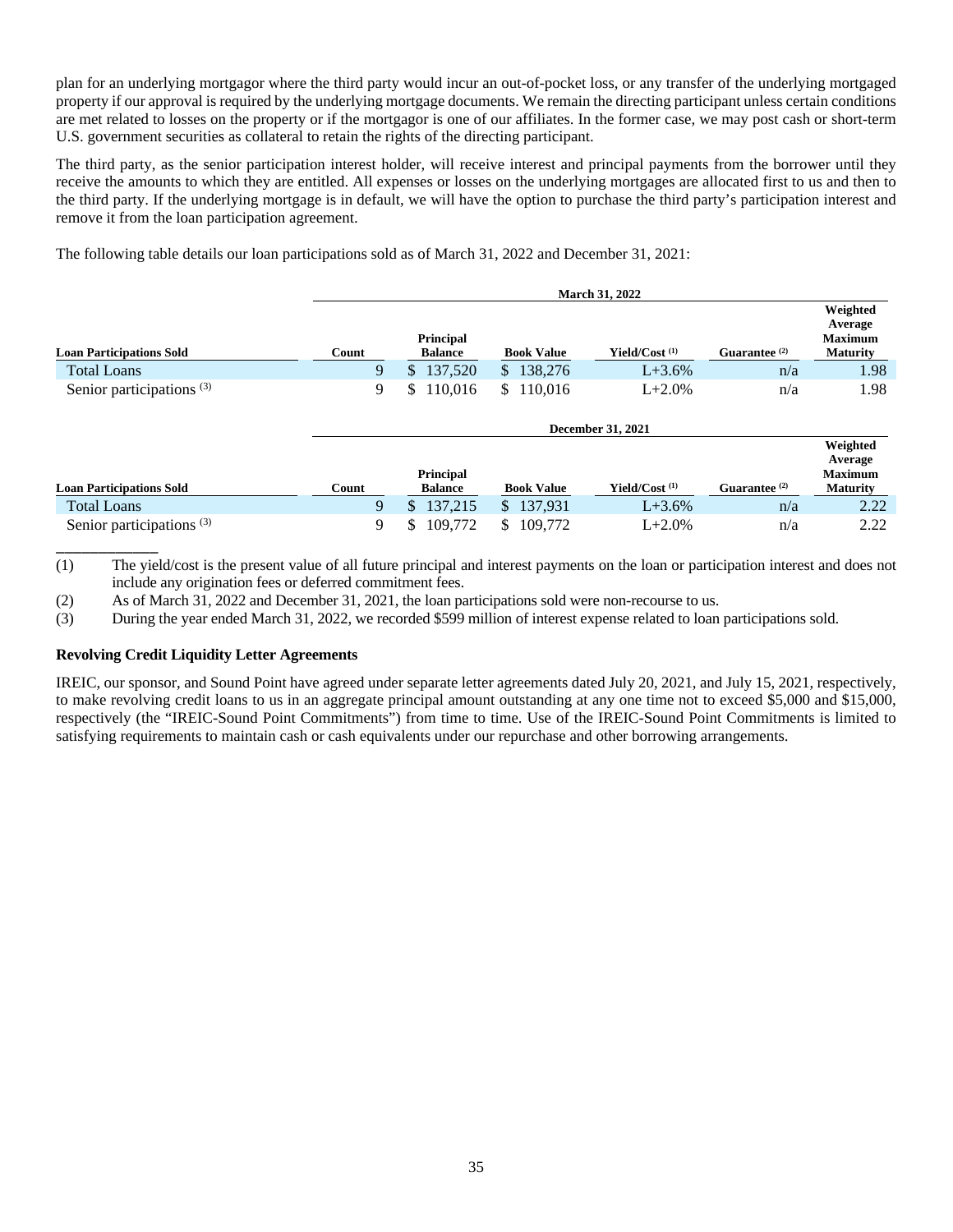#### **Distributions**

#### *Common Stock*

The table below presents the aggregate annualized and monthly distributions declared by record date for all classes of shares of common stock since January 1, 2021.

| Record date        | <b>Aggregate annualized</b><br>gross distribution | <b>Aggregate monthly</b><br>gross distribution<br>declared per share |               |        |
|--------------------|---------------------------------------------------|----------------------------------------------------------------------|---------------|--------|
| January 31, 2021   | \$                                                | declared per share<br>0.9500                                         | \$            | 0.0792 |
| February 28, 2021  |                                                   | 1.0000                                                               | \$            | 0.0833 |
| March 31, 2021     | \$                                                | 1.0500                                                               | \$            | 0.0875 |
| April 30, 2021     | \$                                                | 1.1000                                                               | \$            | 0.0917 |
| May 31, 2021       | \$                                                | 1.1500                                                               | $\mathsf{\$}$ | 0.0958 |
| June 30, 2021      | \$                                                | 1.2500                                                               | \$            | 0.1042 |
| July 31, 2021      | \$                                                | 1.2500                                                               | $\mathcal{S}$ | 0.1042 |
| August 31, 2021    | \$                                                | 1.2500                                                               | \$            | 0.1042 |
| September 30, 2021 | \$                                                | 1.2500                                                               | \$            | 0.1042 |
| October 31, 2021   | \$                                                | 1.2500                                                               | \$            | 0.1042 |
| November 30, 2021  | \$                                                | 1.2500                                                               | $\mathcal{S}$ | 0.1042 |
| December 31, 2021  |                                                   | 1.2500                                                               | \$            | 0.1042 |
| January 31, 2022   | \$                                                | 1.2500                                                               | $\mathcal{S}$ | 0.1042 |
| February 28, 2022  |                                                   | 1.2500                                                               | \$            | 0.1042 |
| March 31, 2022     |                                                   | 1.2500                                                               | \$            | 0.1042 |

The gross distribution was reduced for Class D and Class T of our common stock for applicable class-specific stockholder servicing fees to arrive at the net distribution amount for those classes. For a description of the stockholder servicing fees applicable to Class D, Class S and Class T shares of our common stock, please see "Note 10 – Transactions with Related Parties" in the notes to our consolidated financial statements above. Since the IPO and through March 31, 2022, we have not issued any shares of Class S common stock.

The following table shows our monthly net distribution per share for shares of Class D and Class T common stock since January 1, 2021.

| <b>Record date</b> |    | Monthly net distribution declared per share<br>of Class D common stock | Monthly net distribution declared per share<br>of Class T common stock |
|--------------------|----|------------------------------------------------------------------------|------------------------------------------------------------------------|
| January 31, 2021   | \$ | 0.0749                                                                 | \$<br>0.0646                                                           |
| February 28, 2021  |    | 0.0794                                                                 | \$<br>0.0701                                                           |
| March 31, 2021     |    | 0.0832                                                                 | \$<br>0.0729                                                           |
| April 30, 2021     |    | 0.0876                                                                 | \$<br>0.0776                                                           |
| May 31, 2021       | S  | 0.0915                                                                 | \$<br>0.0813                                                           |
| June 30, 2021      |    | 0.1000                                                                 | \$<br>0.0900                                                           |
| July 31, 2021      |    | 0.0999                                                                 | \$<br>0.0896                                                           |
| August 31, 2021    |    | 0.0999                                                                 | \$<br>0.0895                                                           |
| September 30, 2021 |    | 0.1000                                                                 | \$<br>0.0900                                                           |
| October 31, 2021   |    | 0.0999                                                                 | \$<br>0.0895                                                           |
| November 30, 2021  |    | 0.1000                                                                 | \$<br>0.0901                                                           |
| December 31, 2021  |    | 0.0999                                                                 | \$<br>0.0897                                                           |
| January 31, 2022   |    | 0.0999                                                                 | \$<br>0.0896                                                           |
| February 28, 2022  |    | 0.1003                                                                 | \$<br>0.0910                                                           |
| March 31, 2022     |    | 0.0999                                                                 | \$<br>0.0898                                                           |

#### *Series A Preferred Stock*

Series A Preferred Stock dividends are paid quarterly in arrears based on an annualized distribution rate of 6.75% of the \$25.00 per share liquidation preference, or \$1.6875 per share per annum. During December 2021, our Board declared a quarterly dividend on the Series A Preferred Stock in the amount of \$0.459375 per share which was paid on December 30, 2021 to holders of record on December 15, 2021 for the period beginning September 22, 2021 to, but not including, December 30, 2021. During March 2022, our Board declared a quarterly dividend on the Series A Preferred Stock in the amount of \$0.421875 per share which was paid on March 30, 2022 to holders of record on March 15, 2022.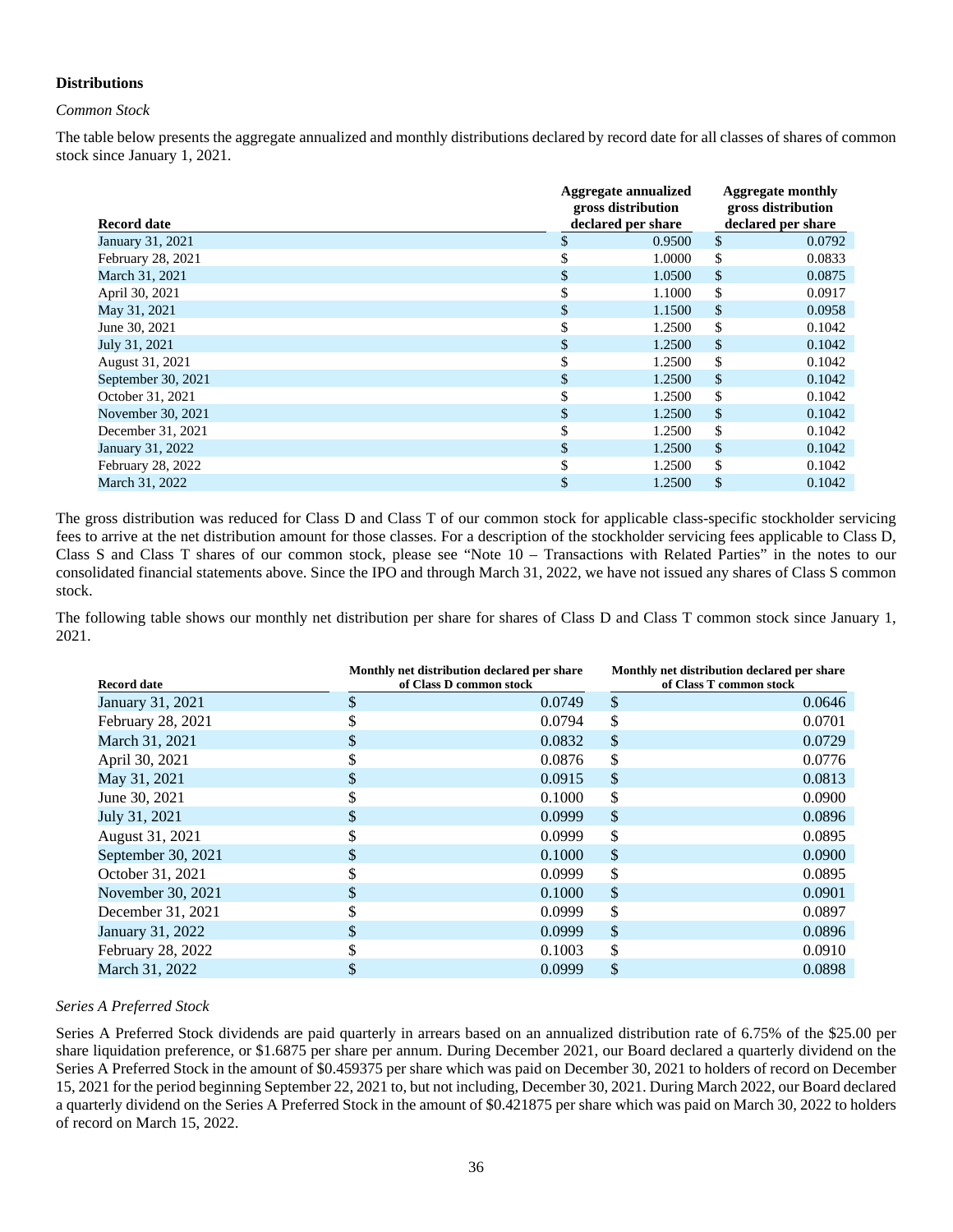#### *Sources of Distributions to Common Stockholders*

|                                                 | Three Months Ended March 31, |       |      |       |  |  |
|-------------------------------------------------|------------------------------|-------|------|-------|--|--|
|                                                 |                              | 2022  | 2021 |       |  |  |
| <b>Distributions to Holders of Common Stock</b> |                              |       |      |       |  |  |
| Paid in cash                                    |                              | 3.218 |      | 2,626 |  |  |
| Reinvested in shares                            |                              | 159   |      | 120   |  |  |
| Total distributions                             |                              | 3.377 |      | 2.746 |  |  |
| Cash flows from operating activities            |                              |       |      | 2.155 |  |  |

For the three months ended March 31, 2022, all of our distributions paid in cash were paid from cash flows from operating activities generated during the period. For the three months ended March 31, 2021, 17.9% of our distributions paid in cash were paid from cash flows from operating activities generated during the year ended December 31, 2020.

#### **Critical Accounting Policies**

Disclosures discussing all critical accounting policies are set forth in our Annual Report under the heading "Summary of Critical Accounting Policies." There have been no changes to our critical accounting policies during the three months ended March 31, 2022.

#### **Off-Balance Sheet Arrangements**

We currently have no off-balance sheet arrangements that are reasonably likely to have a material current or future effect on our financial condition, changes in financial condition, revenues or expenses, results of operations, liquidity, capital expenditures or capital resources.

#### **Subsequent Events**

For information related to subsequent events, reference is made to "Note 15 – Subsequent Events," which is included in our notes to consolidated financial statements included in this Quarterly Report on Form 10-Q.

#### **Our Corporate Information**

Our principal executive offices are located at 2901 Butterfield Rd., Oak Brook, Illinois 60523, our telephone number is (800) 826-8228 and our website is *www.inland-investments.com/inpoint.* From time to time, we may use our website as a distribution channel for material company information. Our website is not incorporated by reference in or otherwise a part of this Quarterly Report on Form 10-Q. We will provide without charge a copy of this Quarterly Report on Form 10-Q upon written request delivered to our principal executive offices. We electronically file our Annual Report on Form 10-K, Quarterly Reports on Form 10-Q, Current Reports on Form 8-K, proxy statements and all amendments to those reports with the SEC. The SEC maintains an Internet site at *[www.sec.gov](http://www.sec.gov/)* that contains reports, proxy and information statements and other information regarding issuers that file electronically.

#### <span id="page-41-0"></span>**Item 3. Quantitative and Qualitative Disclosures About Market Risk**

#### **Credit Risk**

Our investments are subject to a high degree of credit risk. Credit risk is the exposure to loss from loan defaults. Default rates are subject to a wide variety of factors, including, but not limited to, borrower financial condition, property performance, property management, supply/demand factors, construction trends, consumer behavior, regional economics, interest rates, the strength of the U.S. economy, and other factors beyond our control. All loans are subject to some risk of default. We manage credit risk through the underwriting process and investment structuring process, acquiring our investments at the appropriate discount to face value, if any, and establishing loss assumptions. We also carefully monitor the performance of the loans, as well as external factors that may affect their value.

Adverse economic conditions could negatively impact hotels or tenants at commercial properties underlying our investments resulting in potential borrower delinquencies or defaults or declines in the values of properties that secure our investments, which could in turn impact the fundamental performance of mortgage-backed securities. If we fail to repay the lender at maturity, the lender has the right to immediately sell the collateral and pursue us for any shortfall if the sales proceeds are inadequate to cover the repurchase agreement financing.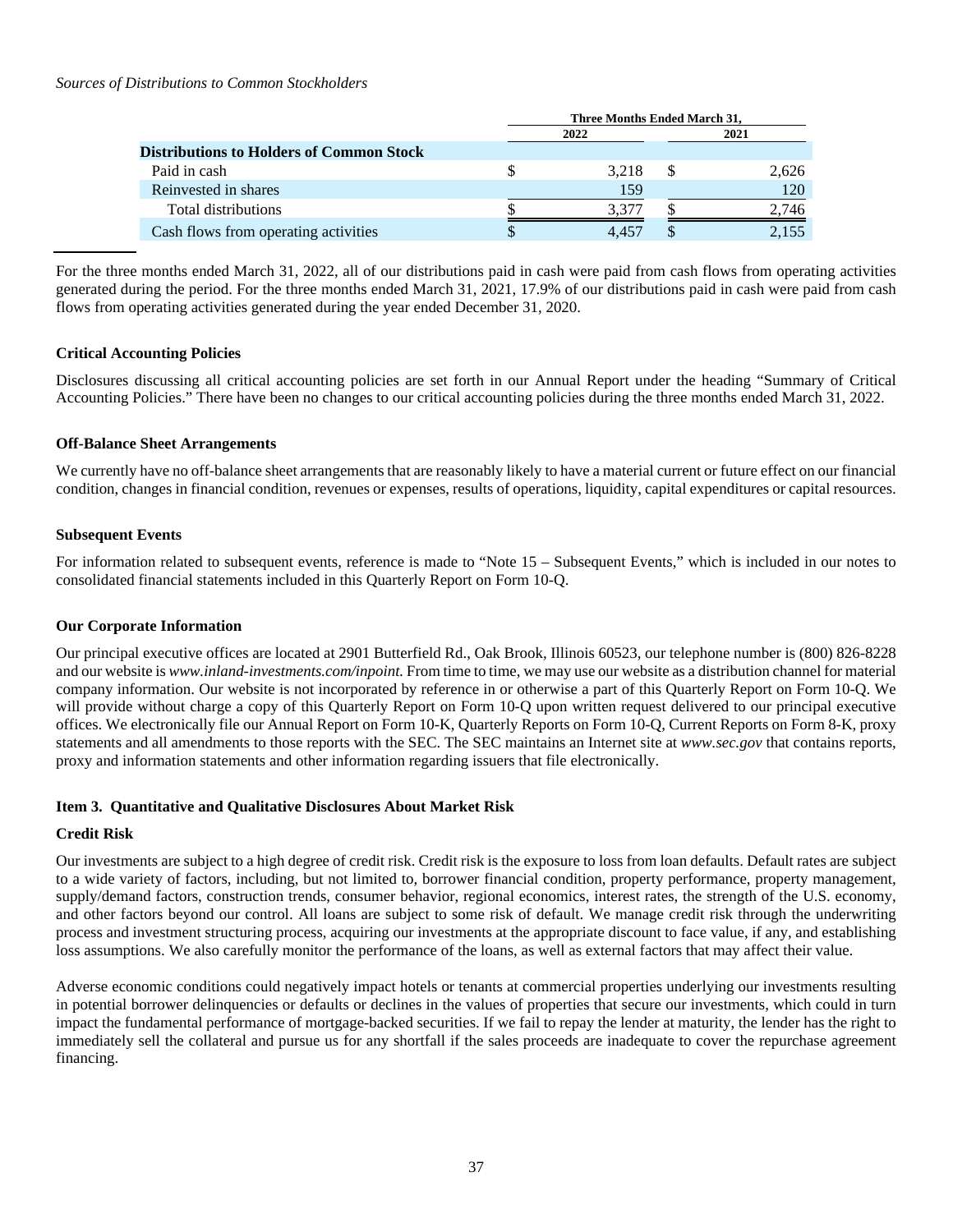#### **Interest Rate Risk**

Our market risk arises primarily from interest rate risk relating to interest rate fluctuations. Many factors including governmental monetary and tax policies, domestic and international economic and political considerations and other factors beyond our control contribute to interest rate risk. To meet our short and long-term liquidity requirements, we may borrow funds at fixed and variable rates. Our interest rate risk management objectives are to limit the impact of interest rate changes in earnings and cash flows and to lower our overall borrowing costs. To achieve these objectives, from time to time, we may enter into interest rate hedge contracts such as swaps, collars and treasury lock agreements in order to mitigate our interest rate risk with respect to various debt instruments. While hedging activities may insulate us against adverse changes in interest rates, they may also limit our ability to participate in benefits of lower interest rates with respect to our portfolio of investments with fixed interest rates. During the three months ended March 31, 2022 and 2021, we did not engage in interest rate hedging activities. We do not hold or issue derivative contracts for trading or speculative purposes. We do not have any foreign denominated investments, and thus, we are not exposed to foreign currency fluctuations.

As of both March 31, 2022 and December 31, 2021, 98% of our investment portfolio was comprised of variable rate investments based on LIBOR or SOFR for various terms. Borrowings under our master repurchase agreements were short-term and at a variable rate. The following table quantifies the potential changes in interest income net of interest expense should interest rates increase or decrease by 25 or 50 basis points, assuming that our current balance sheet was to remain constant and no actions were taken to alter our existing interest rate sensitivity:

|                           | <b>Estimated Percentage Change in Interest Income Net of Interest Expense</b> |                          |  |  |  |  |
|---------------------------|-------------------------------------------------------------------------------|--------------------------|--|--|--|--|
| <b>Change in Rates</b>    | <b>March 31, 2022</b>                                                         | <b>December 31, 2021</b> |  |  |  |  |
| $(-)$ 50 Basis Points     | 2.84%                                                                         | 1.06%                    |  |  |  |  |
| $(-)$ 25 Basis Points     | 1.00%                                                                         | 1.06%                    |  |  |  |  |
| <b>Base Interest Rate</b> | $0.00\%$                                                                      | $0.00\%$                 |  |  |  |  |
| $(+)$ 25 Basis Points     | $(0.42)\%$                                                                    | $(1.21)$ %               |  |  |  |  |
| $(+)$ 50 Basis Points     | $(0.91)$ %                                                                    | $(1.91)$ %               |  |  |  |  |

For this analysis, LIBOR and SOFR were assumed to not fall below zero.

#### **LIBOR Transition**

It appears highly likely that LIBOR will be discontinued by June 30, 2023. Specifically, on March 5, 2021, the ICE Benchmark Administration ("IBA") confirmed its intention to cease publication of (i) one week and two month U.S. Dollar LIBOR settings after December 31, 2021 and (ii) the remaining U.S. Dollar LIBOR settings after June 30, 2023. On September 29, 2021, the Financial Conduct Authority announced that under its new powers, it will compel IBA to publish one, three and six month LIBOR under a synthetic methodology, which will no longer be representative of the underlying market or economic reality the setting is intended to measure, for the duration of 2022. The United States Federal Reserve has also advised banks to cease entering into new contracts that use LIBOR as a reference rate. The Federal Reserve, in conjunction with the Alternative Reference Rate Committee, a committee convened by the Federal Reserve that includes major market participants, has identified the Secured Overnight Financing Rate ("SOFR"), a new index calculated by short-term repurchase agreements, backed by U. S. Treasury securities, as its preferred alternative rate for LIBOR. At this time, it is not possible to predict how markets will respond to SOFR or other alternative reference rates as the transition away from the LIBOR benchmarks is anticipated in coming years. Accordingly, the outcome of these reforms is uncertain and any changes in the methods by which LIBOR is determined or regulatory activity related to LIBOR's phaseout could cause LIBOR to perform differently than in the past. As of March 31, 2022, we believe all of our commercial mortgage loan agreements and our Facilities include language that allows a change to an alternative reference rate to replace LIBOR, although we and our lenders have not yet concluded on which alternative will be used. Beginning January 1, 2022, all new loans we originate are based on SOFR. In March 2022, the reference rate for our CF Repo Facility converted from LIBOR to SOFR. We do not anticipate making changes to the index on our loans or borrowings originated prior to January 1, 2022 until the earlier of their maturity dates or June 30, 2023, whichever comes first.

#### <span id="page-42-0"></span>**Item 4. Controls and Procedures**

#### **Controls and Procedures**

Our management has evaluated, with the participation of our principal executive and principal financial officers, the effectiveness of our disclosure controls and procedures (as defined in Rules 13a-15(e) and 15d-15(e) under the Exchange Act) as of the end of the period covered by this Quarterly Report on Form 10-Q. Based on that evaluation, the principal executive and principal financial officers have concluded that our disclosure controls and procedures were effective as of the end of the period covered by this Quarterly Report on Form 10-Q.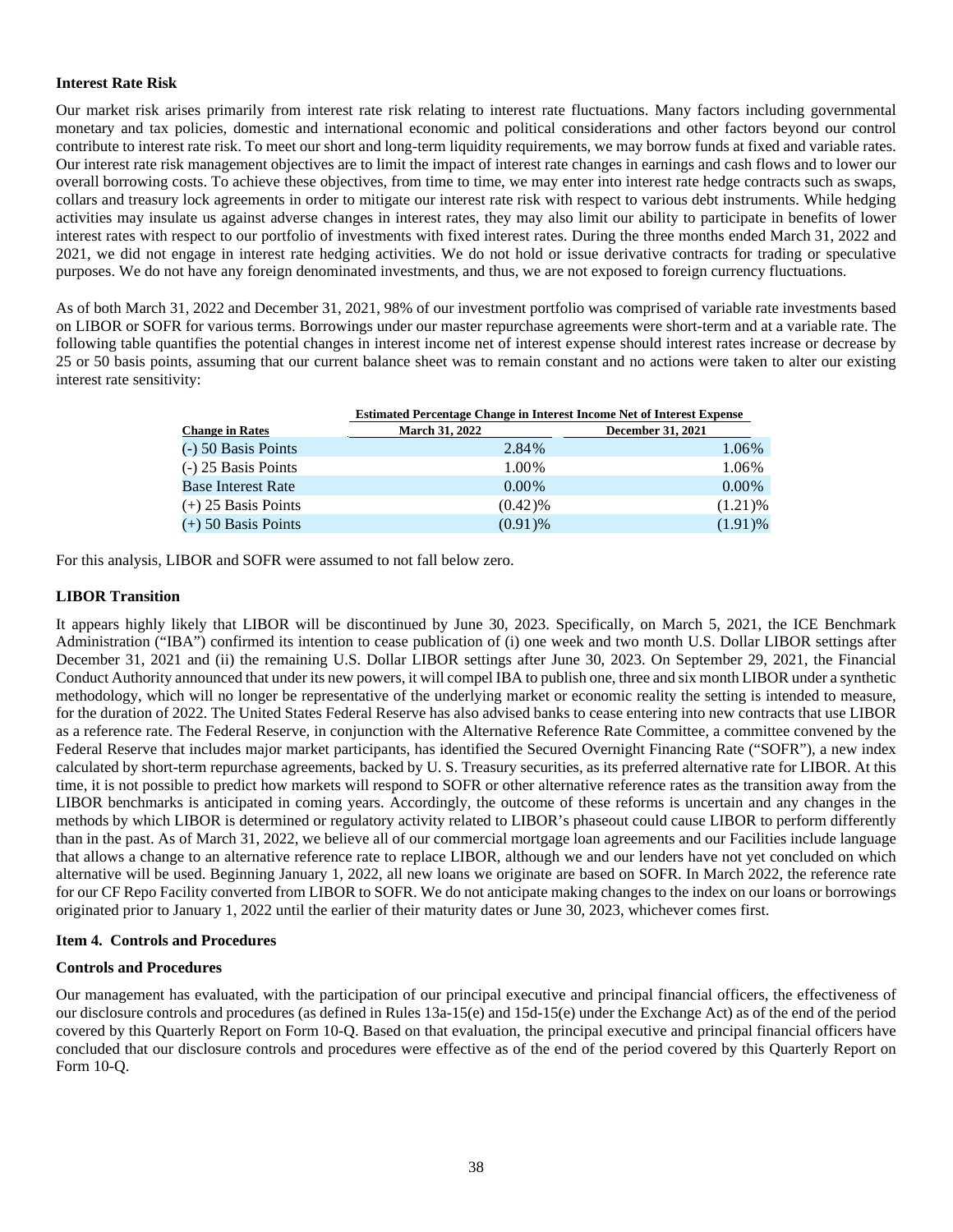#### **Changes in Internal Control over Financial Reporting**

There were no changes to our internal control over financial reporting (as defined in Exchange Act Rule 13a-15(f) or Rule 15d-15(f)) during the three months ended March 31, 2022 that have materially affected, or are reasonably likely to materially affect, our internal control over financial reporting.

#### **Part II - Other Information**

#### <span id="page-43-0"></span>**Item 1. Legal Proceedings**

In the ordinary course of business, we may become subject to litigation. We have no knowledge of material legal proceedings pending or known to be contemplated against us at this time.

#### <span id="page-43-1"></span>**Item 1A. Risk Factors**

There have been no material changes to the risk factors disclosed in Part I, Item 1A of the Company's annual report on Form 10-K for the year ended December 31, 2021, as filed with the SEC on March 11, 2022.

#### <span id="page-43-2"></span>**Item 2. Unregistered Sales of Equity Securities and Use of Proceeds**

#### **Recent Sales of Unregistered Equity Securities**

We have not sold any securities that were not registered under the Securities Act during the period covered by this report.

#### **Use of Proceeds (dollar amounts in thousands, except share data)**

On May 3, 2019, our Registration Statement on Form S-11 (File No. 333-230465) for our IPO of common stock of up to \$2,350,000 in shares of Class A, Class T, Class S, Class D and Class I common stock, was declared effective under the Securities Act. Inland Securities Corporation serves as our dealer manager for the common stock IPO.

The offering price for each class of our common stock is determined monthly and is made available on our website and in prospectus supplement filings. As of March 31, 2022, we had received net offering proceeds of \$36.6 million from the common stock IPO. The following table summarizes certain information about the IPO proceeds:

|                                      |   | <b>Class A</b><br><b>Shares</b> | <b>Class T</b><br><b>Shares</b> |    | Class S<br><b>Shares</b> | <b>Class D</b><br><b>Shares</b> | Class I<br><b>Shares</b> |   | Total     |
|--------------------------------------|---|---------------------------------|---------------------------------|----|--------------------------|---------------------------------|--------------------------|---|-----------|
| Primary shares sold                  |   | 688,505                         | 420,434                         |    |                          | 52,586                          | 396,255                  |   | 1,557,780 |
| Gross proceeds from primary offering | S | 17,712                          | 10,511                          | £. |                          | 1,237                           | 9,488                    | S | 38,948    |
| Reinvestments of distributions       |   | 403                             | 200                             |    |                          | 69                              | 352                      |   | 1,024     |
| Total gross proceeds                 |   | 18,115                          | 10,711                          |    |                          | 1,306                           | 9,840                    |   | 39,972    |
| Selling commissions and dealer       |   |                                 |                                 |    |                          |                                 |                          |   |           |
| manager fees                         |   | 1.030                           | 288                             |    |                          |                                 |                          |   | 1,318     |
| Stockholder servicing fees           |   |                                 | 616                             |    |                          | 98                              |                          |   | 714       |
| Total expenses                       |   | 1,030                           | 904                             |    |                          | 98                              |                          |   | 2,032     |
| Net offering proceeds <sup>(1)</sup> |   | 17,085                          | 9,807                           |    |                          | 1,208                           | 9,840                    |   | 37,940    |

(1) Excludes company-level offering costs of \$4,889.

We primarily used the net offering proceeds from the IPO to originate commercial real estate loans and purchase real estate securities on a levered basis, subject to our investment guidelines and to the extent consistent with maintaining our REIT qualification, and other general corporate purposes.

On March 24, 2020, our Board suspended our IPO, effective immediately, and the DRP, effective April 6, 2020. In determining to suspend the IPO and the DRP, our Board considered various factors, including the impact of the COVID-19 pandemic on the economy, the inability to accurately calculate our NAV per share due to uncertainty, volatility and lack of liquidity in the market, our need for liquidity due to financing challenges related to additional collateral required by the banks that regularly finance our assets and these uncertain and rapidly changing economic conditions. After determining that volatility in the market for the Company's investments had declined and the U.S. economic outlook had improved, our Advisor resumed calculation of the NAV beginning as of June 30, 2020, and on October 1, 2020, the SEC declared effective the post-effective amendment to the Company's registration statement on Form S-11 thereby permitting the Company to resume offers and sales of shares of common stock in the IPO, including through the DRP.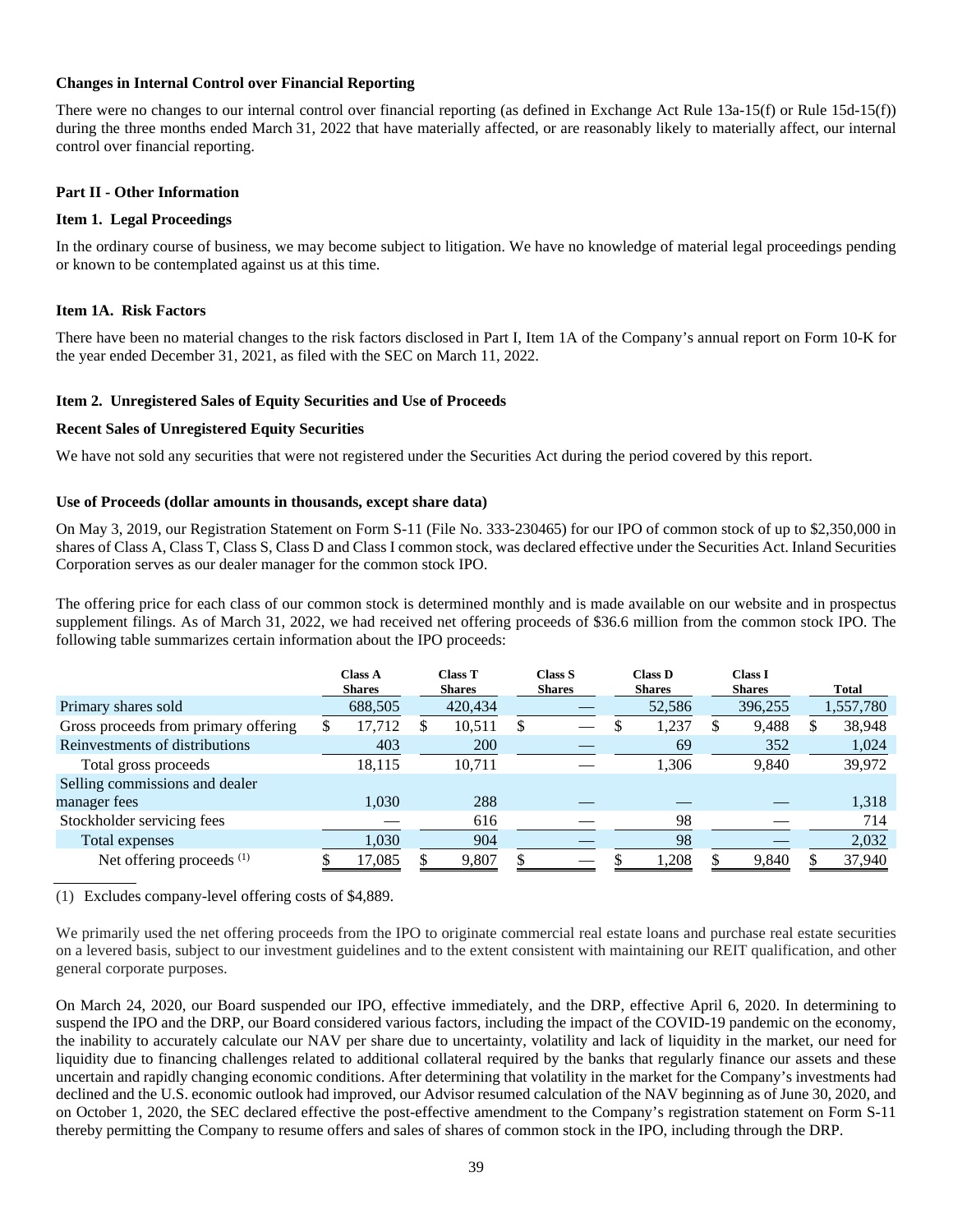On September 15, 2021, our Registration Statement on Form S-11 (File No. 333-258802) for our Preferred Stock Offering of up to 3,500,000 shares of Series A Preferred Stock was declared effective under the Securities Act. Raymond James & Associates acted as representative of the underwriters. On September 22, 2021, the Company issued and sold 3,500,000 shares of its Series A Preferred Stock at a public offering price of \$25.00 per share. In addition, on October 15, 2021, the underwriters partially exercised their overallotment option and purchased an additional 100,000 shares of Series A Preferred Stock. The Series A Preferred Stock is listed on the New York Stock Exchange with the ticker symbol ICR PR A.

As of March 31, 2022, we received net offering proceeds of \$86.3 million from our Preferred Stock Offering. The following table summarizes certain information about the proceeds from our Preferred Stock Offering:

|                                        | <b>Series A</b><br><b>Preferred Stock</b> |
|----------------------------------------|-------------------------------------------|
| Primary shares sold                    | 3,600,000                                 |
| Gross proceeds from primary offering   | 90,000                                    |
| Underwriting discounts and commissions | 2,835                                     |
| Other expenses                         | 855                                       |
| Total expenses                         | 3,690                                     |
| Net offering proceeds                  | 86,310                                    |

We contributed the net proceeds from the Preferred Stock Offering to our Operating Partnership, which in turn used the net proceeds to originate first mortgage loans and acquire other targeted assets in a manner consistent with its investment strategies and investment guidelines and for general corporate purposes.

#### **Repurchases of Common Stock**

We have adopted the SRP, whereby on a monthly basis, common stockholders may request that we repurchase all or any portion of their shares. The total amount of aggregate repurchases of shares will be limited to no more than 2% of our aggregate NAV per month as of the last day of the previous calendar month and no more than 5% of our aggregate NAV per calendar quarter with NAV measured as of the last day of the previous calendar quarter. Common stockholders may not request that we repurchase their shares for at least one year, provided we can waive the holding period in the event of death.

Due to the illiquid nature of investments in real estate, we may not have sufficient liquid resources to fund repurchase requests. We may choose to repurchase all, some or none of the shares that have been requested to be repurchased at the end of any particular month, in our discretion, subject to any limitations in the SRP. Further, our Board may modify, suspend or terminate the SRP.

On March 24, 2020, our Board suspended our SRP. In determining to suspend the SRP, our Board considered various factors, including the impact of the COVID-19 pandemic on the economy, the inability to accurately calculate our NAV per share due to uncertainty, volatility and lack of liquidity in the market, our need for liquidity due to financing challenges related to additional collateral required by the banks that regularly finance our assets and uncertain and rapidly changing economic conditions. As a result of these factors, we did not calculate our NAV for the months of March through May 2020. We resumed calculation of our NAV beginning as of June 30, 2020 following the Advisor's determination that volatility in the market for our investments had declined and the U.S. economic outlook had improved.

On March 1, 2021, our SRP was reinstated for our common stockholders requesting repurchase of shares as a result of the death or qualified disability of the holder, and on July 1, 2021, our SRP was reinstated for all common stockholders. The first settlement of permitted repurchase requests was on July 30, 2021, the last business day of the month. In accordance with the terms of the SRP that allow us to repurchase fewer shares than the maximum amount permitted under the SRP, we repurchased fewer shares than the maximum amount permitted for the months of July, August and September 2021. Beginning on October 1, 2021, the total amount of aggregate repurchases of shares is limited as set forth in the SRP (no more than 2% of our aggregate NAV per month as of the last day of the previous calendar month and no more than 5% of our aggregate NAV per calendar quarter with NAV measured as of the last day of the previous calendar quarter). Notwithstanding the foregoing, we may repurchase fewer shares than the limits in the SRP in any month or quarter, or none. Further, our Board may modify, suspend or terminate our SRP if it deems such action to be in our best interest and the best interest of our stockholders.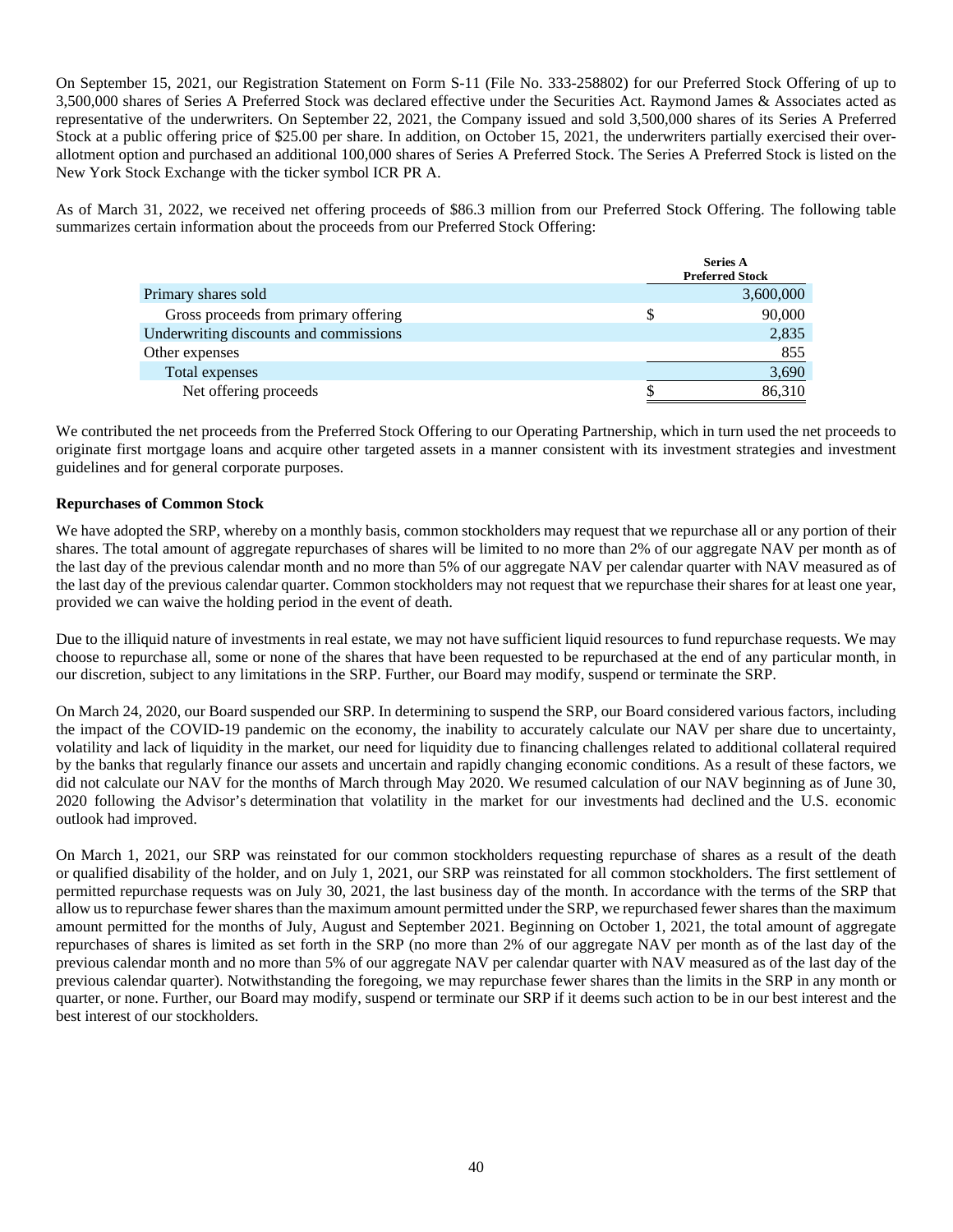During the three months ended March 31, 2022, we repurchased shares of our common stock in the following amounts:

| Period                         | <b>Total Number of</b><br><b>Shares Purchased</b> | <b>Average Price Paid</b><br>per Share | <b>Total Number of</b><br><b>Shares Purchased as</b><br><b>Part of Publicly</b><br><b>Announced Plans</b><br>or Programs | <b>Maximum Number</b><br>of Shares that May<br><b>Yet Be Purchased</b><br><b>Under the Plans or</b><br>Programs <sup>(1)</sup> |
|--------------------------------|---------------------------------------------------|----------------------------------------|--------------------------------------------------------------------------------------------------------------------------|--------------------------------------------------------------------------------------------------------------------------------|
| January 1 — January 31, 2022   | 142,034                                           | 20.17                                  | 142,034                                                                                                                  |                                                                                                                                |
| February 1 — February 28, 2022 | 63.716                                            | 20.09                                  | 63,716                                                                                                                   |                                                                                                                                |
| March $1 -$ March 31, 2022     | 56,661                                            | 19.87                                  | 56,661                                                                                                                   |                                                                                                                                |
|                                | 262,411                                           | 20.09                                  | 262,411                                                                                                                  |                                                                                                                                |

(1) Repurchases are limited as described above.

#### **Repurchases of Preferred Stock**

Subject to certain exceptions, we may not redeem our Series A Preferred Stock until on or after September 22, 2026. Preferred stockholders may only convert their Series A Preferred Shares into Class I common stock if there is a change in control and we do not redeem the shares within 120 days of the change in control event. For the three months ended March 31, 2022, there were no repurchases of our Series A Preferred Stock or conversions of our Series A Preferred Stock to common stock.

#### <span id="page-45-0"></span>**Item 3. Defaults Upon Senior Securities**

<span id="page-45-1"></span>None.

 $\overline{\phantom{a}}$ 

#### **Item 4. Mine Safety Disclosures**

<span id="page-45-2"></span>Not Applicable.

#### **Item 5. Other Information**

Not Applicable.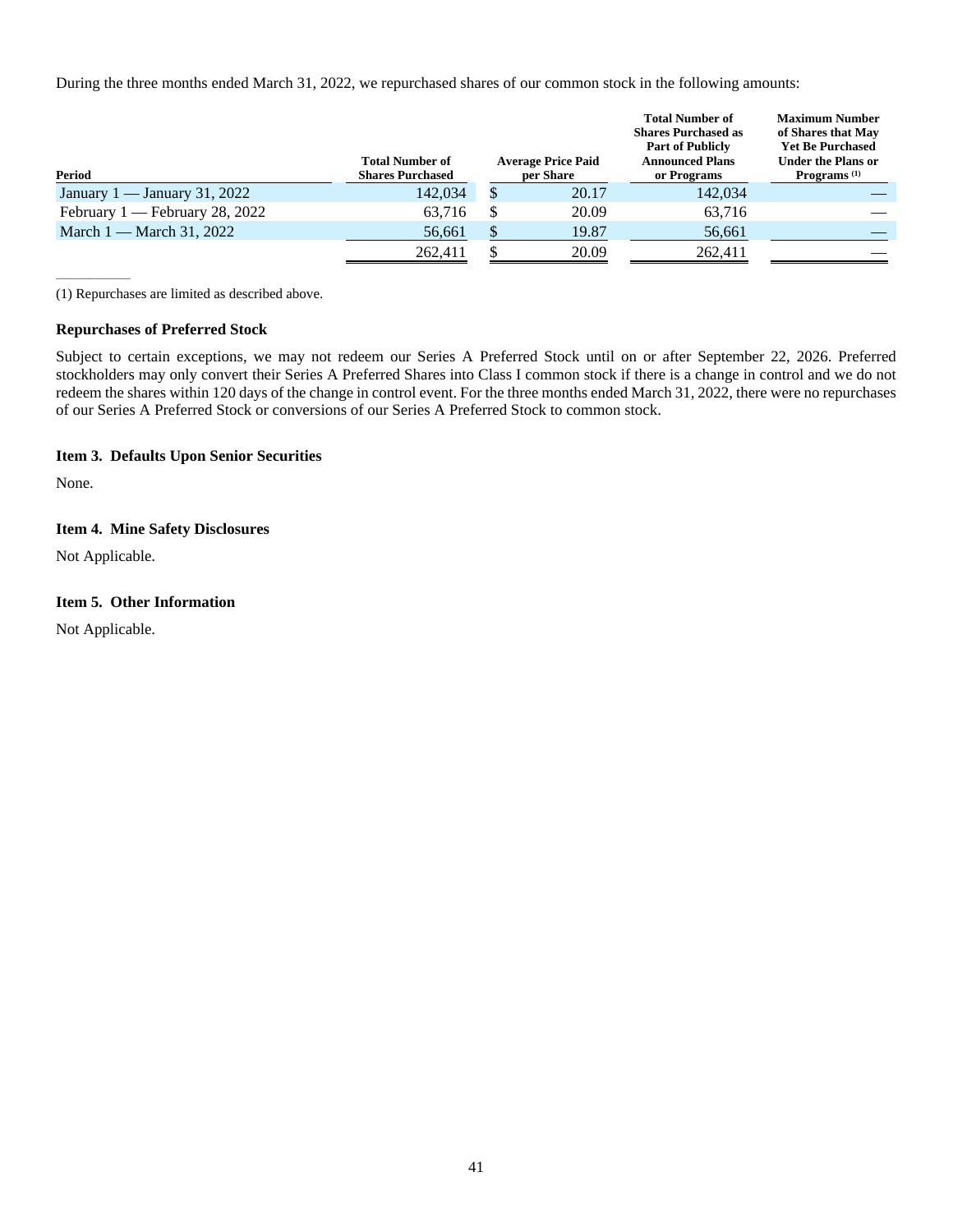#### <span id="page-46-0"></span>**Item 6. Exhibits**

The representations, warranties and covenants made by us in any agreement filed as an exhibit to this Quarterly Report on Form 10-Q are made solely for the benefit of the parties to the agreement, including, in some cases, for the purpose of allocating risk among the parties to the agreement, and should not be deemed to be representations, warranties or covenants to, or with, you. Moreover, these representations, warranties and covenants should not be relied upon as accurately describing or reflecting the current state of our affairs.

The exhibits filed in response to Item 601 of Regulation S-K are listed on the Exhibit Index attached hereto and are incorporated herein by reference.

| <b>Exhibit No. Description</b> |                                                                                                                                                                                                                                                                                                                                                                                                                               |
|--------------------------------|-------------------------------------------------------------------------------------------------------------------------------------------------------------------------------------------------------------------------------------------------------------------------------------------------------------------------------------------------------------------------------------------------------------------------------|
| 3.1                            | Articles of Amendment and Restatement of InPoint Commercial Real Estate Income, Inc. (filed as Exhibit 3.1 to the<br>Registrant's Registration Statement on Form 10 filed May 2, 2017 and incorporated by reference)                                                                                                                                                                                                          |
| 3.2                            | Articles of Amendment of InPoint Commercial Real Estate Income, Inc. (filed as Exhibit 3.1 to the Registrant's Current<br>Report on Form 8-K filed April 30, 2019 and incorporated by reference)                                                                                                                                                                                                                              |
| 3.3                            | Articles Supplementary of InPoint Commercial Real Estate Income, Inc. (filed as Exhibit 3.2 to the Registrant's Current<br>Report on Form 8-K filed April 30, 2019 and incorporated by reference)                                                                                                                                                                                                                             |
| 3.4                            | Certificate of Correction of InPoint Commercial Real Estate Income, Inc. (filed as Exhibit 3.4 to the Registrant's<br>Quarterly Report on Form 10-Q filed August 14, 2019 and incorporated by reference)                                                                                                                                                                                                                      |
| 3.5                            | Articles Supplementary of InPoint Commercial Real Estate Income, Inc. designating the Series A Preferred Stock (filed<br>as Exhibit 3.5 to the Registrant's Form 8-A filed September 22, 2021 and incorporated by reference)                                                                                                                                                                                                  |
| 3.6                            | Bylaws of InPoint Commercial Real Estate Income, Inc. (filed as Exhibit 3.2 to the Registrant's Registration Statement<br>on Form 10 filed May 2, 2017 and incorporated by reference)                                                                                                                                                                                                                                         |
| 4.1                            | Amended and Restated Distribution Reinvestment Plan (filed as Exhibit 4.1 to the Registrant's Registration Statement on<br>Form S-11 filed March 19, 2021 and incorporated by reference)                                                                                                                                                                                                                                      |
| 4.2                            | Form of certificate representing the Series A Preferred Stock (filed as Exhibit 4.1 to the Registrant's Form 8-A filed<br>September 22, 2021 and incorporated by reference)                                                                                                                                                                                                                                                   |
| 10.1                           | Amendment Nos. 1 through 4 to Master Repurchase Agreement, dated as of February 15, 2018, by and among Column<br>Financial, Inc., as administrative agent, Credit Suisse AG, acting through its Cayman Islands Branch, Alpine<br>Securitization LTD, and InPoint CS Loan, LLC (filed as Exhibit 10.22 to the Registrant's Post-Effective Amendment No.<br>6 to Form S-11 filed April 11, 2022, and incorporated by reference) |
| $31.1*$                        | Certification of the Principal Executive Officer of the Company, pursuant to Securities Exchange Act Rule 13a-14 and<br>15d-14 as adopted pursuant to Section 302 of the Sarbanes-Oxley Act of 2002                                                                                                                                                                                                                           |
| $31.2*$                        | Certification of the Principal Financial Officer of the Company, pursuant to Securities Exchange Act Rule 13a-14 and<br>15d-14 as adopted pursuant to Section 302 of the Sarbanes-Oxley Act of 2002                                                                                                                                                                                                                           |
| $32.1*$                        | Certification of the Principal Executive Officer of the Company pursuant to 18 U.S.C. Section 1350 as adopted pursuant<br>to Section 906 of the Sarbanes-Oxley Act of 2002                                                                                                                                                                                                                                                    |
| $32.2*$                        | Certification of the Principal Financial Officer of the Company pursuant to 18 U.S.C. Section 1350 as adopted pursuant<br>to Section 906 of the Sarbanes-Oxley Act of 2002                                                                                                                                                                                                                                                    |
| 101.INS                        | Inline XBRL Instance Document – the instance document does not appear in the Interactive Data File because XBRL tags<br>are embedded within the Inline XBRL document.                                                                                                                                                                                                                                                         |
| 101.SCH                        | Inline XBRL Taxonomy Extension Schema Document                                                                                                                                                                                                                                                                                                                                                                                |
| 101.CAL                        | Inline XBRL Taxonomy Extension Calculation Linkbase Document                                                                                                                                                                                                                                                                                                                                                                  |
| 101.DEF                        | Inline XBRL Taxonomy Extension Definition Linkbase Document                                                                                                                                                                                                                                                                                                                                                                   |
| 101.LAB                        | Inline XBRL Taxonomy Extension Label Linkbase Document                                                                                                                                                                                                                                                                                                                                                                        |
| 101.PRE                        | Inline XBRL Taxonomy Extension Presentation Linkbase Document                                                                                                                                                                                                                                                                                                                                                                 |
| 104                            | Cover Page Interactive Data File (embedded within the Inline XBRL document)                                                                                                                                                                                                                                                                                                                                                   |
| $\ast$                         | Filed as part of this Quarterly Report on Form 10-Q                                                                                                                                                                                                                                                                                                                                                                           |